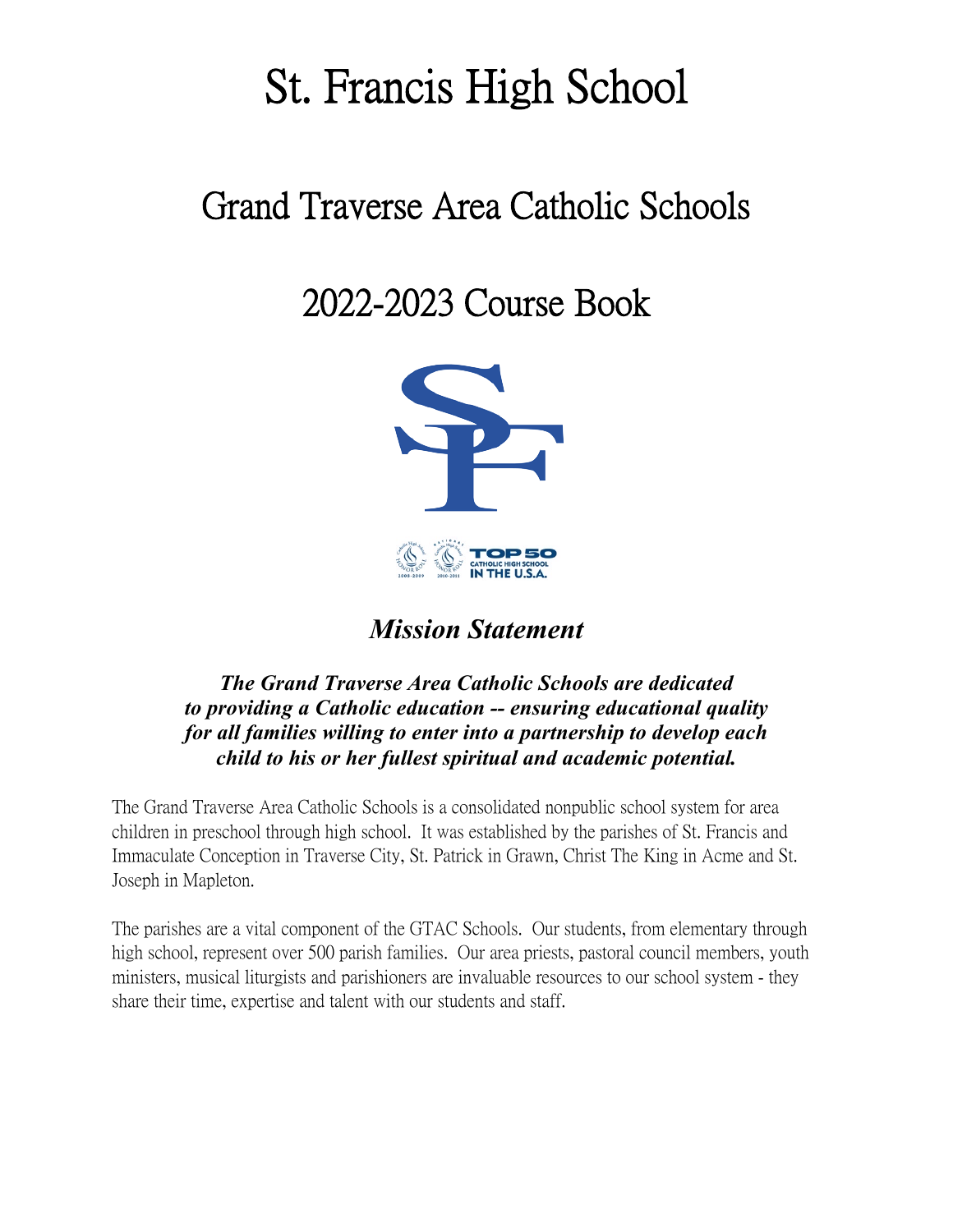

## GRADUATION REQUIREMENTS

To graduate from St. Francis High School a senior must have completed the following:

- A. A minimum of 24 credited hours of high school work.
- B. Required Credits:

| 4 credits | Theology                                                   |
|-----------|------------------------------------------------------------|
| 4 credits | English Language Arts                                      |
| 4 credits | Math (one credit each of Algebra 1, Geometry, Algebra II   |
|           | and an additional math class in the senior year)           |
| 3 credits | Science (one credit each of Biology; Physics or Chemistry; |
|           | and one additional year of science)                        |
| 3 credits | Social Science (which must include one credit each of US   |
|           | History/Geography, World History/Geography, and            |
|           | one semester each of Economics and Government)             |
| 2 credits | Foreign Language (two credits of the same language)        |
| 1 credit  | Physical Education (2 credits of band or 4 high school     |
|           | sports seasons will fulfill this requirement)              |
| .5 credit | Visual and performing arts (band classes, art classes,     |
|           | vocal performance, theater arts and culinary)              |

- C. All students will enroll in a minimum of six academic classes/credit hours per year. Students may have no more than one study hall or teacher assistant during the regular school day.
- D. Students will carry a course for a full semester or year when they register unless released from the course by the principal.
- E. If a freshman, sophomore or junior fails to receive at least six credits during the school year, the student will have to attend summer school to fulfill the missing credit or participate in a credit recovery program. The student will be expected to pay any necessary fees for summer school or credit recovery classes.
- F. Students (Grade 9 12) will complete a minimum of twenty hours of Christian Service each year as a part of their religion course as well as attend an annual retreat. Satisfactory completion of religion is required for graduation.
- G. No diploma will be issued from Saint Francis High School to a pupil who has not met class or course requirements and/or has not met financial obligations to the school.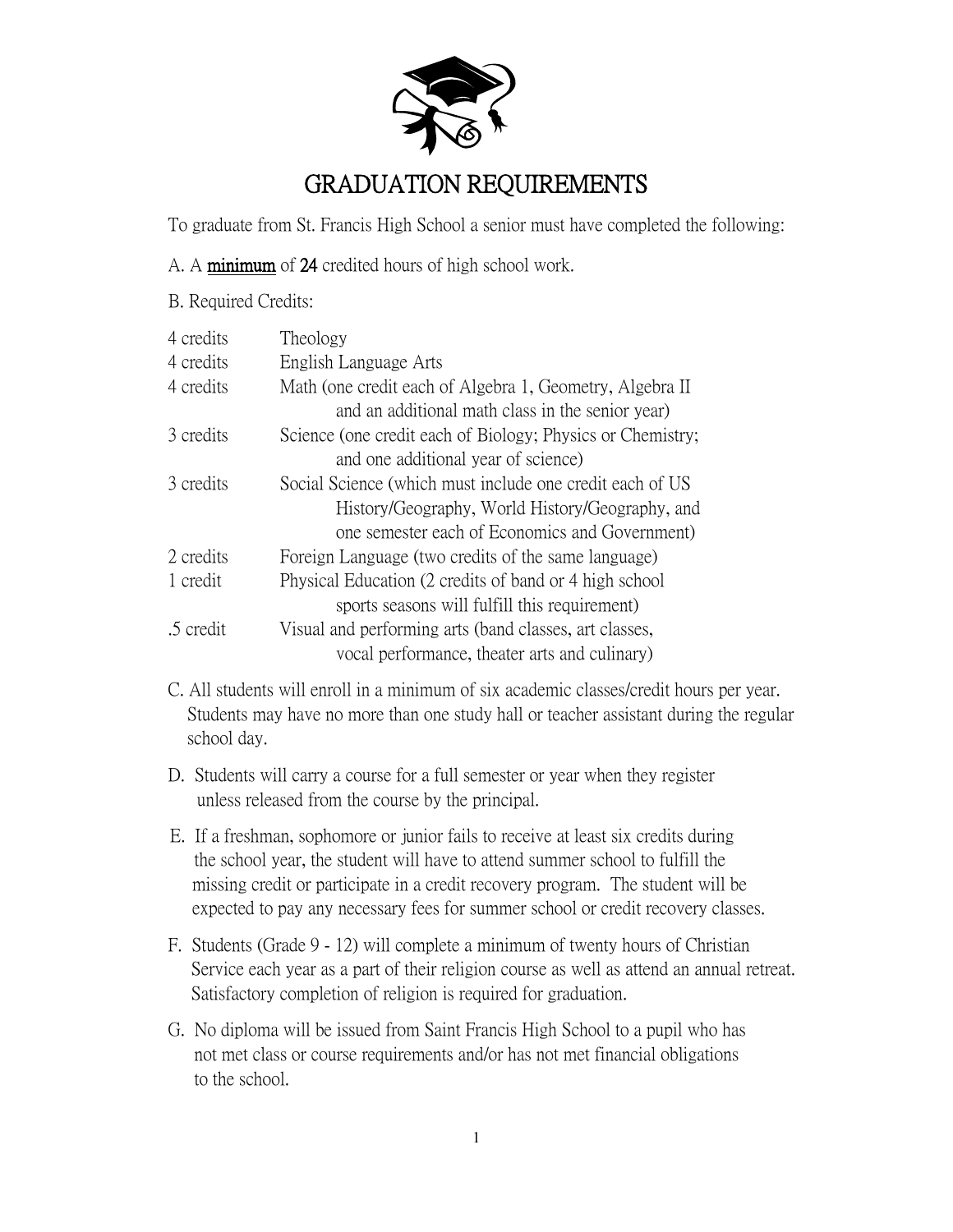- H. All students who elect to take an AP class will be expected to take the AP exam at the end of the semester; cost of each exam is approximately \$95.
- I. Classes taken at St. Francis High School must take priority in scheduling over Career Tech and NMC classes. Permission for online classes will only be granted in the event a s scheduling conflict occurs.
- J. For the purpose of selecting Valedictorian and Salutatorian GPA will be calculated on the following scale:
	- a. Ranked in the top 10
	- b. Core Requirements (Religion, English, Math, Science, Social Studies, and Foreign Language)
	- c. AP classes
	- d. ONLY classes taken at St. Francis High School
	- e. ALL math and science classes
	- f. Honors classes will be given the weight of 4.5
- K. Students will not be included in the ranking for the graduating class if he or she transfers into our school after their  $10<sup>th</sup>$  grade/sophomore year.
- L. Class fees listed in the book are estimates and vary from year to year.
- M. Sophomores wishing to take **one** AP Class will be reviewed on a case-by-case basis pending successful completion of the following criteria:
	- a. Cumulative GPA of 3.8 or above at the end of freshmen year
	- b. Score at or above benchmark in all areas on the PreACT
	- c. Recommendation from freshmen teacher of same department as requested AP course
		- a. AP Psychology US History teacher
		- b. AP Computer Science Principles Physical Science Teacher
	- d. Completed 4-Year Plan turned in to counselor
- N. Sophomores wishing to take two AP Classes will be reviewed on a case-by-case basis pending successful completion of the following criteria:
	- a. Cumulative GPA of 4.0 at the end of freshmen year
	- b. Score at or above the  $95<sup>th</sup>$  percentile overall on the PreACT
	- c. Recommendation from freshmen teacher of same department as requested AP course
		- a. AP Psychology US History teacher
		- b. AP Computer Science Principles Physical Science Teacher
	- d. Completed 4-Year Plan turned in to counselor
- O. Online classes can be taken ONLY if the class cannot be scheduled. Students who elect to take an online class will earn a letter grade which will be calculated into their cumulative GPA.
- P. Please note that some classes may have an additional fee to cover costs of materials.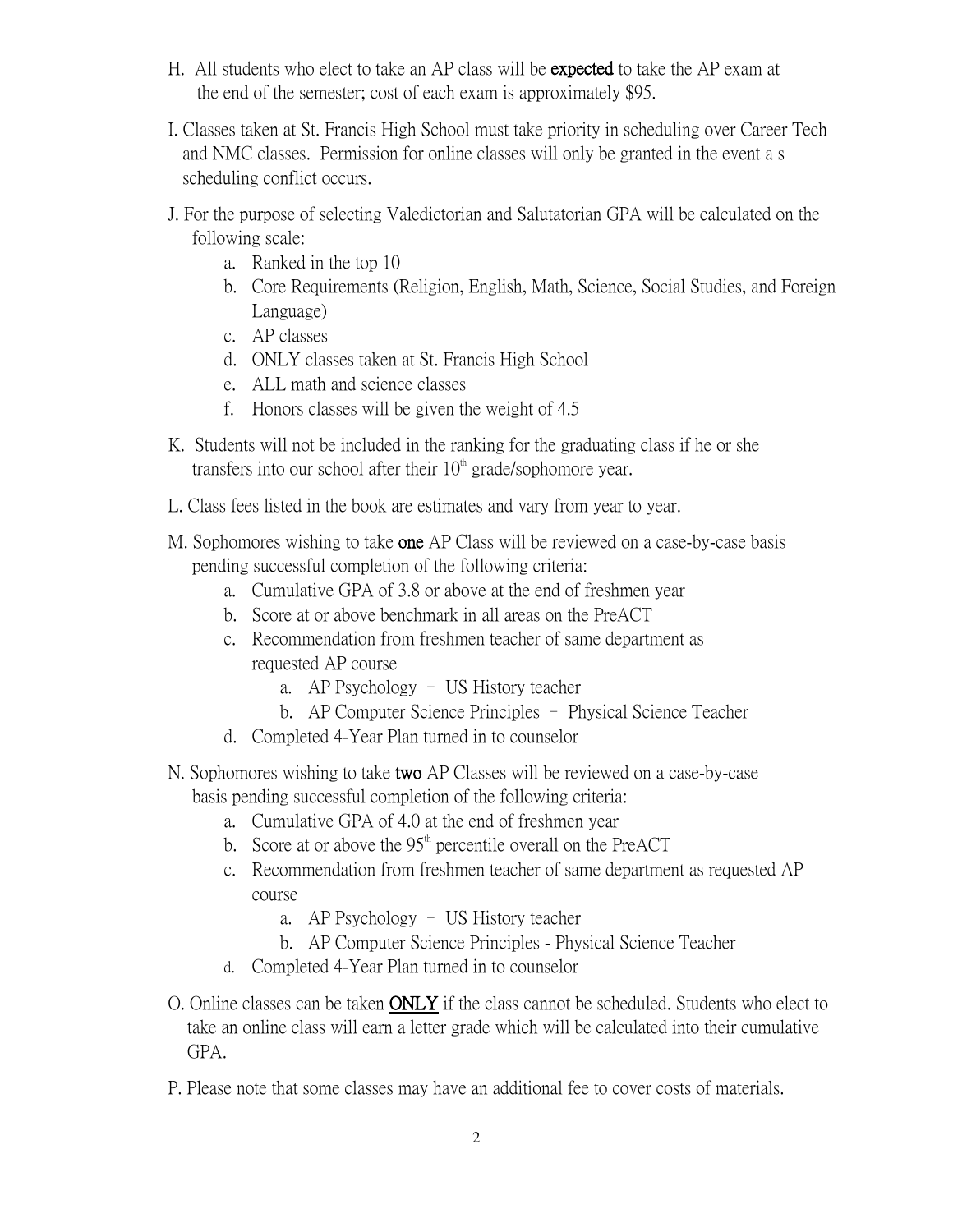# SAINT FRANCIS HIGH SCHOOL CURRICULUM 2022-2023

| No.<br>Course                           |                                            | Grade         | Year/Semester |
|-----------------------------------------|--------------------------------------------|---------------|---------------|
| <b>THEOLOGY</b> (4 credits required)    |                                            |               |               |
| 1001-1002                               | Introduction to Catholicism                | 9             | Year          |
| 1024-1025                               | Sacred Scripture                           | 10            | Year          |
| 1013-1019                               | Catholic Apologetics                       | 11            | Year          |
| 1009-1011                               | Church History/Social Justice              | 12            | Year          |
|                                         | <b>LANGUAGE ARTS</b> (4 credits required)  |               |               |
| 1100-1101                               | Freshman English                           | 9             | Year          |
| 1103-1104                               | Honors Freshman English                    | 9             | Year          |
| 1111-1112                               | American Literature & Composition          | 10            | Year          |
| 1148-1149                               | Honors Am. Literature & Composition        | 10            | Year          |
| 1144-1145                               | <b>British Literature</b>                  | 11            | Year          |
| 1146-1147                               | Honors British Literature                  | $11 - 12$     | Year          |
| 1115-1116                               | AP Language $&$ Composition                | $11 - 12$     | Year          |
| 1117-1118                               | Senior Literature & Composition            | 12            | Year          |
| 1121-1122                               | AP Literature & Composition                | 12            | Year          |
| Language Arts Electives:                |                                            |               |               |
| 1127                                    | Creative Writing                           | $9 - 12$      | Semester      |
| 1120                                    | Argumentation/Debate                       | $10 - 12$     | Semester      |
| 1160-1161                               | Yearbook                                   | $9 - 12$      | Year          |
|                                         | <b>SOCIAL STUDIES</b> (3 credits required) |               |               |
| 1228-1229                               | U.S. History/Geography                     | 9             | Year          |
| 1200-1201                               | World History/Geography                    | 10            | Year          |
| 1210                                    | Government                                 | $11 - 12$     | Semester      |
| 1212                                    | Economics                                  | $11 - 12$     | Semester      |
| Social Studies Electives:               |                                            |               |               |
| 1238                                    | Military History                           | $11 - 12$     | Semester      |
| 1253-1254                               | AP Government                              | $11 - 12$     | Year          |
| 1242-1243                               | AP Psychology                              | $11 - 12$     | Year          |
| <b>MATHEMATICS</b> (4 credits required) |                                            |               |               |
| 1300-1301                               | Algebra 1                                  | $\mathcal{G}$ | Year          |
| 1314-1315                               | Enriched Algebra 1                         | 9             | Year          |
| 1305-1306                               | Geometry                                   | $9-10$        | Year          |
| 1334-1335                               | Honors Geometry                            | $9 - 10$      | Year          |
| 1309-1310                               | Algebra 2                                  | $10 - 11$     | Year          |
| 1318-1319                               | Honors Algebra 2                           | $10 - 11$     | Year          |
| 1336-1337                               | Pre-Calculus                               | $11 - 12$     | Year          |
| 1368-1369                               | Honors Pre-Calculus                        | $11 - 12$     | Year          |
| 1342-1343                               | AP Calculus AB                             | $11 - 12$     | Year          |
| 1344-1345                               | College Prep Algebra                       | 12            | Year          |
| 1353-1354                               | <b>AP</b> Statistics                       | $11 - 12$     | Year          |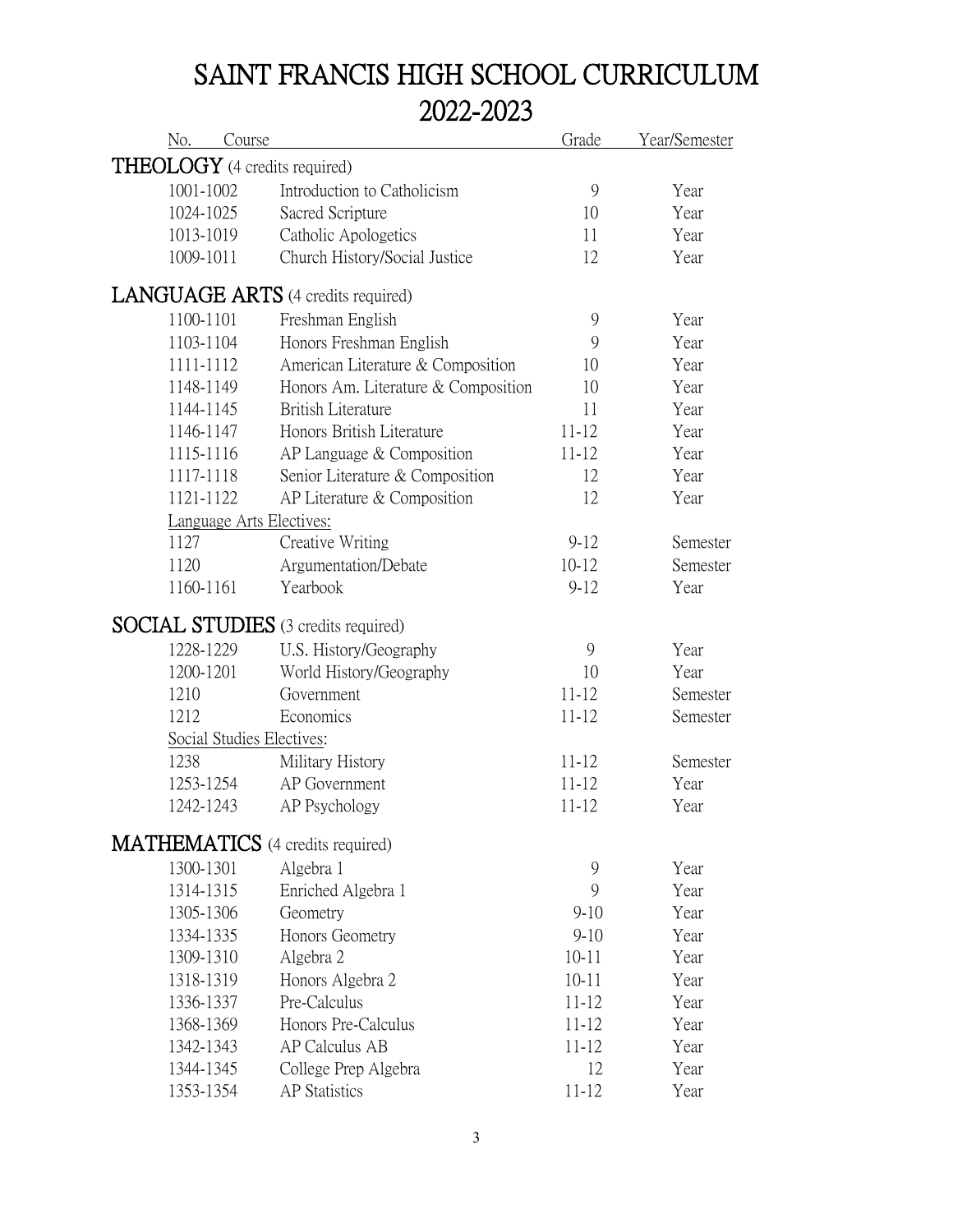# SCIENCE (3 credits required)

| 1400-1401                                           | Physical Science                      | 9                      | Year                 |
|-----------------------------------------------------|---------------------------------------|------------------------|----------------------|
| 1404-1405                                           | Honors Physical Science               | 9                      | Year                 |
| 1406-1407                                           | Biology                               | $9 - 10$               | Year                 |
| 1410-1411                                           | Honors Biology                        | $9 - 10$               | Year                 |
| 1412-1413                                           | Chemistry                             | $10 - 12$              | Year                 |
| 1414-1415                                           | Honors Chemistry                      | $10 - 12$              | Year                 |
| Science Electives:                                  |                                       |                        |                      |
| 1416-1417                                           | Anatomy and Physiology                | $10 - 12$              | Year                 |
| 1420-1421                                           | Physics                               | $11 - 12$              | Year                 |
| 1446-1447                                           | AP Biology                            | $11 - 12$              | Year                 |
| 1450-1451                                           | AP Chemistry                          | $11 - 12$              | Year                 |
| 1457                                                | Forensic Science                      | $11 - 12$              | Semester             |
| 1458                                                | <b>Environmental Science</b>          | $11 - 12$              | Semester             |
| 1460                                                | Forensic Science 2                    | $11 - 12$              | Semester             |
| 1463                                                | Epidemiology                          | $11 - 12$              | Semester             |
|                                                     | FOREIGN LANGUAGE (2 credits required) |                        |                      |
|                                                     | Latin I                               |                        | Year                 |
| 1511-1517                                           | Latin II                              | $9 - 12$<br>$10 - 12$  | Year                 |
| 1676-1677                                           | Latin III                             |                        |                      |
| 1687-1688                                           |                                       | $11 - 12$              | Year                 |
| 1986-1987                                           | Honors Latin III                      | $11 - 12$              | Year                 |
| 1570-1571                                           | Spanish 1                             | $9-12$                 | Year                 |
| 1573-1574                                           | Spanish 2                             | $9 - 12$               | Year                 |
| 1575-1576<br>1597-1598                              | Spanish 3                             | $10 - 12$<br>$11 - 12$ | Year<br>Year         |
|                                                     | AP Spanish/Spanish 4                  |                        |                      |
| $\overline{\text{FINE}}$ ARTS (1/2 credit required) |                                       |                        |                      |
| 1500-1502                                           | Symphonic Band                        | $9 - 12$               | Year                 |
| 1501                                                | Color Guard                           | $9 - 12$               | <b>Fall Semester</b> |
| 1518-1519                                           | Dei Cantanti (0 HOUR)                 | $9 - 12$               | Semester/Year        |
| 1634                                                | Jazz Band                             | $9 - 12$               | Semester             |
| 1619                                                | Sculpture/Metals & Jewelry            | $9 - 12$               | Semester             |
| 1678                                                | <b>Advanced Sculpture</b>             | $9 - 12$               | Semester             |
| 1668                                                | Digital Photography                   | $9 - 12$               | Semester             |
| 1672                                                | Advanced Digital Photography          | $9 - 12$               | Semester             |
| 1674                                                | 2D Art (Drawing & Painting)           | $9 - 12$               | Semester             |
| 1675                                                | Advanced 2D Art                       | $9-12$                 | Semester             |
| 1549                                                | Culinary Arts                         | $9 - 12$               | Semester             |
| 1940                                                | Theater Arts                          | $9 - 12$               | Semester             |
| 1952                                                | <b>Advanced Theater Arts</b>          | $9 - 12$               | Semester             |
| TEST PREPARATION                                    |                                       |                        |                      |
| 1918-1919                                           | Academic Resource                     | $9 - 12$               | Semester             |
|                                                     | <b>ACT</b> Prep                       | $10 - 11$              | 5 week session       |
|                                                     |                                       |                        |                      |
| TECHNOLOGY                                          |                                       |                        |                      |
| 1936-1937                                           | AP Computer Science Principles        | $10 - 12$              | Year                 |
|                                                     |                                       |                        |                      |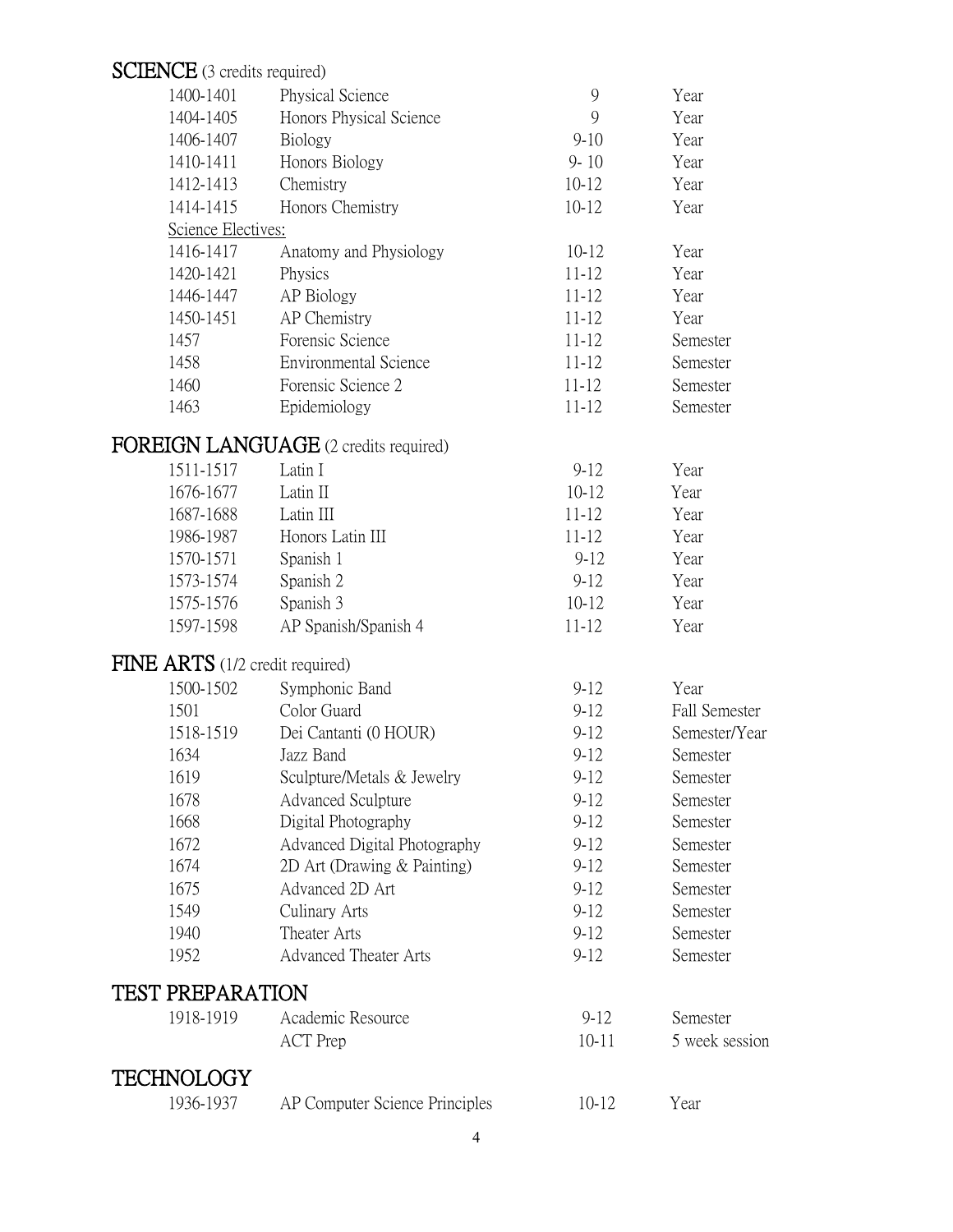## TEACHER ASSISTANT

| 1640-1641              | Teacher Assistant                             | $11-12$  | 1 or 2 Semesters |
|------------------------|-----------------------------------------------|----------|------------------|
|                        | <b>PHYSICAL EDUCATION</b> (1 credit required) |          |                  |
| 1662-1663              | Exercise and Health Science                   | $9 - 12$ | <b>Semester</b>  |
| 1655-1656              | Exercise and Health Science (0 HOUR)          | $9-12$   | <b>Semester</b>  |
| <b>DUAL ENROLLMENT</b> |                                               |          |                  |
|                        | Northwestern Michigan College                 |          | 1 or 2 Semesters |

## NORTHWEST EDUCATION SERVICES – CAREER TECH CENTER

All Career Tech Courses are full year courses for  $11<sup>th</sup>$  and  $12<sup>th</sup>$  graders. Visit https://www.northwested.org/career\_tech/ for class descriptions.

SEE MRS. MADAY to sign up for Career Tech classes. SF is only allotted a few spots for classes at Career Tech and enrollment will be on a first come/first serve basis.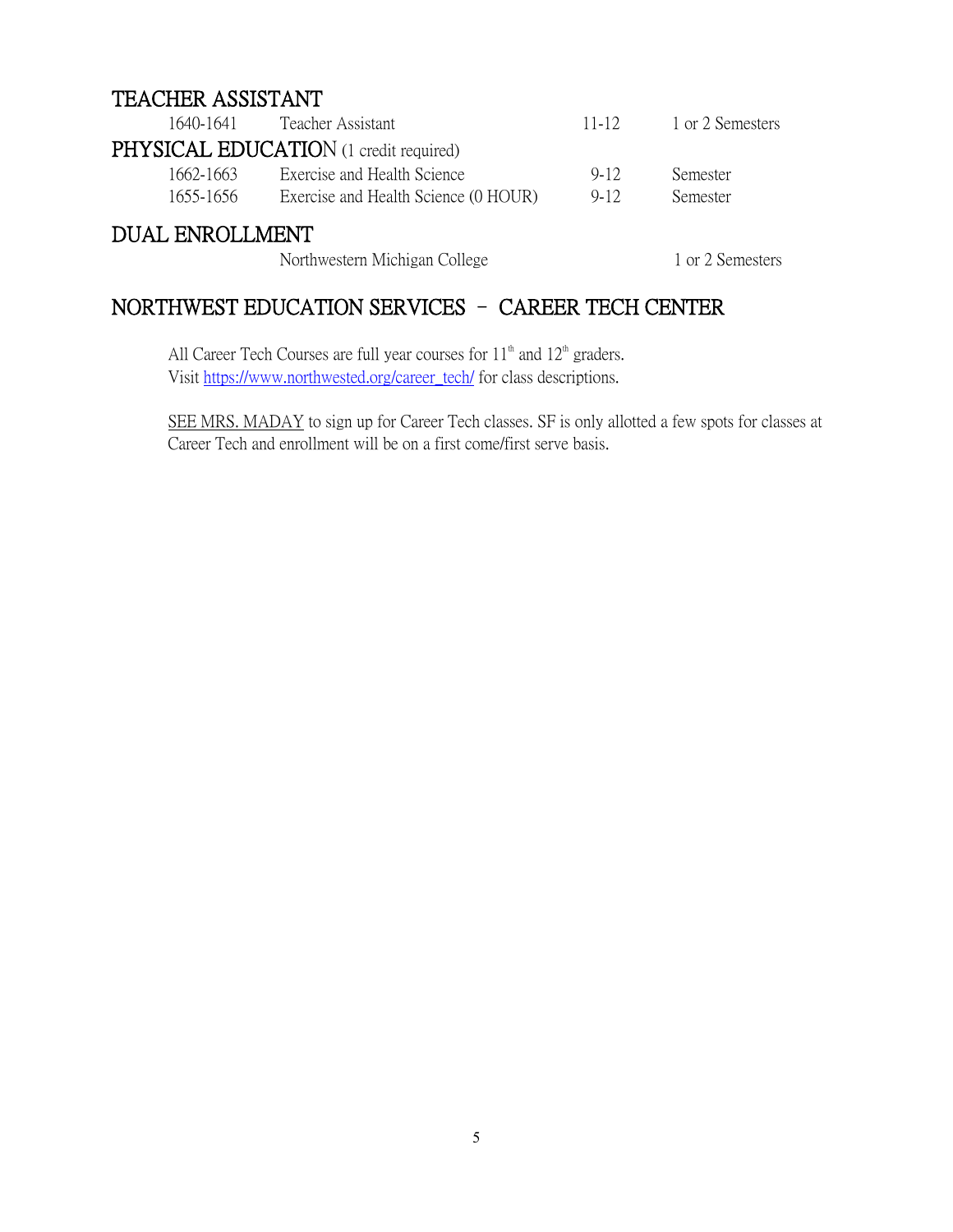

## THEOLOGY

4 Credits Needed for Graduation

The Department of Theological Studies of St. Francis High School is committed to excellence in the spiritual formation of all students. The integration of religious academic instruction, the Christian Service program and the spiritual bedrock of our faith community establish this spiritual formation. Each of these elements may be examined, shaped and formed individually. However, to omit or underestimate any of these elements seriously undermines the quality of the religious education offered at St. Francis.

The Christian Service Program at St. Francis High School sets specific requirements at each grade level. The purpose is to extend our classroom learning by incorporating Gospel imperatives into life experience. Completion of the program's requirements is necessary for religion class credit as well as for graduation.

Service projects center around 6 themes of Catholic Social Justice, which students will learn about as part of their senior Theology coursework. Each student in grades 9, 10, 11, and 12 is required to perform 20 service hours per year, completing 80 hours of service by conclusion of his/her senior year (see below for an explanation of junior hours.) Each student must complete one hour of service in each of six Social Justice themes by graduation. Students have the freedom to choose the type of service they enjoy and find meaningful for the remaining 74 hours. Our goal is to create life-long servants of God, willing to build up and serve the Body of Christ!

Junior year, service hours center around the March for Life in Washington DC. This trip offers a unique opportunity to bring together both a junior retreat experience as well as service opportunity. Students attending the March for Life will complete both requirements for junior year, while enjoying fellowship and what many consider to be a life- changing experience.

Our Campus Ministry program, in conjunction with our religion teachers, provides an annual retreat experience for each grade. The retreats are structured appropriately for each grade level and are designed to help students deepen their relationship with Jesus, each other and themselves. All retreats are a required part of the religious formation at St. Francis.

The senior retreat is called *Kairos*, which means "God's time" and takes place in the fall of each year. Fees will be waived for any student who has difficulty with the cost for any of these retreats.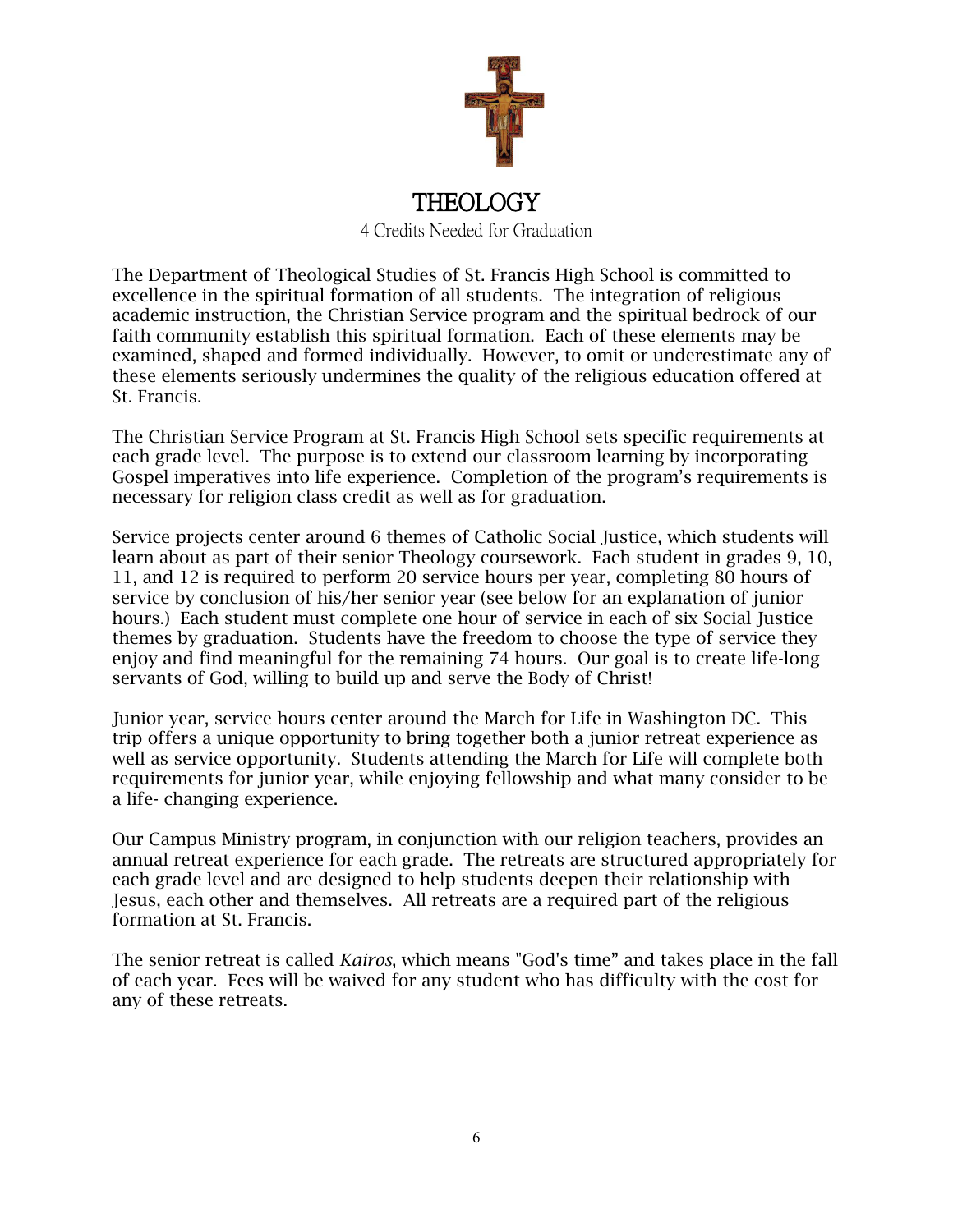## INTRODUCTION TO CATHOLICISM COURSE NUMBERS: First Semester 1001 Second Semester 1002

| irade<br>evel | $\bullet$<br>'rec<br>്ധ്ധ | Term                              |
|---------------|---------------------------|-----------------------------------|
|               |                           | $\sim$ $\sim$<br>Full<br>ear<br>- |

Introduction to Catholicism is a year-long intensive study of the foundations of the faith. A logical sequence of topics delves into the mystery of God, Creation, the human person, Revelation, the work of Jesus, the mystery of the Church and its work, Christian morality and Eschatology and requires the students to know what the Roman Catholic Magisterium teaches and the underpinnings of a full and vibrant life in Christ. Personal and corporate prayer is integral to the course, as is the GTACS Christian service philosophy. The student must expect to work hard to learn and remember solid facts and information about the Church, and how to apply what they learn in the world. Daily homework and reading is expected, as is essay writing, outside research, and group projects.

## SACRED SCRIPTURE

COURSE NUMBERS: First Semester 1024 Second Semester 1025

| Grade Level | $\cdots$<br>'woolsta<br>eqits | _<br>Term               |
|-------------|-------------------------------|-------------------------|
| ⊥ν<br>- -   |                               | Full<br>$-$<br>ear<br>- |

St. Jerome set the stage for our Sacred Scripture course when he said "Ignorance of Scripture is ignorance of Christ." Beginning "In the beginning", when God brought the cosmos out of chaos, students will follow the "story" of Scripture from Genesis to Revelation – from Adam and Eve to the Eschaton. Using a tool called Typology, students will come to recognize, as St. Augustine did centuries ago, that "the New Testament is hidden in the Old, and the Old is revealed in the New." They will come to understand how their story fits into HIS-tory.

Relying heavily upon Scripture and following the exhortation of St. Peter ("Always be prepared to make a defense to anyone who calls you to account for the hope that is in you, yet do it with gentleness and reverence." 1 Peter 3:15), students will receive an introduction to Apologetics, setting a foundation for defending their faith. Finally, coursework will be supplemented with the Catechism of the Catholic Church, papal encyclicals such as Dei Verbum, the Laudate Scripture IPad App, as well as discussion about current events that affect the Universal Church.

## CATHOLIC APOLOGTICS (A)

#### COURSE NUMBER 1013

| است جانبا ا<br>ATP<br>▾◡ェ | `•≏∩<br>. . | $\sim$<br>сиш |
|---------------------------|-------------|---------------|
| --                        | ں ہ         | cter:<br>nΑ   |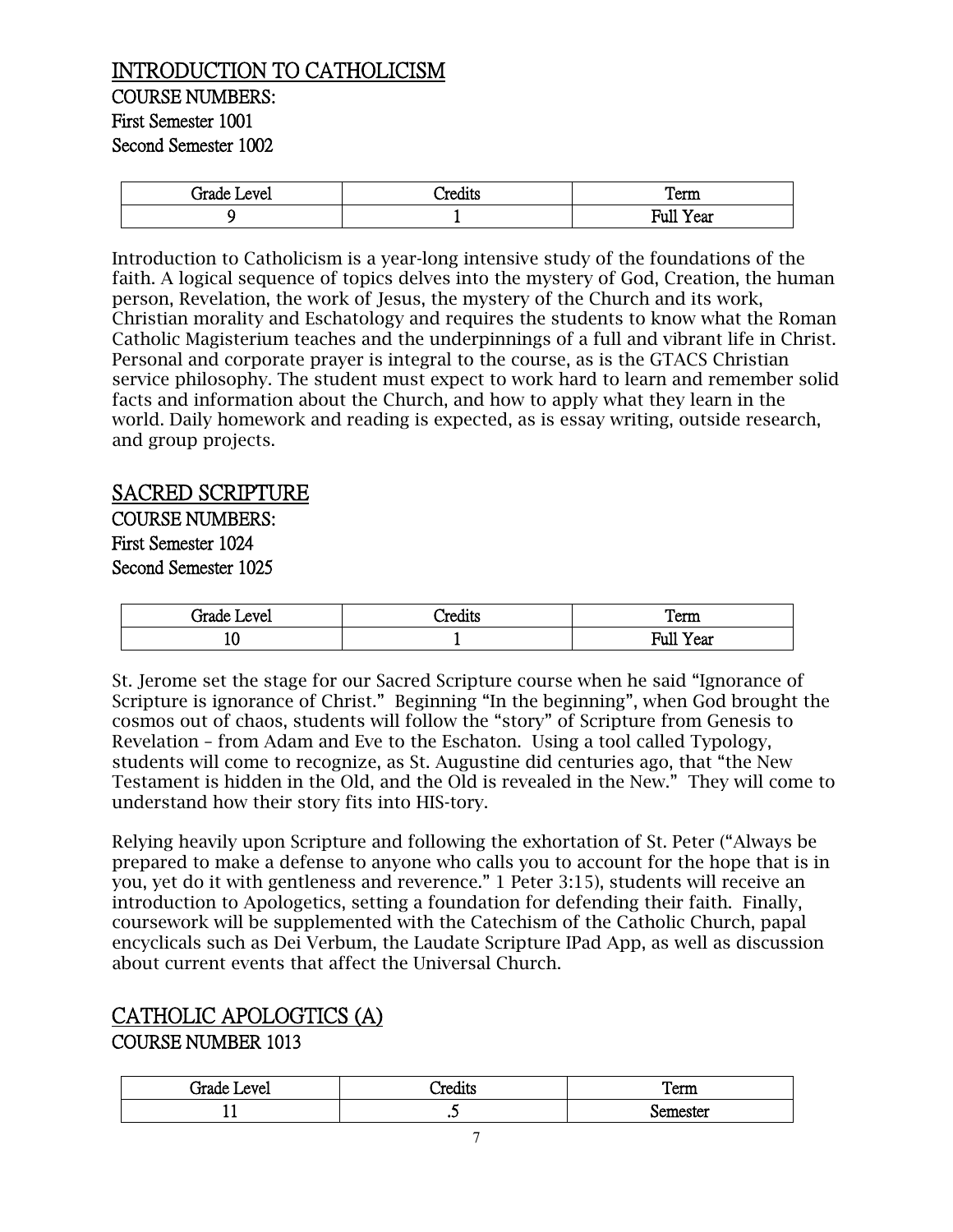St. John Paul II, in reflecting on over 1000 verses of Scripture over a period of 5 years, has given us a profound reflection on the human body and what it teaches us theologically. In this course students will study the anthropology of Man as understood through the lens of what has come to be known as the pope's Theology of the Body (TOB). Students will be able to articulate what it means to say that Man is "made in God's image and likeness" and show how God designed human sexuality to be a reflection of the inner life and love of the Trinity. Students will be able to extrapolate the implications of our creation as male and female and our call to authentic love, and thus to defend Catholic moral teaching on sexuality and marriage. Application of St. John Paul II's TOB to current national and global discussions on the human person, the family, and the meaning of human sexuality is a course expectation.

## CATHOLIC APOLOGETICS (B) COURSE NUMBER 1019

| evel<br>irade | `red1ts<br>www | m<br>$^{\circ}$ $\sim$ $\sim$ $\sim$<br>TCIIII |
|---------------|----------------|------------------------------------------------|
| --            | $\cdot$        | emester .                                      |

Catholic Apologetics offers a practical overview of Magisterial teaching on Catholic Dogma, the goal of which is to enable students to articulate a sound defense of the Catholic faith. Students will learn to form sound arguments formulating true premises, and from them, to drawing logical conclusions. The course syllabus includes Life Issues, Accepted Moral Principles, Scripture as Revelation, Apostolic Authority and the Papacy, Confession, the Eucharist, Purgatory, Sola Scriptura and Sola Fide, along with the 4 major Marian Doctrines. Students will become adept at citing Scripture, drawing on Tradition flowing from the Fathers of the Church and the Catechism of the Catholic Church, and referencing papal documents such as Humanae Vitae and Evangelium Vitae in forming a sound defense of the faith.

## CHURCH HISTORY/SOCIAL JUSTICE

COURSE NUMBERS: First Semester 1009

Second Semester 1011

| irade<br>evel | $\cdot$<br><b><i><u>AAAA</u></i></b><br>uuus | _<br>Term |
|---------------|----------------------------------------------|-----------|
| ∸∸<br>--      |                                              | Year      |

These two subjects, Church History and Social Justice, are taught concurrently because of the natural flow in development of Christian social justice throughout the history of the Catholic Church from its birth in Jerusalem to its most recent encyclical. Practical as well as theoretical and historical, this course traces the Church's developing theology of economic justice, the dignity of each person, peace and non-violence, responsibility for the earth's resources, sexual issues as well as modern scientific possibilities and life issues on a global and personal level. Highlighted are Gospel values and the Church's teaching, encyclicals as well as martyrs, Church Fathers, Church doctors, saints and movements.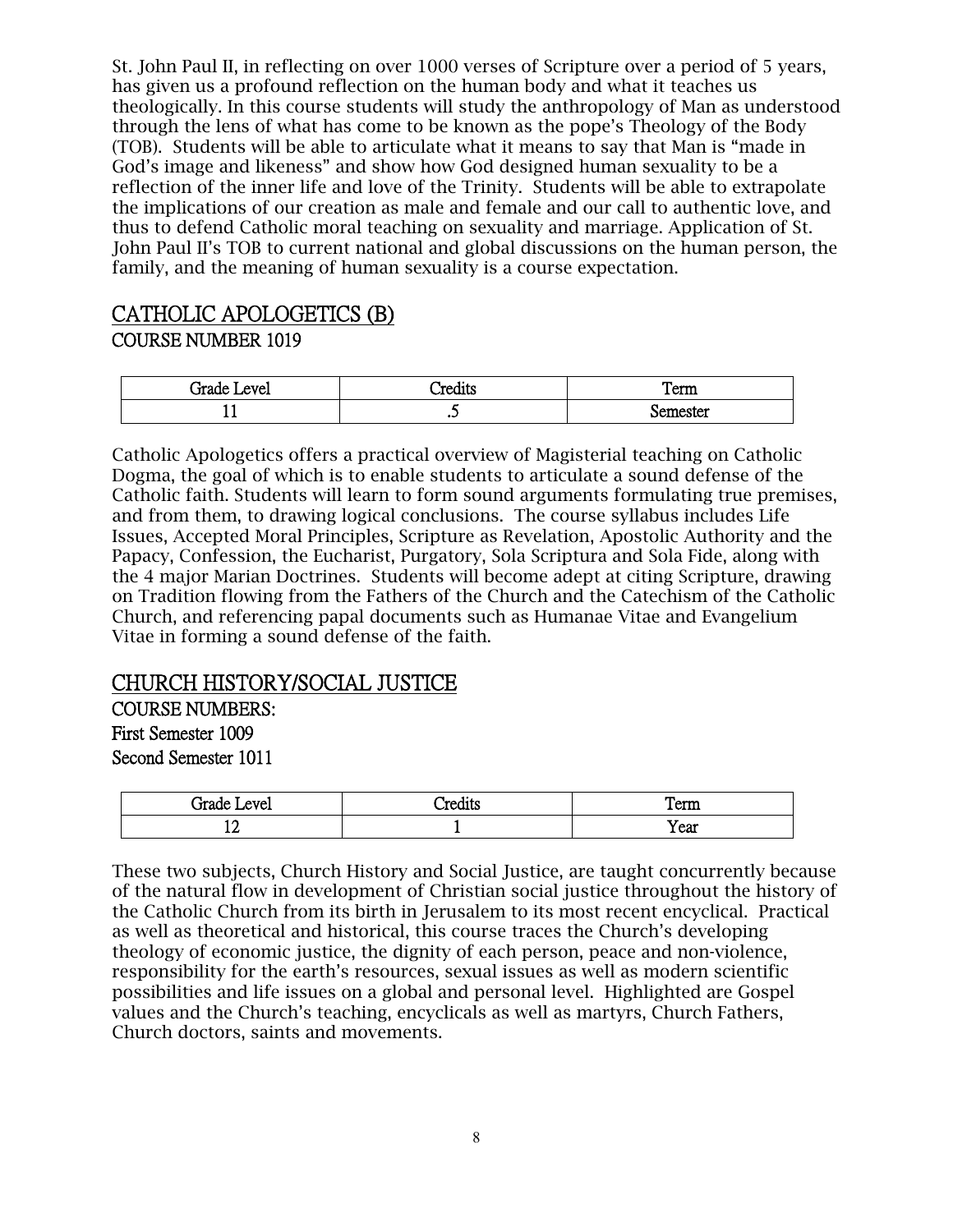

FRESHMAN ENGLISH COURSE NUMBERS: First Semester 1100 Second Semester 1101

| Grade Level                                | Credits | l'erm            |  |  |
|--------------------------------------------|---------|------------------|--|--|
|                                            |         | <b>Full Year</b> |  |  |
| Study Time Needed: Up to 1 hour per night. |         |                  |  |  |

Freshman English is a survey of texts and genres by authors who have impacted history and culture with their ideas from ancient Greece and Rome to modern times. Authors' use of literary devices and concepts to convey their ideas along with the uniqueness of their genres will be explored through close reading, discussion, and writing. This course emphasizes writing skills at the sentence, paragraph, and essay level, including focused instruction on the conventions of Standard English, elements of argumentation, organization, and analysis.

## HONORS FRESHMEN ENGLISH

COURSE NUMBER: First Semester 1103 Second Semester 1104

| Grade Level                                 | Credits | Term      |  |  |
|---------------------------------------------|---------|-----------|--|--|
|                                             |         | Full Year |  |  |
| Prerequisite: 8th Grade teacher placement.  |         |           |  |  |
| Study time needed: Up to 2 hours per night. |         |           |  |  |

Honors Freshman English sets a faster pace than Freshman English, requires more independent reading, introduces increasingly complex analysis, and begins the development of essay writing and research skills that will be expected of students in Honors American Literature and Composition. Students will read a survey of materials and genres by authors who have impacted history and culture with their ideas from ancient Greece and Rome to modern times. Authors' use of literary devices and concepts to convey their ideas along with the uniqueness of their genres will be explored through close reading, discussion, and writing. Nightly reading is expected, along with self-starting, and active and engaged participation in class.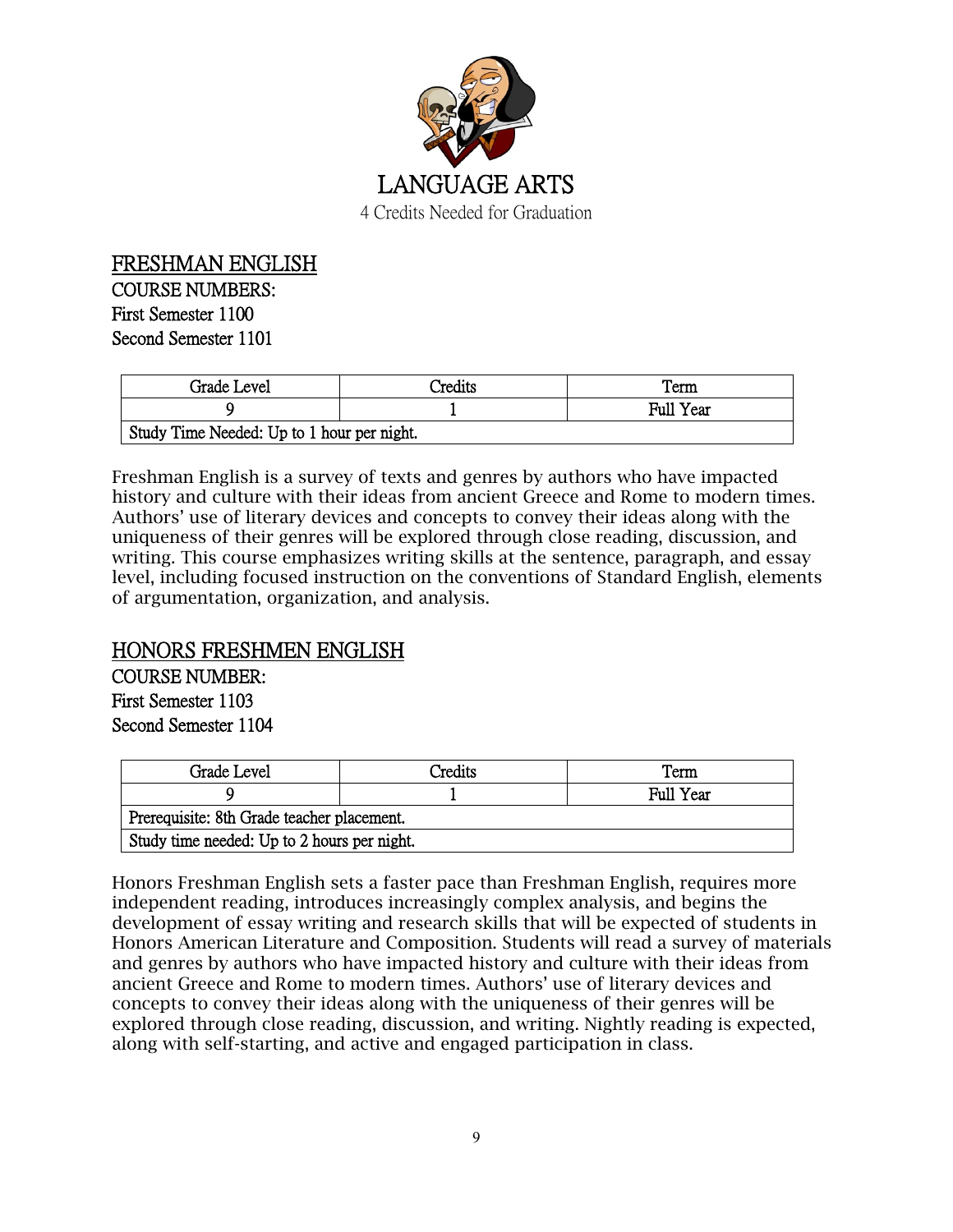## AMERICAN LITERATURE AND COMPOSITION COURSE NUMBERS: First Semester 1111 Second Semester 1112

| Grade Level                                                | Credits | l'erm            |  |
|------------------------------------------------------------|---------|------------------|--|
|                                                            |         | <b>Full Year</b> |  |
| Study Time Needed: 45 minutes to 1 hour per night average. |         |                  |  |

American Literature and composition is a literature-based course that follows the path of American History. It offers students a survey of materials by authors who have impacted our history and culture beginning with the early settlers through the modern times. Writing is stressed with an emphasis on thesis, supporting details, organization, and analysis. Students will learn the process of writing a research report and delivering a persuasive speech.

#### HONORS AMERICAN LITERATURE AND COMPOSITION

COURSE NUMBERS: First Semester 1148 Second Semester 1149

| Grade Level                                                           | Credits | Term      |
|-----------------------------------------------------------------------|---------|-----------|
| 10                                                                    |         | Full Year |
| Prerequisite: Teacher placement, Honors Freshman English recommended. |         |           |
| Study Time Needed: 1 hour per night average.                          |         |           |

Honors American Literature and Composition is an advanced literature-based course that follows the path of American History. If offers students an in-depth survey of materials by authors who have impacted our history and culture beginning with the early settlers through the modern times. Writing is stressed with an emphasis on thesis, supporting details, organization, and analysis. Students will learn the process of writing a research report and delivering a persuasive speech. It is a course designed for students who plan on taking an Advanced Placement English course either their junior or senior year. Students are expected to work independently inside and outside of class.

#### BRITISH LITERATURE

COURSE NUMBERS: First Semester 1144 Second Semester 1145

| Grade Level                                | Credits | Term             |
|--------------------------------------------|---------|------------------|
|                                            |         | <b>Full Year</b> |
| Study time needed: Up to 1 hour per night. |         |                  |

British Literature and Composition is a survey course designed to give students an introduction to the British cannon. Beginning with *Beowulf* and ending with modern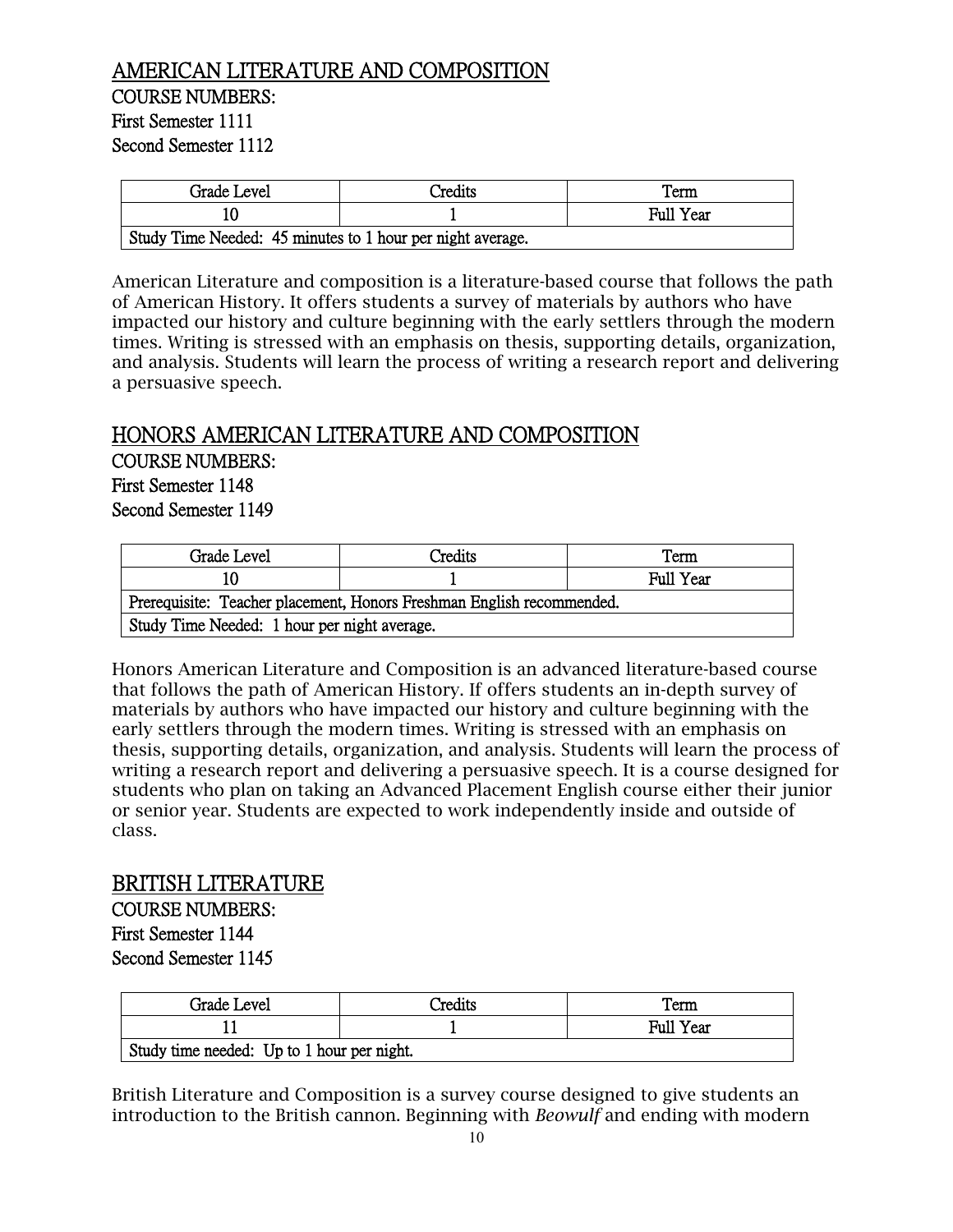texts such as *Lord of the Flies*, this course focuses on the impact that British Literature has had on history and culture. Writing will focus on analysis of literary elements.

HONORS BRITISH LITERATURE COURSE NUMBERS:

First Semester 1146

Second Semester 1147

| Grade Level                                | Predits | Term      |
|--------------------------------------------|---------|-----------|
| 11/12                                      |         | Full Year |
| Prerequisite: Teacher placement            |         |           |
| Study time needed: Up to 1 hour per night. |         |           |

Honors British Literature and Composition is an in-depth survey course designed to prepare students for Advanced Placement Literature and Composition. It offers students a comprehensive understanding of the aesthetic, thematic, and formal development of the British literary canon from the Anglo-Saxon era through modernism. Students improve their reading, thinking, and writing skills through the application of diverse critical perspectives to a wide range of writing styles.

#### ADVANCED PLACEMENT LANGUAGE AND COMPOSITION

COURSE NUMBERS:

First Semester 1115

Second Semester 1116

| Grade Level                                                                            | Credits | Term      |
|----------------------------------------------------------------------------------------|---------|-----------|
| 11/12                                                                                  |         | Full Year |
| Prerequisite: Teacher placement. Honors American Literature and Composition and Honors |         |           |
| British Literature are recommended.                                                    |         |           |
| Study Time Needed: 1 hour per night average.                                           |         |           |

According to the College Board, "An AP course in Language and Composition engages students in becoming skilled readers of prose written in a variety of periods, disciplines, and rhetorical contexts, and in becoming skilled writers who compose for a variety of purposes. Both their writing and their reading should make students aware of the interactions among a writer's purposes, audience expectations, and subjects as well as the way generic conventions and the resources of language contribute to effectiveness in writing."

Students should expect to complete multiple in-class timed essays. Also, students will spend time working on vocabulary and literary terms applicable to AP Language. Students will complete a research paper as well as an additional research project. To be successful in AP Language, students must be independent workers who desire to learn more about our language and how it can be used effectively in argument.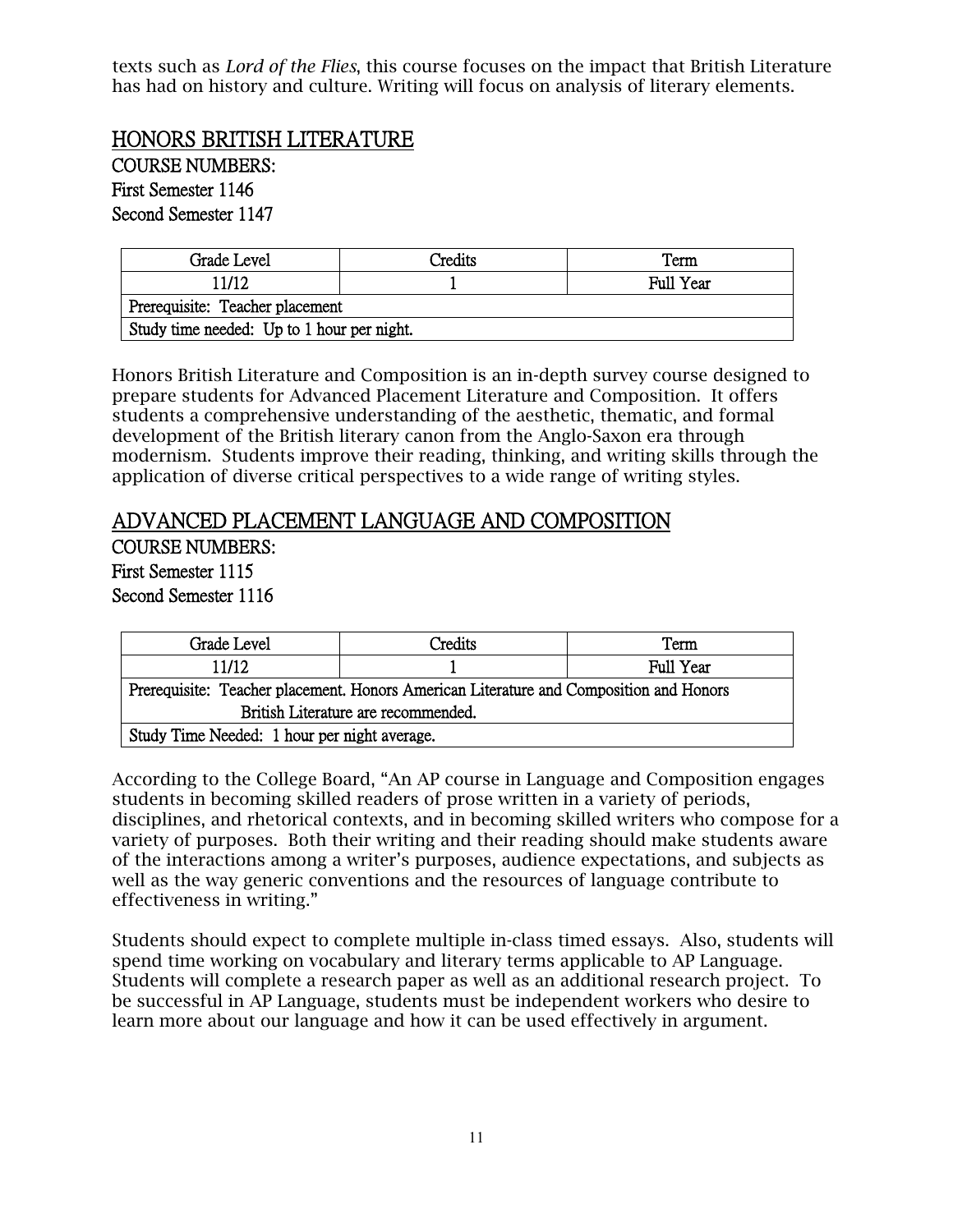## SENIOR LITERATURE AND COMPOSITION COURSE NUMBERS: First Semester 1117 Second Semester 1118

| Grade Level                                       | Credits | Term             |
|---------------------------------------------------|---------|------------------|
| 12                                                |         | <b>Full Year</b> |
| Study Time Needed: Up to 1 hour per night minimum |         |                  |

This course provides a survey of modern literature with a humanities approach, incorporating art, music, philosophy, law, and film. Students will write persuasive and analytical essays about literature and current event topics. Writing, speaking, and critical thinking skills and how they apply to many aspects of everyday life are the focus of this course. Test taking skills and vocabulary development will also be stressed.

## ADVANCED PLACEMENT LITERATURE & COMPOSITION COURSE NUMBERS:

First Semester 1121 Second Semester 1122

| Grade Level                                                                               | Credits | Term      |
|-------------------------------------------------------------------------------------------|---------|-----------|
|                                                                                           |         | Full Year |
| Prerequisite: Teacher placement, Honors British Literature or AP Language and Composition |         |           |
| Study Time Needed: 1 hour per night average.                                              |         |           |

This course is designed for students with a special interest in English. Materials covered, expectations of work, and workload are at a college level. Students are expected to work with considerable independence at home and to contribute frequently to small group and large group discussions. Discussion forms the basis of most classes. Preparing for the AP Literature Exam is a focus along with learning to appreciate literature and writing as valid intellectual pursuits. Students will be expected to complete multiple in-class timed essays as well as do research throughout the year. Much emphasis is placed on the student's growing ability to analyze literature on his/her own. Students will be expected to study vocabulary and literary terms.

# CREATIVE WRITING

COURSE NUMBERS: 1127

| Grade Level                                | `redits | Term     |
|--------------------------------------------|---------|----------|
| $9 - 12$                                   |         | Semester |
| Study Time Needed: Up to 1 hour per night. |         |          |

Creative Writing is a one-semester elective course intended to explore creative writing as a distinct craft of exploration and personal expression. Poetry, fiction, and creative non-fiction are the three genres explored. This writing class is intended for students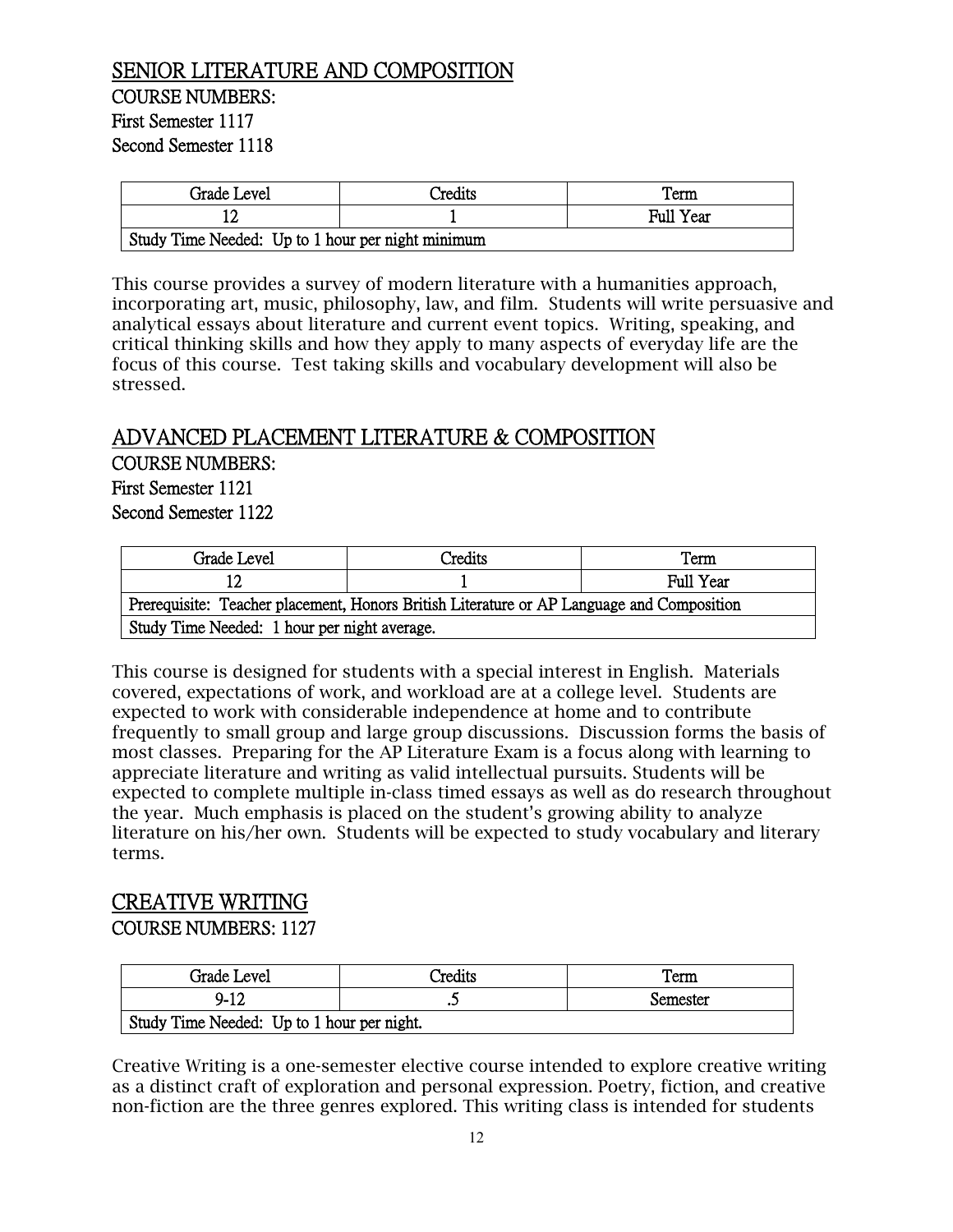who like to write and often journal regularly or have written poems, stories, and other creative wanderings of their own. There is no text for this course, but the instructor will provide handouts regularly. The end product of the semester is a Literary Collection of the class's work.

## ARGUMENTATION & DEBATE COURSE NUMBERS 1120

| Grade Level                                | `redits | Term     |
|--------------------------------------------|---------|----------|
| 10-12                                      | سە      | Semester |
| Study Time Needed: Up to 1 hour per night. |         |          |

The special skills of critical thinking and reasoning are an important part of daily reactions to what you hear, think, and read. This class will help you to learn the art of asking the "right" questions. Students will learn the art of obtaining useful data, of pinpointing the real issue and noticing when a fellow arguer evades it, and of offering critical opinions based on those evaluations.

This course is designed to teach students public speaking skills that include engaging an audience, using effective body language, volume, and rate as well as formal debating skills. Students should expect to be in front of the class in formal speaking situations six-eight times throughout the semester.

#### YEARBOOK

COURSE NUMBERS: First Semester 1160 Second Semester 1161

| Grade Level                                                                              | Credits | Term      |
|------------------------------------------------------------------------------------------|---------|-----------|
| $9-12$                                                                                   |         | Full Year |
| Study Time Needed: Interviewing, photographing, etc. $-$ approximately 4-6 hours weekly. |         |           |

This class will be responsible for the production of the annual school yearbook. Students will be required to go into the community and sell advertisements, create the design and theme of the book, attend multiple events to photograph, write body copy and captions of many layout assignments, and participate in fund raising events. Students will learn marketing skills, finance skills, planning and organizing with due dates, while working with In Design CS2 and Image In. Students will also learn to write from a journalist perspective and will be required to commit time out of the class period and the school day to complete assignments. For entrance into this class students will be required to have an English teacher placement recommendation. Editors will be required to attend summer camp.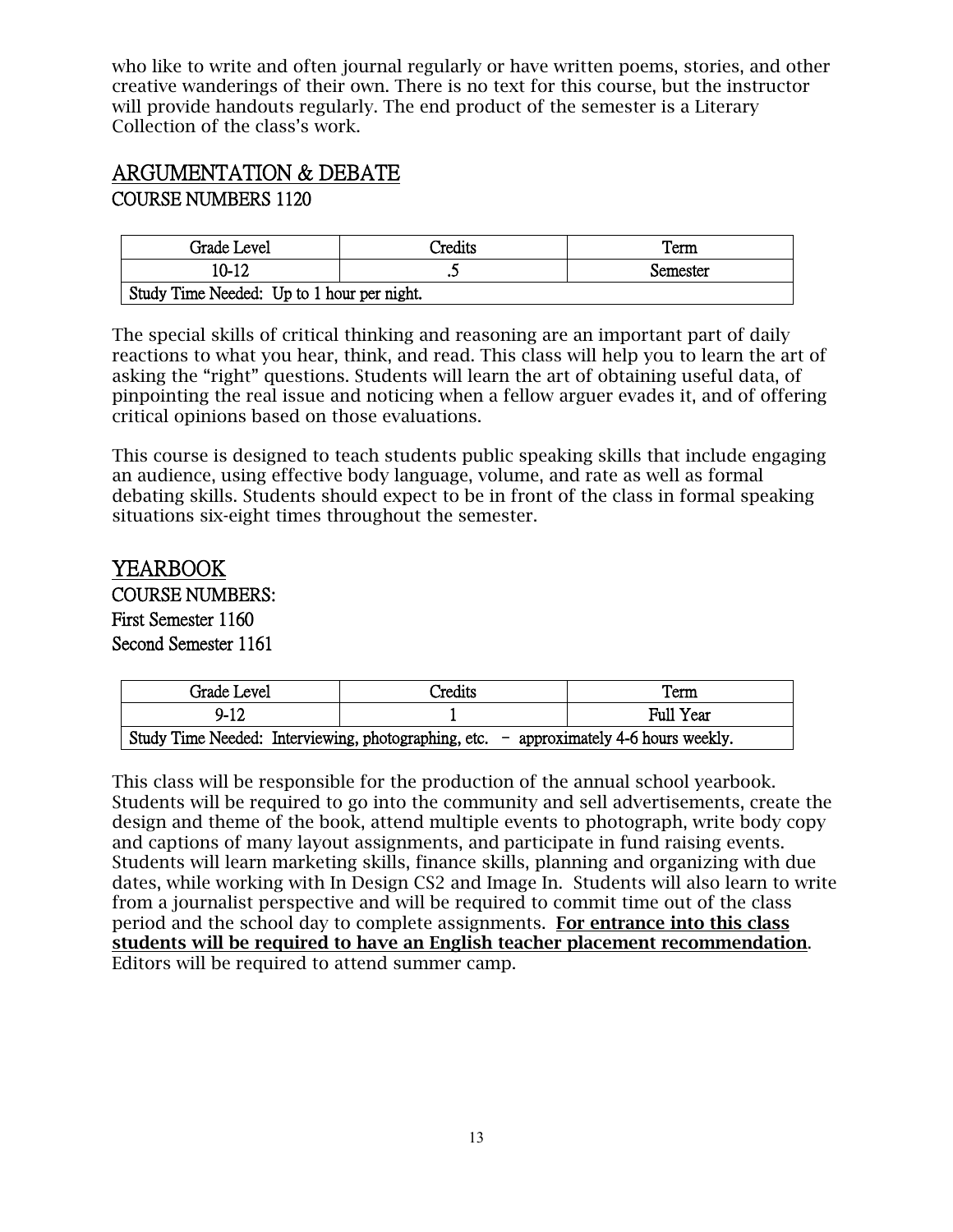

## U.S. HISTORY AND GEOGRAPHY COURSE NUMBERS: First Semester 1228 Second Semester 1229

| Grade Level                                                                                 | Credits | Term      |
|---------------------------------------------------------------------------------------------|---------|-----------|
|                                                                                             |         | Full Year |
| Prerequisite: Successful completion of $8th$ grade American History.                        |         |           |
| Study Time Needed: Moderate grade-level reading required on a daily basis. Approximately 30 |         |           |
| minutes per night; total 4 hours per week.                                                  |         |           |

United States History and Geography is an introductory level social studies offering. The course material appeals to and accommodates visual, auditory, and kinesthetic learning styles. U.S. History and Geography encompasses the historical, geographic, religious, civic, and economic perspectives of our nation's cultural and societal development. Geography themes are introduced, reinforced, and assessed in every learning unit. The first semester reviews important concepts and learning from the previous year including the time period of European exploration of the New World through the U.S. Civil War and Reconstruction period. This learning is not redundant in its approach. The curriculum introduces students to strategies for the development of critical thinking skills through inquiry processes, examining public discourse and public decision-making, and how to evaluate the roles of individual citizens as a means to personalize individual responsibilities in a democracy. As students progress through the curriculum, they become more aware of themselves, their community, their society, and their nation's history as well as the important role that geography has in national development. The second semester introduces students to the development of the United States as an industrial nation poised to become an important global force. The majority of the semester explores an American historical perspective of the 20<sup>th</sup> century and will include an examination of contemporary issues. Students are encouraged to think deeply about historical interpretations and topics and are expected to fully participate in technology-based instruction, unit projects, cooperative learning assignments, and to appropriately collaborate with other students to share thoughts and ideas. Successful mastery of this course will ensure that students are well-prepared for the challenges of follow-on social studies course requirements and offerings.

Student Outcomes: At the conclusion of this course the student will be able to:

- $\triangleright$  Identify major historical, geographic, economic, and civic events that have shaped our nation.
- $\triangleright$  Place major events in the history of the United States in chronological order understanding the cause-and-effect relationships of national development.
- $\triangleright$  Analyze the major geographic, political, social, economic, and religious events that helped shape America's national identity and unique culture.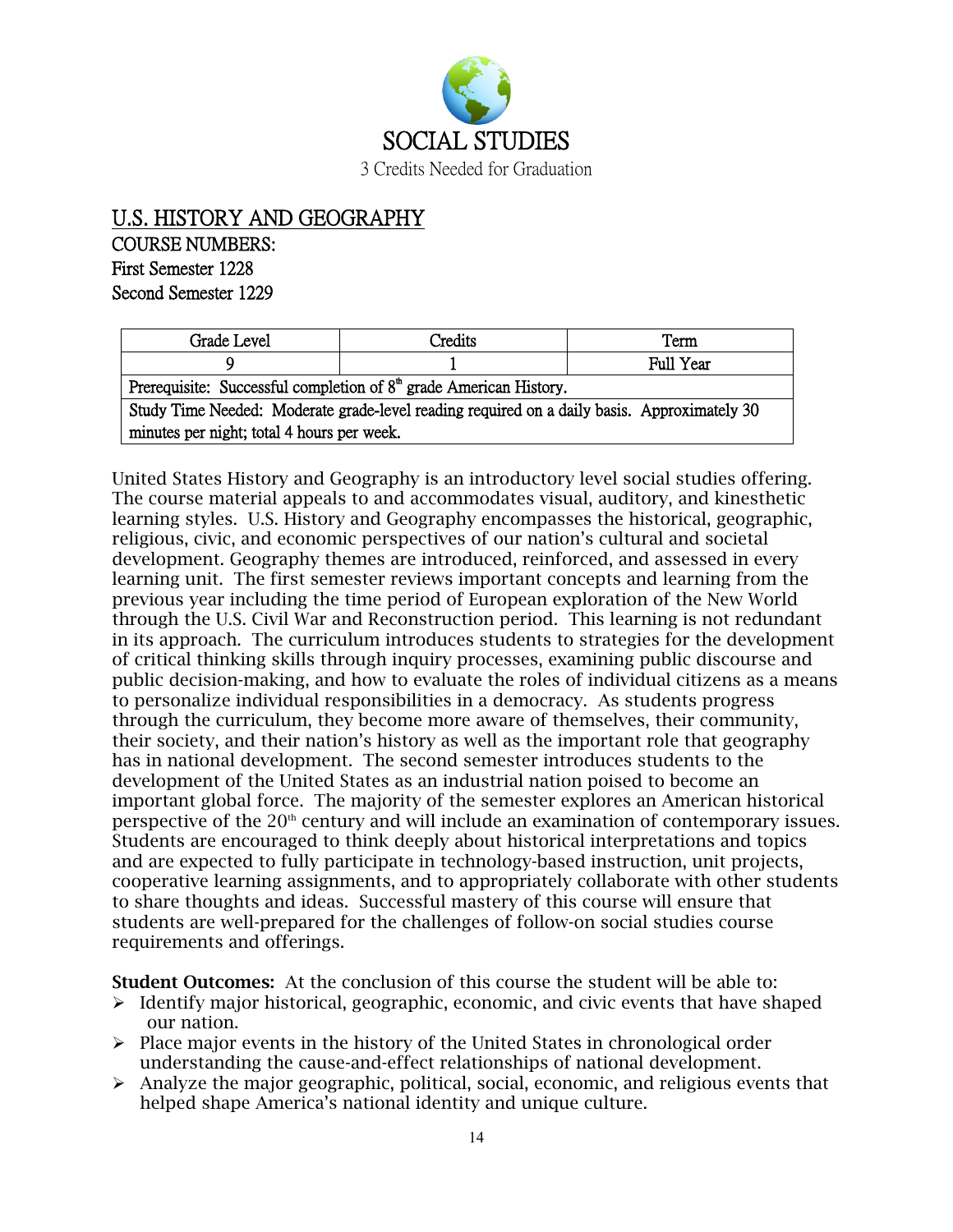$\triangleright$  Demonstrate competency and understanding of important concepts in United States history and geography.

## WORLD HISTORY AND GEOGRAPHY

COURSE NUMBERS: First Semester 1200 Second Semester 1201

| Grade Level                                                                                  | Credits | Term      |
|----------------------------------------------------------------------------------------------|---------|-----------|
| 10                                                                                           |         | Full Year |
| Prerequisite: Successful completion of $9th$ grade US History and Geography.                 |         |           |
| Study Time Needed: Extensive grade-level reading required on a daily basis. Approximately 45 |         |           |
| minutes per night; total 5 hours per week.                                                   |         |           |

World History and Geography is a comprehensive and challenging required course of instruction offered by the Social Studies department. The course material and design appeals to and accommodates visual, auditory, and kinesthetic learning styles. Reading comprehension and note-taking strategies will be reinforced and the writing curriculum will emphasize analysis, persuasion, and research. This course encompasses the historical and geographic themes that reveal the global patterns of cultural and societal development. The scope of learning covers a vast period of time: from early human civilizations to the recent challenges of the twenty- first century. Additionally, the course emphasizes the development of critical thinking skills through inquiry processes and by examining regional and global public discourse and international decision-making. As students progress through the curriculum, they become more aware of themselves, their community, their society, and their nation's position within the global community. Students are encouraged to think deeply about historical interpretations and topics and are expected to fully participate in technology-based instruction, unit projects, cooperative learning assignments, and to appropriately collaborate with other students to share thoughts and ideas. By understanding ourselves and our relationships with other regions, cultures, and societies, students can develop a more mature perspective of our present role as global citizens and recognize patterns of change and continuity in our ever-changing world.

Student Outcomes: At the conclusion of this course the student will be able to:

- $\triangleright$  Identify the causes, consequences, and patterns of change in human governance systems, changes over time, and across geographic regions.
- $\triangleright$  Identify the causes, consequences, and patterns of interactions among societies, including trade, war, diplomacy, and international institutions.
- $\triangleright$  Comprehend the impact of demographic, technological, environmental, and economic changes on people, their culture, and their environment.
- $\triangleright$  Assess the causes, consequences, and patterns of cultural, intellectual, religious and social changes across the world, and among and within societies.
- $\triangleright$  Analyze the relationships between the environment and global and regional developments in population, religion, settlement, economy, and politics.
- $\triangleright$  Demonstrate competency and understanding of important concepts in global geography.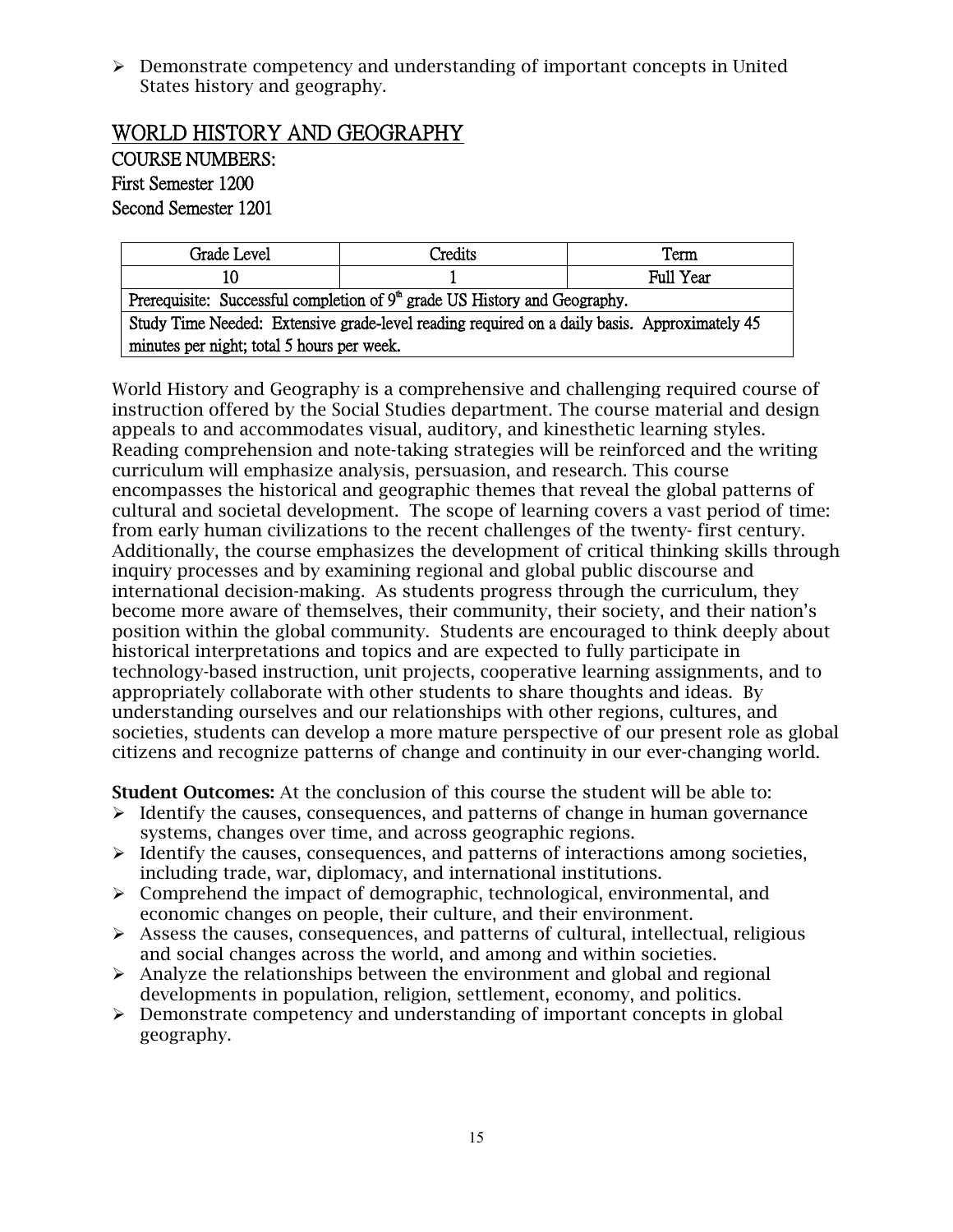## **GOVERNMENT** COURSE NUMBER 1210

| Grade Level                                                            | Credits | Term     |
|------------------------------------------------------------------------|---------|----------|
| 11-12                                                                  |         | Semester |
| Prerequisite: US History and Geography and World History and Geography |         |          |
| Study Time Needed: Approximately 5 hours per week.                     |         |          |

This course is an introduction to the structure of the government of the United States and the political processes that are critical to the functioning of our Constitutional Republic. This course surveys the structure and functions of the US national government, our core democratic values, and Constitutional principles: the foundation of the American political system. Students study the three branches of the federal government, civil liberties and rights, the role of political behavior in the democratic process, rules governing political parties, campaigns and elections, political culture, and citizenship responsibilities. The curriculum emphasizes the development of critical thinking skills and addresses the significant role of active citizenship in every aspect of our political system. Students are encouraged to think deeply about complex topics, develop individual study skills, prepare for each class session, and are expected to fully participate in technology enhanced instruction and cooperative learning activities. Students must appropriately collaborate with other students to responsibly share thoughts and ideas in order to help each other understand diverse perspectives and to promote a supportive and productive learning environment. This course will emphasize our Catholic values as a solid foundation for fulfilling personal citizenship responsibilities.

Student Outcomes: At the conclusion of this course the student will be able to:

- $\triangleright$  Fully accept and embrace the responsibilities of US citizenship including voting and active positive participation in the local community while exercising their Catholic values and living a life that will inspire others to follow Christ.
- $\triangleright$  Understand the historical significance of the founding of the United States as a nation and of the US Constitution and the Bill of Rights.
- $\triangleright$  Examine the foundational principles and framework of the Federal government: The Legislative, Executive, and Judicial branches.
- $\triangleright$  Recognize and appreciate appropriate and necessary political participation in American democratic processes and the individual roles and responsibilities of all citizens.

## ECONOMICS COURSE NUMBER 1212

| Grade Level                                                            | Credits | Term     |
|------------------------------------------------------------------------|---------|----------|
| $11 - 12$                                                              |         | Semester |
| Prerequisite: US History and Geography and World History and Geography |         |          |
| Study Time Needed: Approximately 3 hours per week.                     |         |          |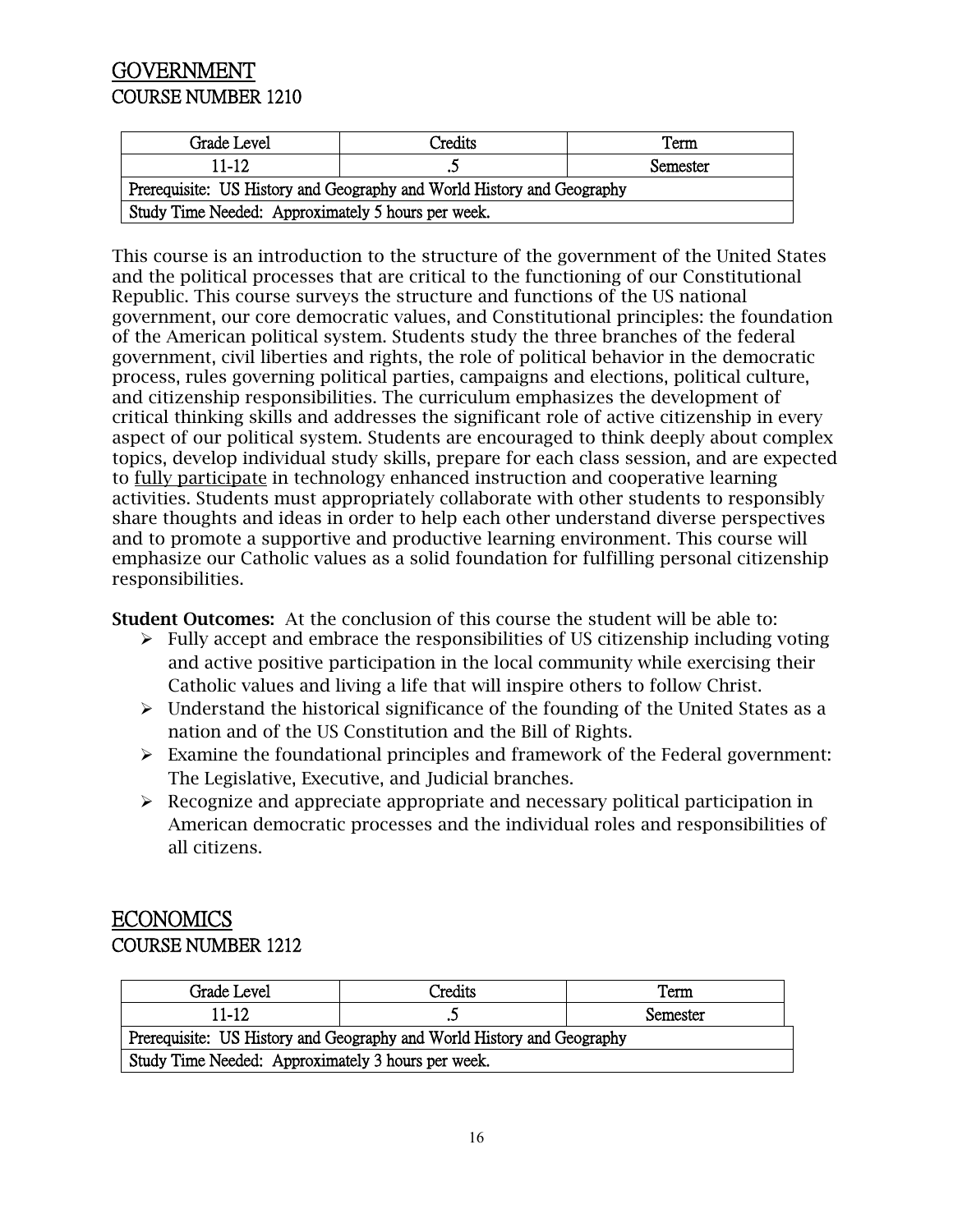A required course, Economics explores decision making as it impacts the distribution of the world's scarce resources. The course starts with an analysis of Church teaching on Economics and goes on to cover the basics of Economics: economic systems, decision making tools, microeconomics, supply, demand, and price. These skills will be learned through text, discussion, and simulation games. Students will also do a unit of personal finance using the Dave Ramsey and Banzai! programs. This unit requires the students to create a project which simulates budgeting and money management during their first year as an adult. Some activities students will complete in this project are searching for jobs and an apartment, calculating net income, saving for a car, budgeting for giving, practicing check writing, filling out employee onboarding and tax forms, and calculating retirement based on estimated monthly savings.

## MILITARY HISTORY

#### COURSE NUMBER 1238

| Grade Level                                                                              | Credits | Term     |
|------------------------------------------------------------------------------------------|---------|----------|
| $11 - 12$                                                                                |         | Semester |
| Prerequisite: Successful completion of US History/Geography and World History/Geography. |         |          |
| Study Time Needed: Extensive grade-level reading, and writing required on a daily basis. |         |          |
| Approximately 45 minutes per night; total 5 hours per week.                              |         |          |

Military History is an advanced level, elective, one semester, social studies offering. The course material appeals to and accommodates visual, auditory, and kinesthetic learning styles. This Military History course addresses the evolution of warfare – from ancient times to the present. The curriculum emphasizes strategies for the development of critical thinking skills through inquiry processes, primary and secondary source analysis, and the synthesis of secondary social studies learning. Students are encouraged to think deeply about historical interpretations and topics and are expected to fully participate in technology-based instruction, primary source interpretation, cooperative learning, and seminar style discussions based on reading assignments, and they must appropriately collaborate with other students to share thoughts and ideas. This course will emphasize our Catholic values as they relate to public policies, patriotism, and civic duty.

Student Outcomes: At the conclusion of this course the student will be able to:

- $\triangleright$  Identify the essential nature of warfare throughout history.
- $\triangleright$  Place major events in the history of warfare in chronological order understanding the cause and results of conflict.
- $\triangleright$  Analyze the significant decisive battles that have shaped the course of world history.
- $\triangleright$  Asses the relationship between geography, technology, and warfare.
- $\triangleright$  Demonstrate competency and understanding of important concepts in Military history including the Catholic theological basis for Just War Theory and the virtue of military service

AP US GOVERNMENT & POLITICS COURSE NUMBERS: First Semester 1253 Second Semester 1254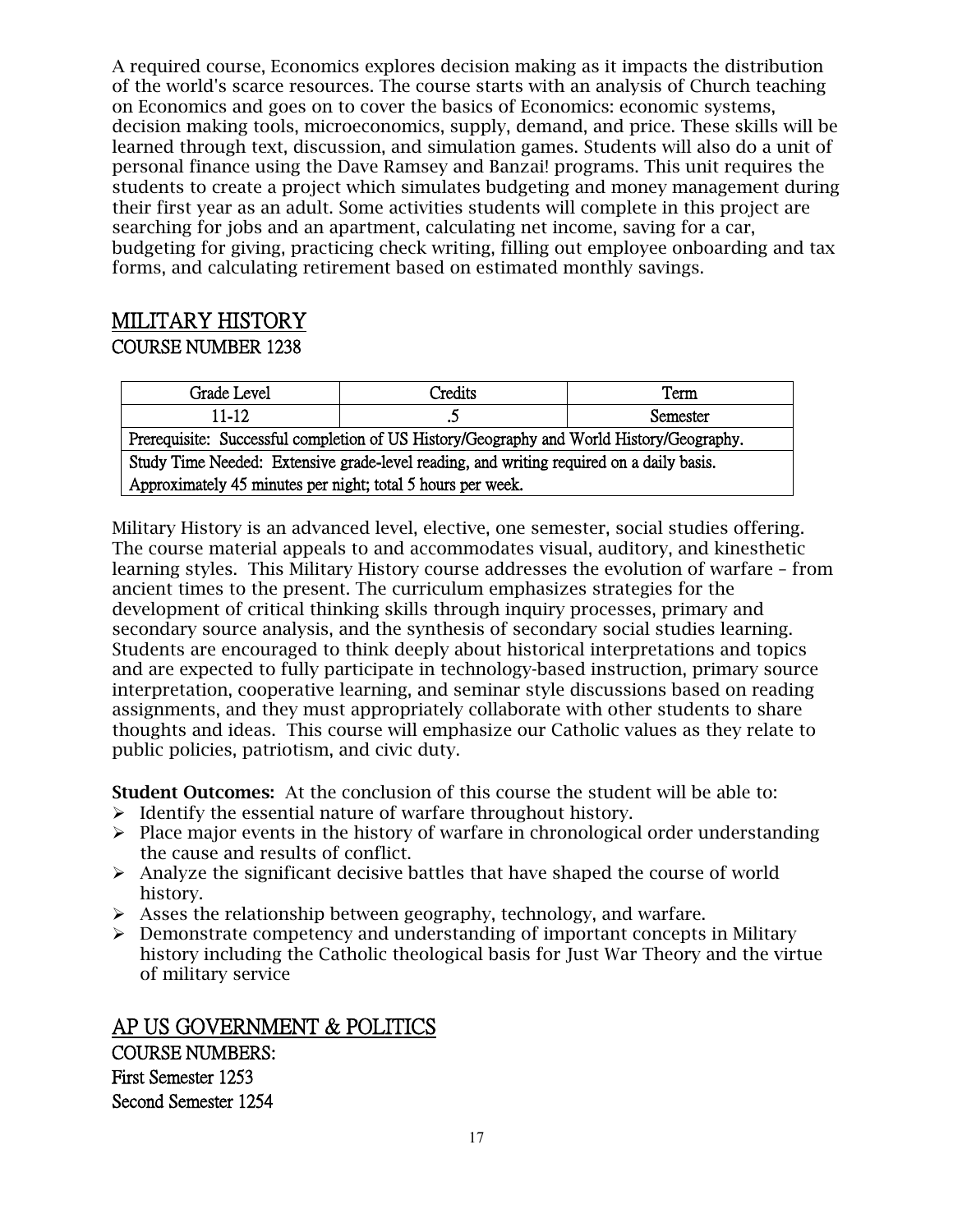| Grade Level                                                                                   | Credits | Term      |
|-----------------------------------------------------------------------------------------------|---------|-----------|
| $11-12$                                                                                       |         | Full Year |
| Prerequisite: Successful completion and mastery of US History and Geography and World History |         |           |
| and Geography; teacher recommendation is required for this elective college level course.     |         |           |

This course includes both the study of general concepts used to interpret U.S. government and politics and the analysis of specific examples. It also requires familiarity with the various institutions, groups, beliefs, and ideas that constitute U.S. government and politics as well as the ability to apply concepts learned. AP Government is a college-level course and examination offered through the College Board's Advanced Placement Program. This course surveys the structure and function of American government and politics that begins with an analysis of the United States Constitution: the foundation of the American political system. Students study the three branches of government, administrative agencies that support each branch, the role of political behavior in the democratic process, rules governing elections, political culture, and the workings of political parties and interest groups. Major topics include Institutions of National Government, political beliefs and behaviors, organizations for public influence, civil rights and civil liberties, constitutional basis for federal government, and public policy. The curriculum emphasizes strategies for the development of critical thinking skills, formal testing skills, and practice of specific curricular skills that are assessed on the AP Government Exam. Students are encouraged to think deeply about study skills and are expected to fully participate in technology-based instruction, cooperative learning activities, and individual skill development and remediation. Students must appropriately collaborate with other students to share thoughts and ideas in order to help others to be successful. This course will emphasize our Catholic values as they relate to personal goal setting and tenacity in pursuit of individual choices.

Student Outcomes: At the conclusion of this course the student will be able to:

- $\triangleright$  Accept the responsibilities of US citizenship including voting and positive participation in the local community while exercising their Catholic values and living a life that will inspire others to follow Christ.
- $\triangleright$  Give their best effort and be prepared for the AP Government exam and possibly achieve college credit.
- $\triangleright$  Analyze the history and interpretations of the US Constitution and the Bill of Rights at the college level.
- $\triangleright$  Examine the roles, powers, and relationships between formal and informal political institutions in the United States.
- $\triangleright$  Recognize typical patterns of political processes and behavior and their consequences
- $\triangleright$  Know important facts, concepts, and theories pertaining to U.S. government and politics and apply them based on actual historical and interpretive political scenarios.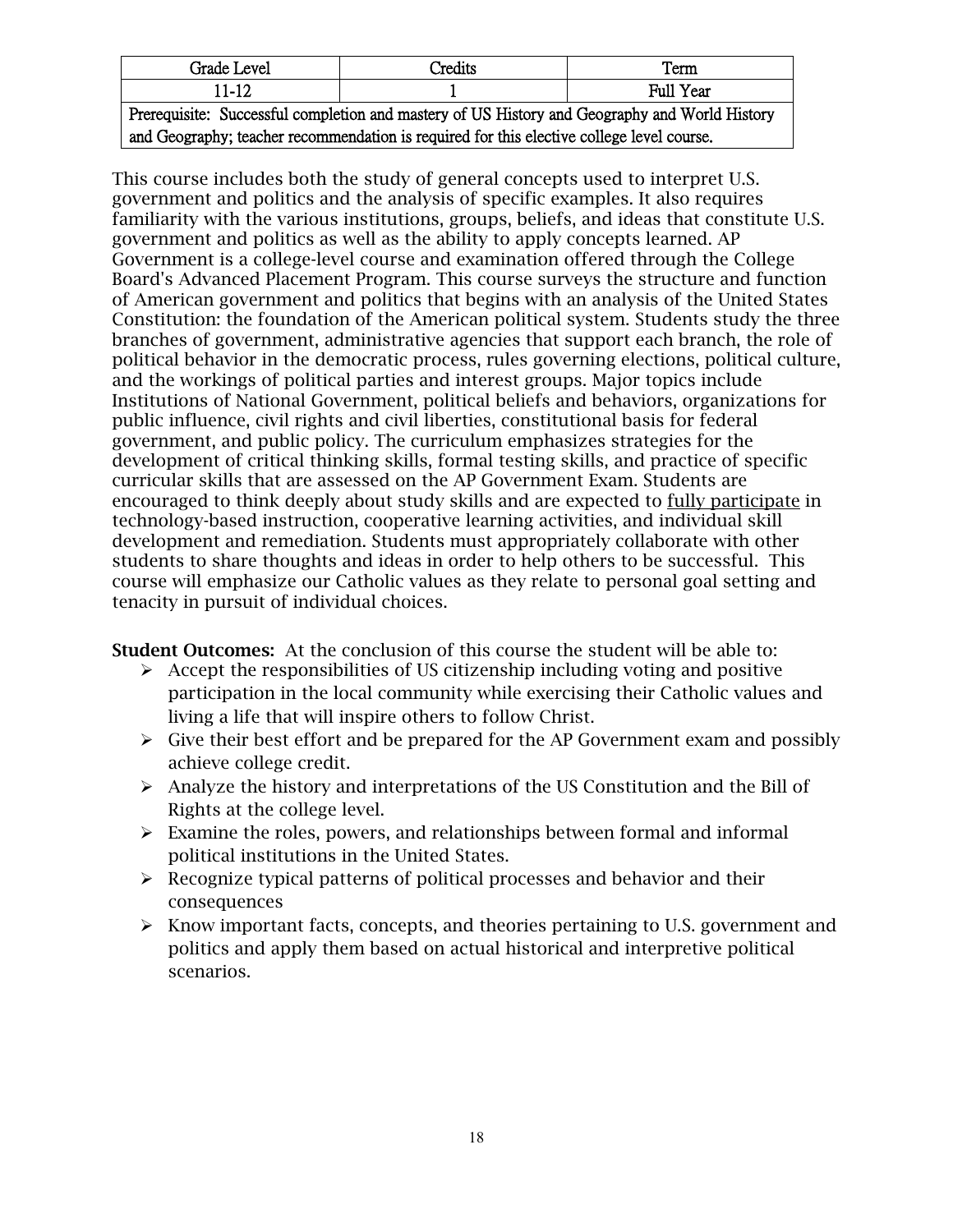#### AP PSYCHOLOGY COURSE NUMBERS: First Semester 1242 Second Semester 1243

| irade<br>evel | $\bullet$<br><b>PART</b><br>دست | Term                          |
|---------------|---------------------------------|-------------------------------|
| 10<br>.<br>∸∸ |                                 | $\sim$ $\sim$<br>Full<br>Year |

The AP Psychology course is designed to introduce students to the systematic and scientific study of the behavior and mental processes of human beings and other animals. Students are exposed to the psychological facts, principles, and phenomena associated with the major sub fields within psychology. Attention is given to the methods utilized by psychologists, as well as development of critical thinking skills. This course is designed to present an experience equivalent to that obtained in an undergraduate introductory psychology course. The students will also be prepared for the Advanced Placement examination in Psychology administered by the College Board.



## MATHEMATICS 4 Credits Needed for Graduation

ALGEBRA I COURSE NUMBERS: First Semester 1300 Second Semester 1301

| Grade Level                                    | Credits | Term      |
|------------------------------------------------|---------|-----------|
|                                                |         | Full Year |
| Prerequisite: Approval by SEAS Math Department |         |           |
| Study Time Needed: 3-4 hours per week.         |         |           |

This course covers the following fundamental areas of algebra: equations, inequalities, graphs, percents, ratios, proportions, exponents, square roots and factoring. Application of these skills is extended to real world situations connecting algebra to geometry, statistics and probability.

ENRICHED ALGEBRA I COURSE NUMBERS: First Semester 1314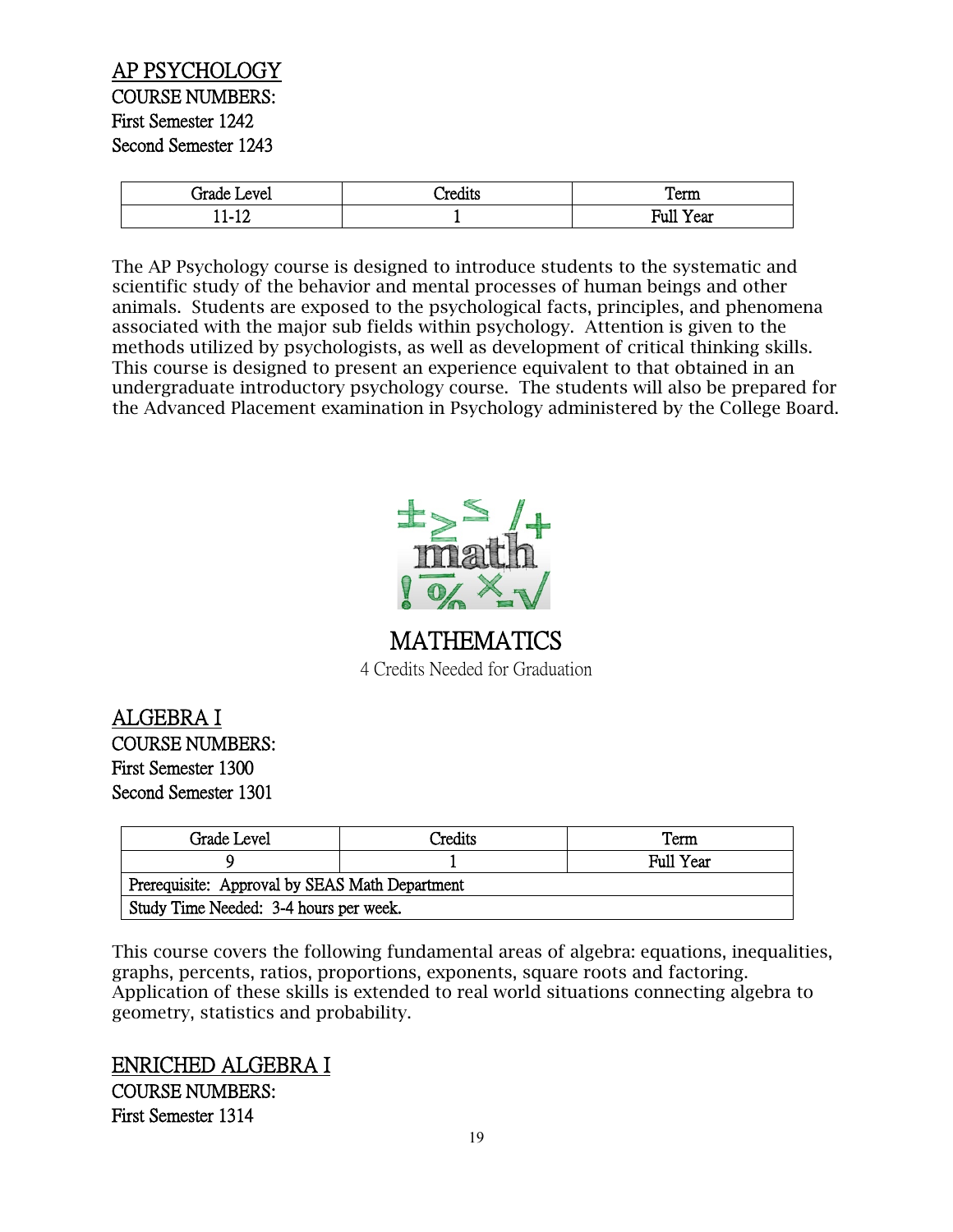Second Semester 1315

| Grade Level                                    | <b>Predits</b> | Term             |
|------------------------------------------------|----------------|------------------|
|                                                |                | <b>Full Year</b> |
| Prerequisite: Approval by SEAS Math Department |                |                  |
| Study Time Needed: 3-4 hours per week.         |                |                  |

This class, which meets for two class periods throughout the day, will cover all the standards and benchmarks of Algebra1 I with more depth and more examples, along with reviewing essential pre-algebraic concepts. Like Algebra 1, this course covers the following fundamental areas of algebra: equations, inequalities, graphs, percents, ratios, proportions, exponents, square roots and factoring. Application of these skills is extended to real world situations connecting algebra to geometry, statistics and probability. The extra time afforded by this course works to solidify a strong Algebra foundation that is essential to all future math courses. Students in this class will earn 1.5 credits; one math credit which will affect the GPA and .5 general education credit which will not affect the GPA but will count towards total credits needed for graduation. Successful completion of this course will prepare students for entry into Geometry.

## GEOMETRY

COURSE NUMBERS: First Semester 1305 Second Semester 1306

| Grade Level                                                                                    | Credits | Term      |
|------------------------------------------------------------------------------------------------|---------|-----------|
| $9-10$                                                                                         |         | Full Year |
| Prerequisite: 1) Completion of SEAS Algebra 1 proficiency exam with 75% or higher for incoming |         |           |
| $9th$ grade students.                                                                          |         |           |
| 2) Successful completion of Algebra 1 for current $9^{\text{th}}$ graders.                     |         |           |
| 3) Teacher recommendation.                                                                     |         |           |
| Study Time Needed: 4 hours per week.                                                           |         |           |

This course provides traditional geometric principles and applications from real world settings as a basis for geometry. Topics include angles, lines, planes, triangles, polygons, circles, areas, volumes, constructions and transformations. The student will be introduced to formal geometric proofs.

## HONORS GEOMETRY

COURSE NUMBERS: First Semester 1334 Second Semester 1335

| Grade Level                                                                                                             | Credits | Term             |
|-------------------------------------------------------------------------------------------------------------------------|---------|------------------|
| $9 - 10$                                                                                                                |         | <b>Full Year</b> |
| Prerequisite: 1) Completion of SEAS Algebra 1 proficiency exam with 85% or higher for incoming<br>$9th$ grade students. |         |                  |
|                                                                                                                         |         |                  |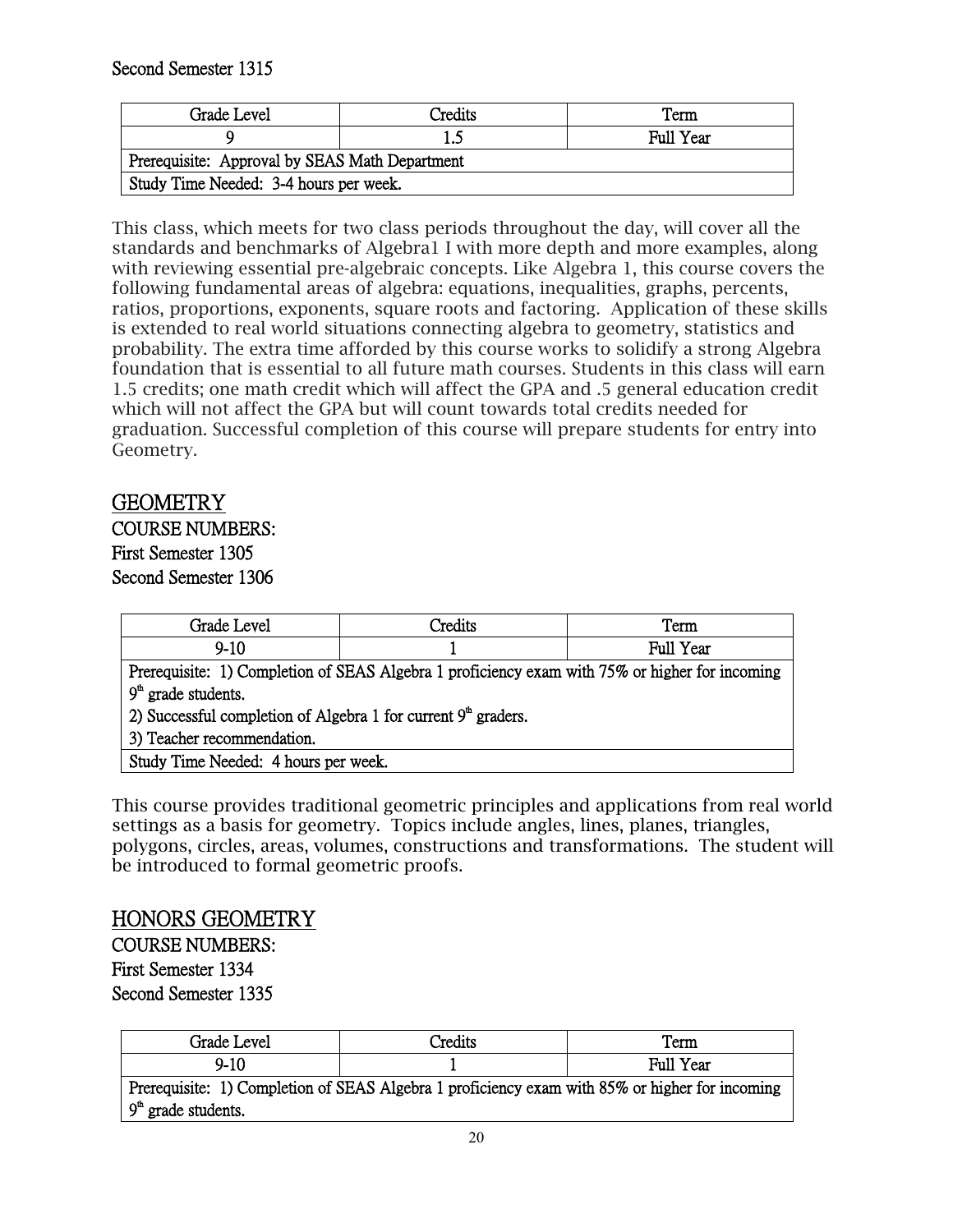#### 2) Completion of Algebra 1 for current  $9<sup>th</sup>$  graders with a B+ or higher. 3) Teacher recommendation. Study Time Needed: 4-5 hours per week.

This course provides traditional geometric principles and applications from real world settings as a basis for geometry. Topics include angles, lines, planes, triangles, polygons, circles, areas, volumes, constructions and transformations. The student will be introduced to formal geometric proofs. Honors Geometry will cover more topics in greater depth than Geometry.

## ALGEBRA 2 COURSE NUMBERS: First Semester 1309

Second Semester 1310

| Grade Level                                          | Credits | Term             |
|------------------------------------------------------|---------|------------------|
| 10-11                                                |         | <b>Full Year</b> |
| Prerequisite: 1) Successful completion of Algebra I. |         |                  |
| 2) Successful completion of Geometry preferred.      |         |                  |
| Study Time Needed: 3-4 hours per week.               |         |                  |

This course builds connections between the algebraic, graphical, numerical, and verbal forms of problems. Students will simplify and solve equations (linear, quadratic, polynomial, rational, radical, exponential, logarithmic, and trigonometric), and analyze the graphs of these functions. Other topics include probability, statistics, and data analysis. Students will develop their problem-solving skills with real-world situations.

## HONORS ALGEBRA 2

COURSE NUMBERS: First Semester 1318 Second Semester 1319

| Grade I<br>: Level                                                                           | 'redite | Term      |
|----------------------------------------------------------------------------------------------|---------|-----------|
| ч-<br>. .                                                                                    |         | Full Year |
| $\mathbf{r}$ , and it can as $\mathbf{r}$ and $\mathbf{r}$ and $\mathbf{r}$ and $\mathbf{r}$ |         |           |

Prerequisite: 1) Completion of Geometry/Honors Geometry with an A- or higher. 2) Teacher recommendation.

Study Time Needed: 4-5 hours per week.

This course will cover topics at a faster pace and in greater depth than in Algebra 2. Connections between the algebraic, graphical, numerical, and verbal representations of problems will be utilized. Students will simplify and solve equations (linear, quadratic, polynomial, rational, radical, exponential, logarithmic, and trigonometric), and analyze the graphs of these functions. Other topics include probability, statistics, and data analysis. Students will develop their problem-solving skills with real-world situations.

PRE-CALCULUS COURSE NUMBERS: First Semester 1336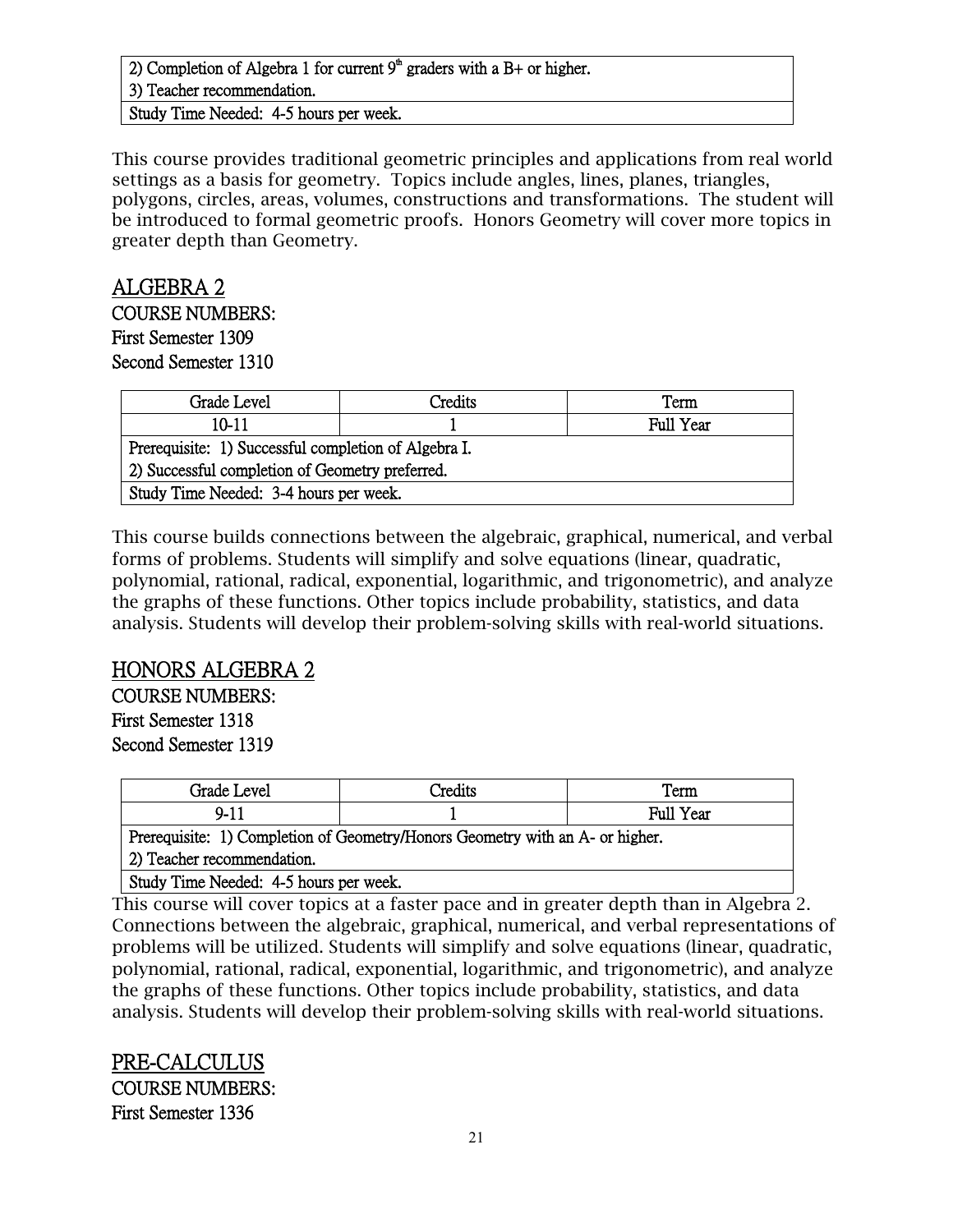Second Semester 1337

| Grade Level                                                  | <b>Predits</b> | Term             |
|--------------------------------------------------------------|----------------|------------------|
| $11 - 12$                                                    |                | <b>Full Year</b> |
| Prerequisite: 1) Completion of Algebra 2 with a B or higher. |                |                  |
| 2) Teacher recommendation.                                   |                |                  |
| Study Time Needed: 3-4 hours per week.                       |                |                  |

This course is for seniors interested in a more challenging fourth year math class. Juniors who do not plan on taking AP Calculus senior year are also eligible. Students will continue with the study of equations and inequalities, transformations, exponential and logarithmic functions, matrices, and trigonometry (identities, equations, and applications).

## HONORS PRE-CALCULUS

COURSE NUMBERS: First Semester 1368 Second Semester 1369

| Grade Level                                                           | Credits | Term      |
|-----------------------------------------------------------------------|---------|-----------|
| $11 - 12$                                                             |         | Full Year |
| Prerequisite: 1) Completion of Honors Algebra 2 with an A- or higher. |         |           |
| 2) Teacher recommendation.                                            |         |           |
| Study Time Needed: 5 hours per week.                                  |         |           |

This course is designed for highly motivated students who plan on taking AP Calculus the following year. Topics covered will be similar to pre-calculus, but with a greater depth and at a more rigorous pace. Additional topics will include limits and introduction to derivatives.

## AP CALCULUS AB

COURSE NUMBERS: First Semester 1342 Second Semester 1343

| Grade Level                                                            | Credits | Term             |
|------------------------------------------------------------------------|---------|------------------|
| 11-12                                                                  |         | <b>Full Year</b> |
| Prerequisite: 1) Completion of Honors Pre-Calculus with a B or better. |         |                  |
| 2) Teacher recommendation                                              |         |                  |
| 4) Minimum of 25 on ACT math.                                          |         |                  |
| Study Time Needed: 5 hours per week.                                   |         |                  |

AP Calculus problems are approached in three ways: graphically, numerically and algebraically. Topics covered will include limits, derivatives, and integrals along with their application to real world settings. All students will take the AP Calculus AB exam in the spring.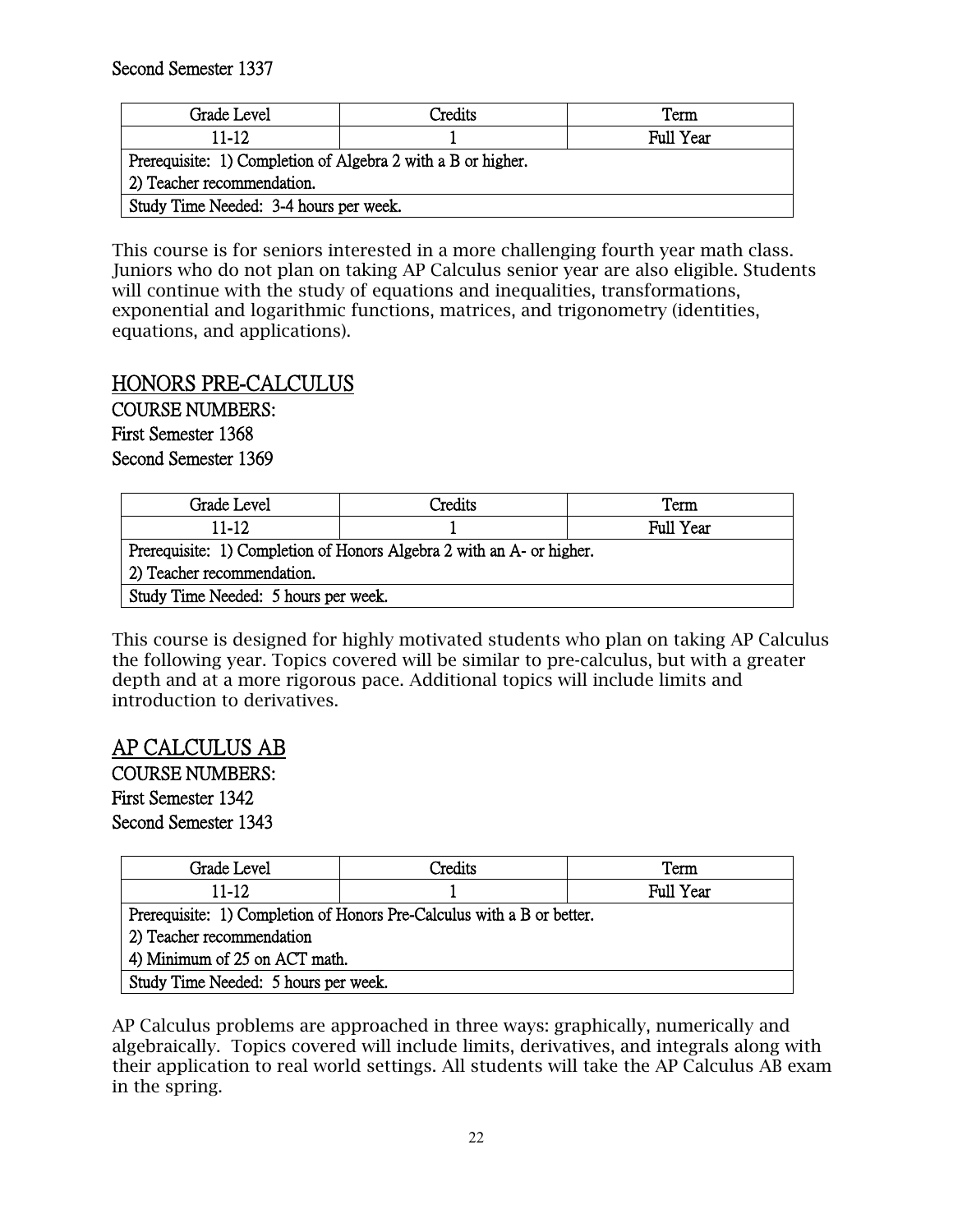#### COLLEGE PREP ALGEBRA COURSE NUMBERS: First Semester 1344 Second Semester 1345

| Grade Level                                          | Credits | Term      |
|------------------------------------------------------|---------|-----------|
| ר ו                                                  |         | Full Year |
| Prerequisite: 1) Successful completion of Algebra 2. |         |           |
| 2) Teacher recommendation.                           |         |           |
| Study Time Needed: 3-4 hours per week.               |         |           |

This course is for students interested in taking a fourth year of math, but not ready for pre-calculus. This class is designed to help students prepare for the math placement test in college. Additional topics may include trigonometry and statistics, and personal finance.

#### AP STATISTICS

COURSE NUMBERS: First Semester 1353 Second Semester 1354

| Grade Level                                                                             | Credits | Term      |
|-----------------------------------------------------------------------------------------|---------|-----------|
| $11 - 12$                                                                               |         | Full Year |
| Prerequisites: 1) Completion of Pre-Calculus (regular or honors) with a B or higher, or |         |           |
| completion of Honors Algebra 2 with an A- or higher.                                    |         |           |
| 2) Teacher recommendation.                                                              |         |           |
| 3) Minimum of 22 on ACT math.                                                           |         |           |
| Study Time Needed: 5 hours per week.                                                    |         |           |

Students taking AP Statistics will be introduced to the major concepts and tools for collecting, analyzing and drawing conclusions from data. The four broad conceptual themes covered in the course are: (1) exploring data, (2) sampling and experimentation, (3) probability and simulation, and (4) statistical inference. Reading, writing, and interpreting answers are critical components to this class. All students will take the AP Statistics exam in the spring.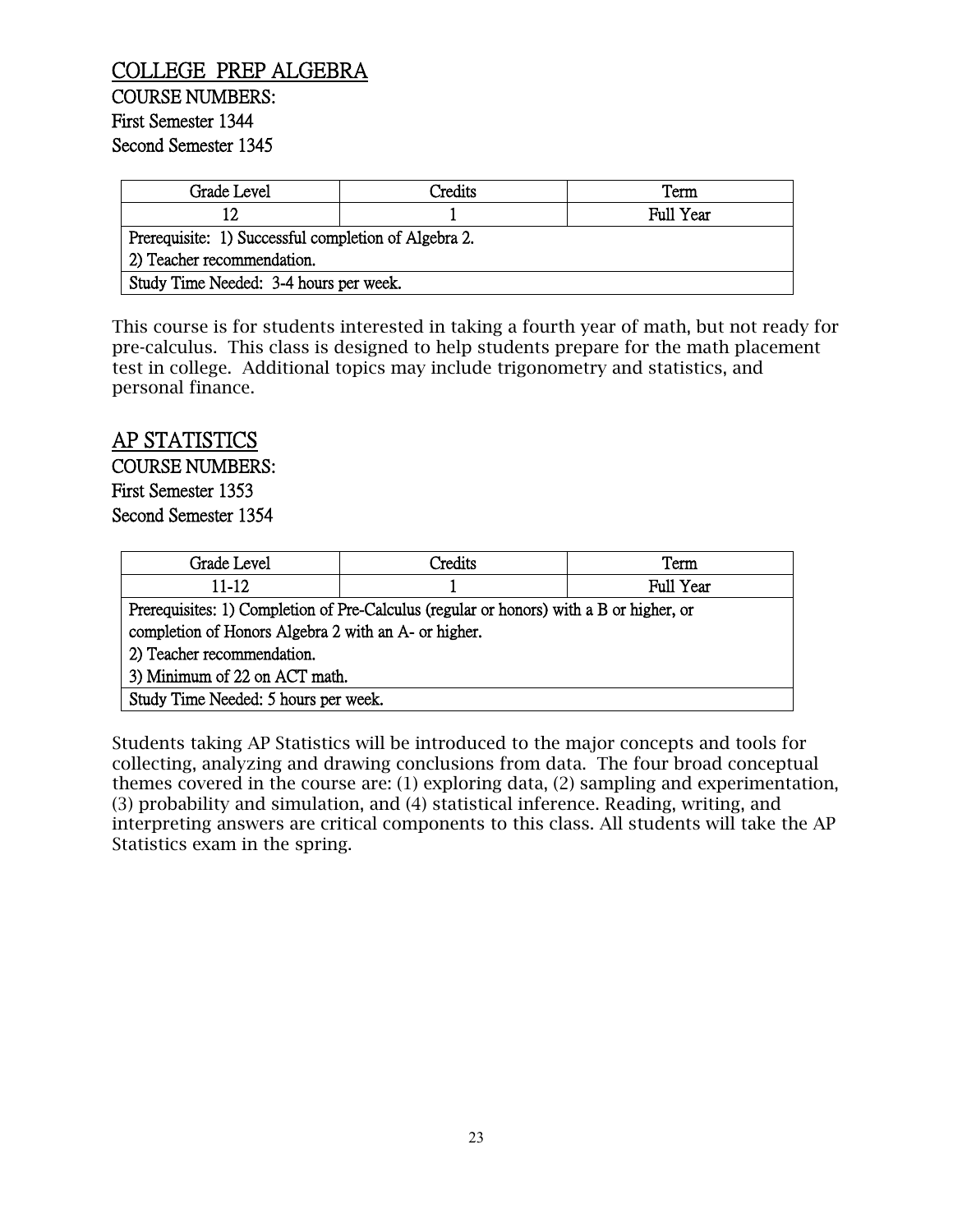

3 Credits Needed for Graduation

PHYSICAL SCIENCE COURSE NUMBERS: First Semester 1400 Second Semester 1401

| ™ade<br>evel | ^≏יזי<br>دما الملباب | Term                  |
|--------------|----------------------|-----------------------|
|              |                      | Full<br>$- -$<br>rear |

Physical Science is a prerequisite for chemistry and physics. This class is a hands-on course geared towards the average ninth grader. There is no prerequisite for this class. About one to two hours a week of study and practice is needed outside of class to do well. Through labs, demonstrations and discussions, students investigate the basic concepts of physics and chemistry including: metric measurements, laboratory equipment, motion, speed, force, heat, electricity, light, sound, properties of matter, elements and the periodic table, compounds and bonding and chemical reactions.

## HONORS PHYSICAL SCIENCE

COURSE NUMBERS: First Semester 1404 Second Semester 1405

| Grade Level                                                                                        | Credits | Term      |
|----------------------------------------------------------------------------------------------------|---------|-----------|
|                                                                                                    |         | Full Year |
| Prerequisites: Algebra 1. SEAS teacher recommendation, proficiency in $8th$ grade science          |         |           |
| curriculum by earning a minimum $B+$ on the mid/term and final exam as well as earning an A in the |         |           |
| class.                                                                                             |         |           |

Honors Physical Science fulfills the prerequisite requirement for chemistry and physics. In contrast to the regular Physical Science course, this class moves at a faster pace and takes a more in-depth look at the concepts studied. Due to a greater emphasis on the mathematical component completion of Algebra 1 is a pre-requisite for this course. About one to two hours a week of study and practice is needed outside of class to do well. Through labs, demonstrations and discussions, students investigate the basic concepts of physics and chemistry including: metric measurements, laboratory equipment, motion, speed, force, heat, electricity, light, sound, properties of matter, elements and the periodic table, compounds and bonding, properties of acids and bases and chemical reactions.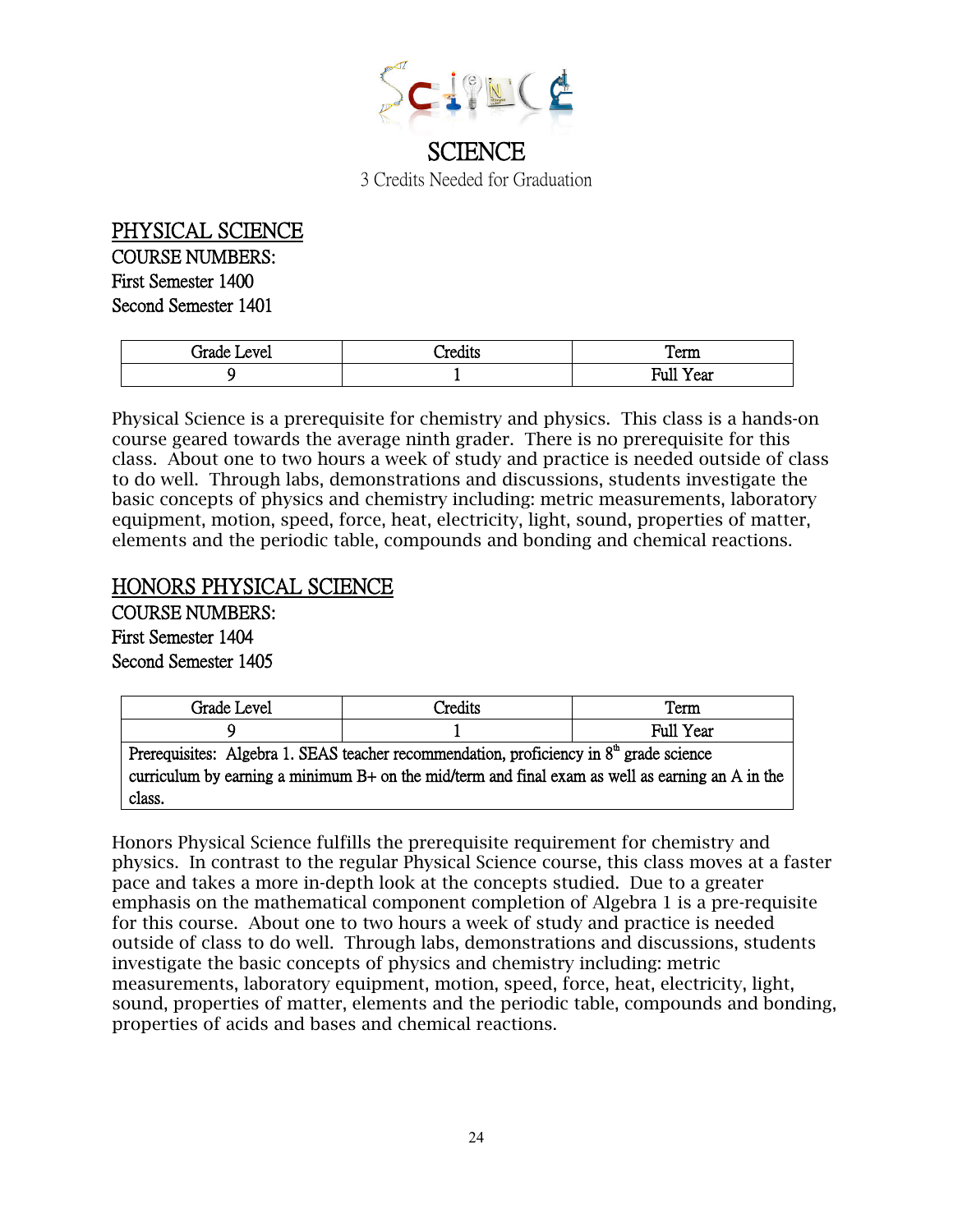#### BIOLOGY COURSE NUMBERS: First Semester 1406 Second Semester 1407

| irade<br>evel         | $\bullet$<br>redits:<br>cults<br>-11 | Term                  |
|-----------------------|--------------------------------------|-----------------------|
| £<br>- 4<br>ч.<br>'IU |                                      | Full<br>$- -$<br>Year |

General biology is the study of living organisms. Throughout the course an emphasis is placed on strengthening the scientific reasoning process. Topics covered include biochemistry, ecology, cell physiology, genetics, DNA/RNA and microbiology. An introduction to human structure, function and reproduction is also included. Lectures, discussions, activities and labs are utilized.

#### HONORS BIOLOGY

COURSE NUMBERS: First Semester 1410 Second Semester 1411

| <b>Frade</b><br>evel    | ∴'re∕<br>. UIII S | Term                     |
|-------------------------|-------------------|--------------------------|
| $\sim$<br>∽<br>-<br>1.V |                   | $-$<br>Full<br>Year<br>. |

Honors Biology is the study of living organisms. This course follows the Biology Course but is more rigorous by going more in depth and at a faster pace. Readings and discussions occur, using supplemental materials. Projects, labs and tests are set to higher standards.

CHEMISTRY COURSE NUMBERS: First Semester 1412 Second Semester 1413

| Grade Level                                                                                       | Credits | Term      |
|---------------------------------------------------------------------------------------------------|---------|-----------|
| 10-12                                                                                             |         | Full Year |
| Prerequisites: Physical Science or Honors Physical Science; Algebra I (passing grade). Algebra II |         |           |
| and Geometry are recommended.                                                                     |         |           |
| Study Time Needed: 1-2 hours per week.                                                            |         |           |

The class is a challenging course and requires an ability to use math and the ability to recall and synthesize complex information. The course investigates measurements in chemistry, matter, chemical formulas, moles, chemical equations, atomic structure, electron locations, periodic table, periodic properties, chemical bonding, molecular structure and polarity, kinetic theory, solids, liquids, gases, reaction rate, equilibrium, solutions, acids, bases, salts and organic compounds.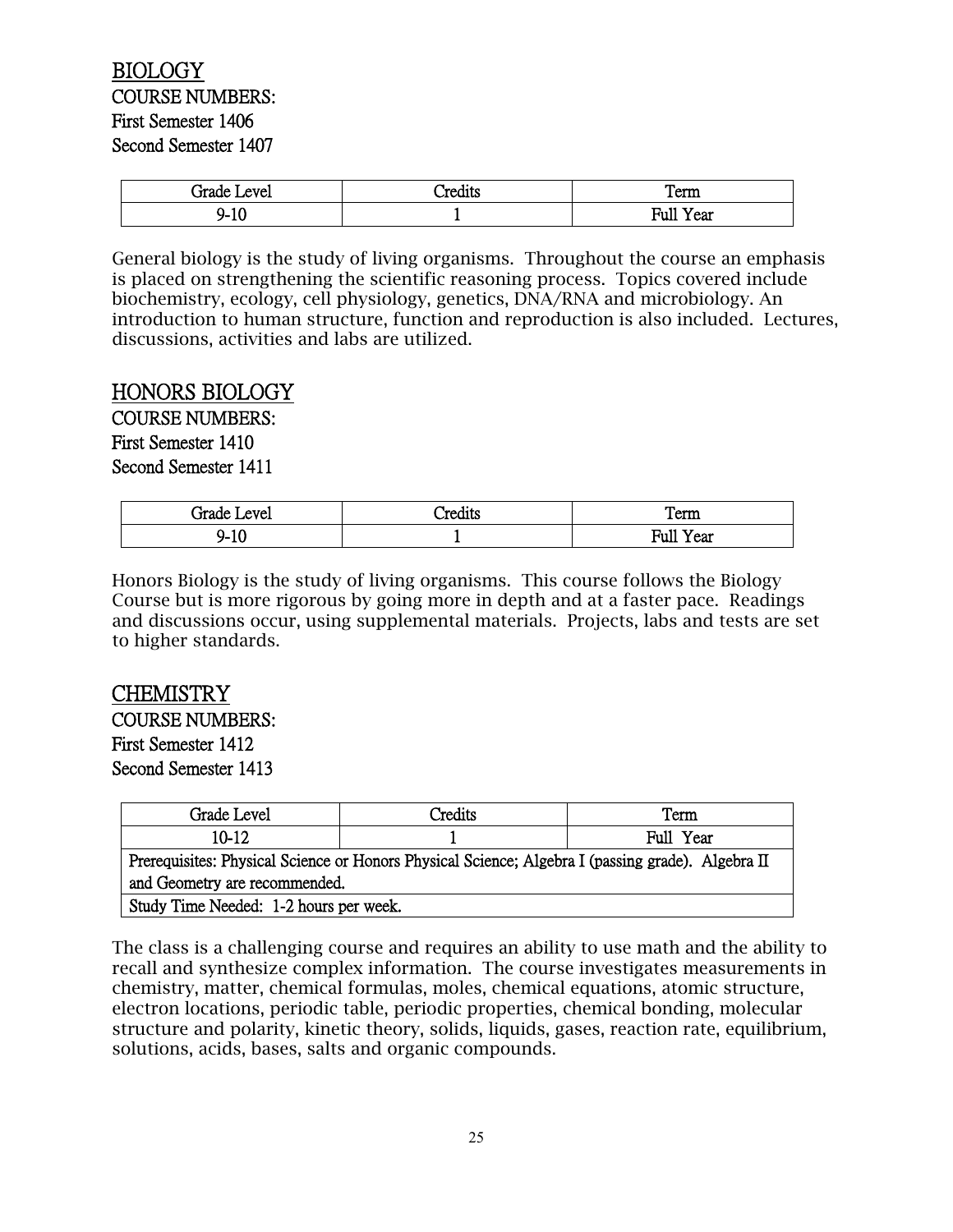| Grade Level                                                                                  | Credits | Term      |
|----------------------------------------------------------------------------------------------|---------|-----------|
| $10-12.$                                                                                     |         | Full Year |
| Prerequisite: Teacher recommendation. Physical Science or Honors Physical Science; Algebra I |         |           |
| (passing grade). Algebra II and Geometry are recommended.                                    |         |           |
| Study Time Needed: $1 \frac{1}{2} - 2 \frac{1}{2}$ hours per week.                           |         |           |

The class is a challenging course and requires an ability to use math and the ability to recall and synthesize complex information. This class includes all that is done in general chemistry while going into topics covered in much more mathematical and technical detail. The curriculum will also expand beyond that taught in the general chemistry class.

## AP CHEMISTRY

COURSE NUMBERS: First Semester 1450 Second Semester 1451

| Level<br>Grade I                                                                                                                                                                                                  | <sup>-</sup> redits | Term         |
|-------------------------------------------------------------------------------------------------------------------------------------------------------------------------------------------------------------------|---------------------|--------------|
| $\sim$ 10<br>1 – I<br>11-14                                                                                                                                                                                       |                     | Year<br>Full |
| $\alpha$ . The contraction of $\alpha$ is $\alpha$ in $\alpha$ in $\alpha$ in $\alpha$ is the contract of $\alpha$ in $\alpha$ is $\alpha$ is the contract of $\alpha$<br>1. The concentration of the <b>1990</b> |                     |              |

Prerequisite: Successful completion of Honors Physical Science and Honors Chemistry with an A and as well as a minimum of B+ for Algebra II. Students must also earn a minimum of 25 on the math portion of the ACT.

AP Chemistry is a rigorous two-semester course that is the equivalent of an introductory or first year college level chemistry course that is provided to capable students in a high school environment. Students are expected to have a strong background in mathematics as AP Chemistry involves significant numerical problem solving. The goal of the class is to provide a foundation of knowledge on which to rationalize, summarize and predict the structure, properties, and behavior of materials that make up the study of chemistry. Units include Atomic Theory, Chemical Bonding and Structure, Gases, Chemical Reactions, Kinetics, Thermochemistry, Equilibrium, Acids and Bases, Thermodynamics, and Electrochemistry. The course is lab-oriented with special emphasis on guided inquiry labs.

## ANATOMY/PHYSIOLOGY

COURSE NUMBERS: First Semester 1416 Second Semester 1417

| Grade Level            | <b>Predits</b> | Term      |
|------------------------|----------------|-----------|
| 10-12                  |                | Full Year |
| Prerequisite: Biology. |                |           |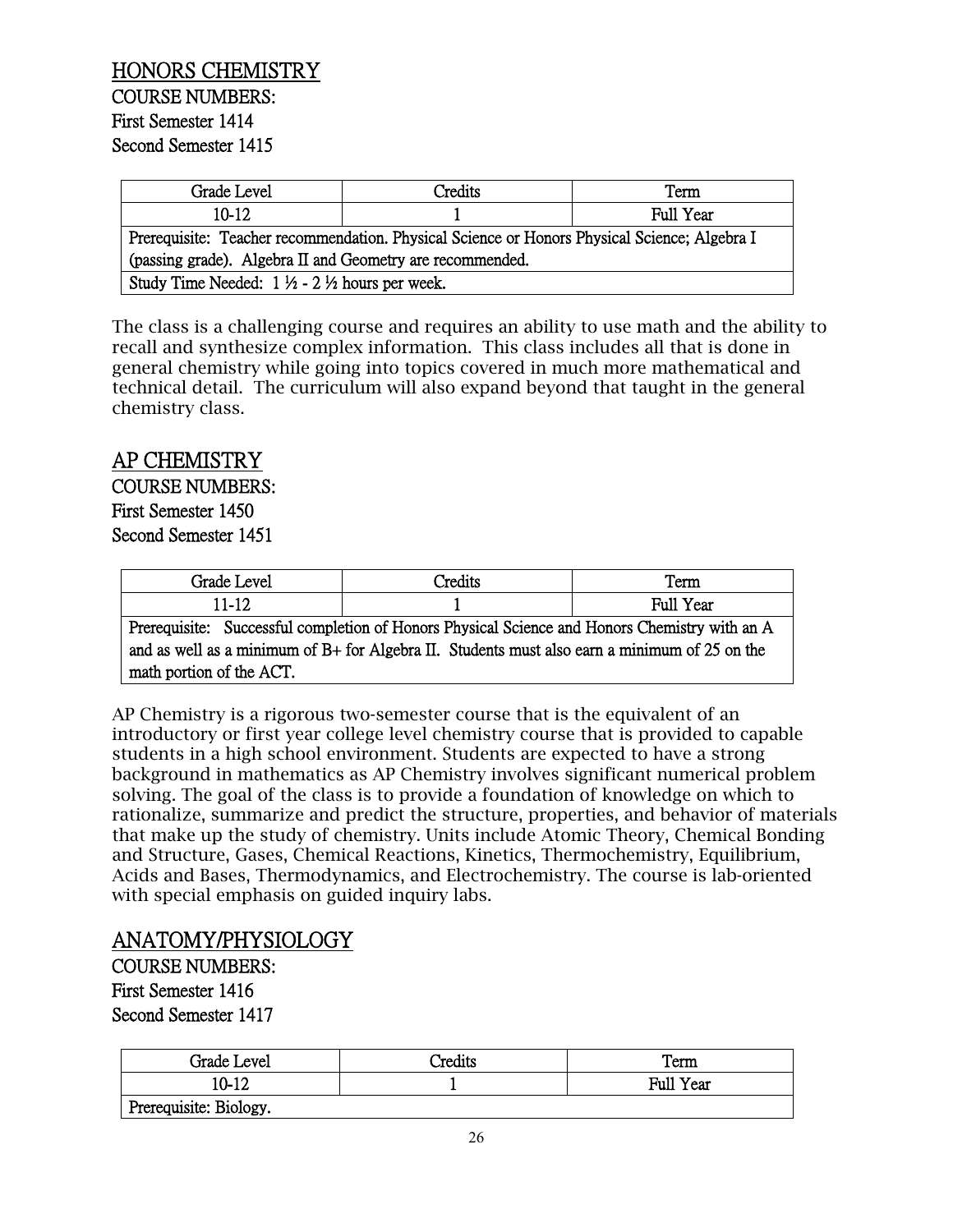Anatomy and Physiology deals with the study of the systems of the body, both their structure and function. It involves lectures, discussions and labs. Extensive dissection in the spring is used as a study tool in learning the human body systems.

## **PHYSICS**

COURSE NUMBERS: First Semester 1420 Second Semester 1421

| Grade Level                                   | Credits | Term             |
|-----------------------------------------------|---------|------------------|
| 11-12                                         |         | <b>Full Year</b> |
| Prerequisite: Algebra 2 and Physical Science. |         |                  |

The class is a challenging course and requires a high level of proficiency in math. There is one major project due each semester which will require significant work and several hours of planning outside of class for each. Each project is worth a test grade of 100 points. In this course the student will investigate measurements in physics, mathematical relationships, motion in a straight line, motion in two dimensions, graphical analysis of motion, forces, vectors, universal gravitation, and space-time exceptions to Newton's laws, energy, momentum, work, power, waves, light, and electricity.

## AP BIOLOGY

COURSE NUMBERS: First Semester 1446 Second Semester 1447

| Grade Level                                        | Credits | Term      |
|----------------------------------------------------|---------|-----------|
| 11-12                                              |         | Full Year |
| Prerequisite: Completion of Biology and Chemistry. |         |           |

Advanced Placement Biology is a rigorous course designed to be the equivalent of a university-level freshman biology course taken by life science majors. After demonstrating proficiency (a 3 or better on the spring AP Biology Exam), students may be granted credit by a college or university and be able to take upper-level courses for which a biology/laboratory science course is a prerequisite. This course aims to provide students with the conceptual framework, factual knowledge, and analytical skills necessary to deal with the rapidly changing science of biology and its impact on society at large.

## FORENSIC SCIENCE

#### COURSE NUMBER: 1457

| Grade Level                                                                      | Credits | Term     |
|----------------------------------------------------------------------------------|---------|----------|
| 11-12                                                                            |         | Semester |
| Prerequisite: Successful completion of Physical Science, Biology, and Chemistry. |         |          |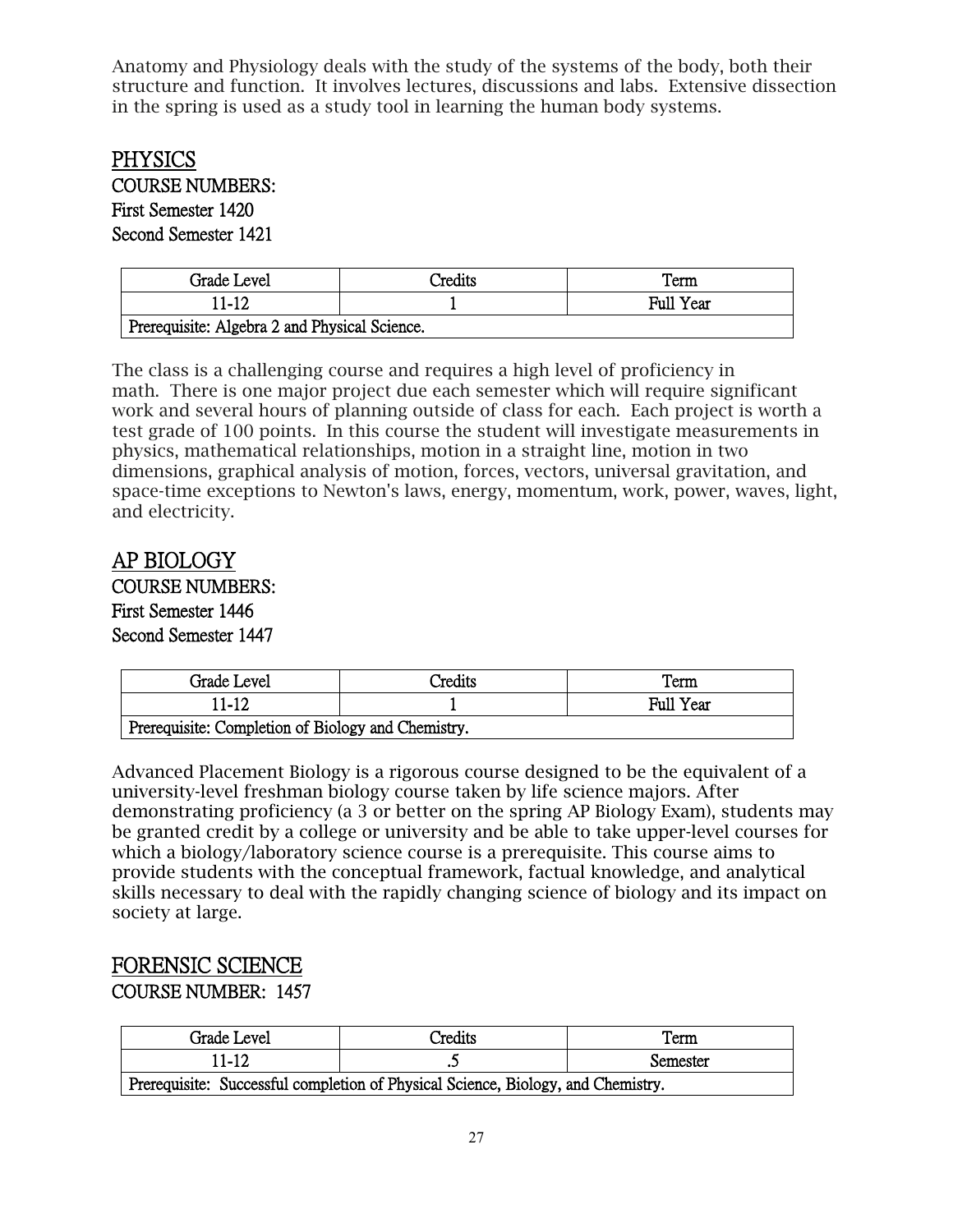Forensic Science is a one semester course designed to help students develop a basic understanding of the principles of forensic crime investigation. We will study the history of forensics, as well as the collection, examination, evaluation and interpretation of evidence. Some of the topics covered are DNA fingerprinting, fingerprint analysis, hair and fiber comparison, forensic entomology, forensic toxicology, and crime scene analysis. A variety of instructional strategies will be used, including: textbook reading, presentations, videos, small and large group discussion, guest speakers, hands-on activities, labs, and projects. There will be a lab fee for this course.

# FORENSIC SCIENCE 2

#### COURSE NUMBER: 1460

| Grade Level                                                                                        | <b>Predits</b> | Term     |
|----------------------------------------------------------------------------------------------------|----------------|----------|
| 11-12                                                                                              |                | Semester |
| Prerequisite: Successful completion of Physical Science, Biology, and Chemistry, Forensic Science. |                |          |

Forensic Science 2 is s a one semester course and is a continuation of Forensic Science class. We will continue with the study of the history of forensics, as well as the collection, examination, evaluation and interpretation of evidence. Some of the topics covered are DNA fingerprinting, fingerprint analysis, hair and fiber comparison, forensic entomology, forensic toxicology, and crime scene analysis. A variety of instructional strategies will be used, including: textbook reading, presentations, videos, small and large group discussion, guest speakers, hands-on activities, labs, and projects. There will be a lab fee for this course.

# ENVIRONMENTAL SCIENCE

#### COURSE NUMBER: 1458

| Grade Level                                                                      | <b>Predits</b> | Term     |
|----------------------------------------------------------------------------------|----------------|----------|
| 11-12                                                                            |                | Semester |
| Prerequisite: Successful completion of Physical Science, Biology, and Chemistry. |                |          |

Environmental Science is a one semester course. Through field trips, labs, discussion and class work, students will explore interrelationships in the natural world, work to identify and analyze environmental problems, and to propose and examine solutions to these problems. The course will include human population dynamics, natural resources, energy flow, human impact on environmental systems and environmental law.

## EPIDEMIOLOGY COURSE NUMBER: 1463

| Grade Level                                     | Credits | Term     |
|-------------------------------------------------|---------|----------|
| 11-12                                           | سە      | Semester |
| Prerequisite: Successful completion of Biology. |         |          |

This course utilizes case studies and projects to develop an understanding of the spread of infectious disease and the contributing factors of behavioral diseases. Topics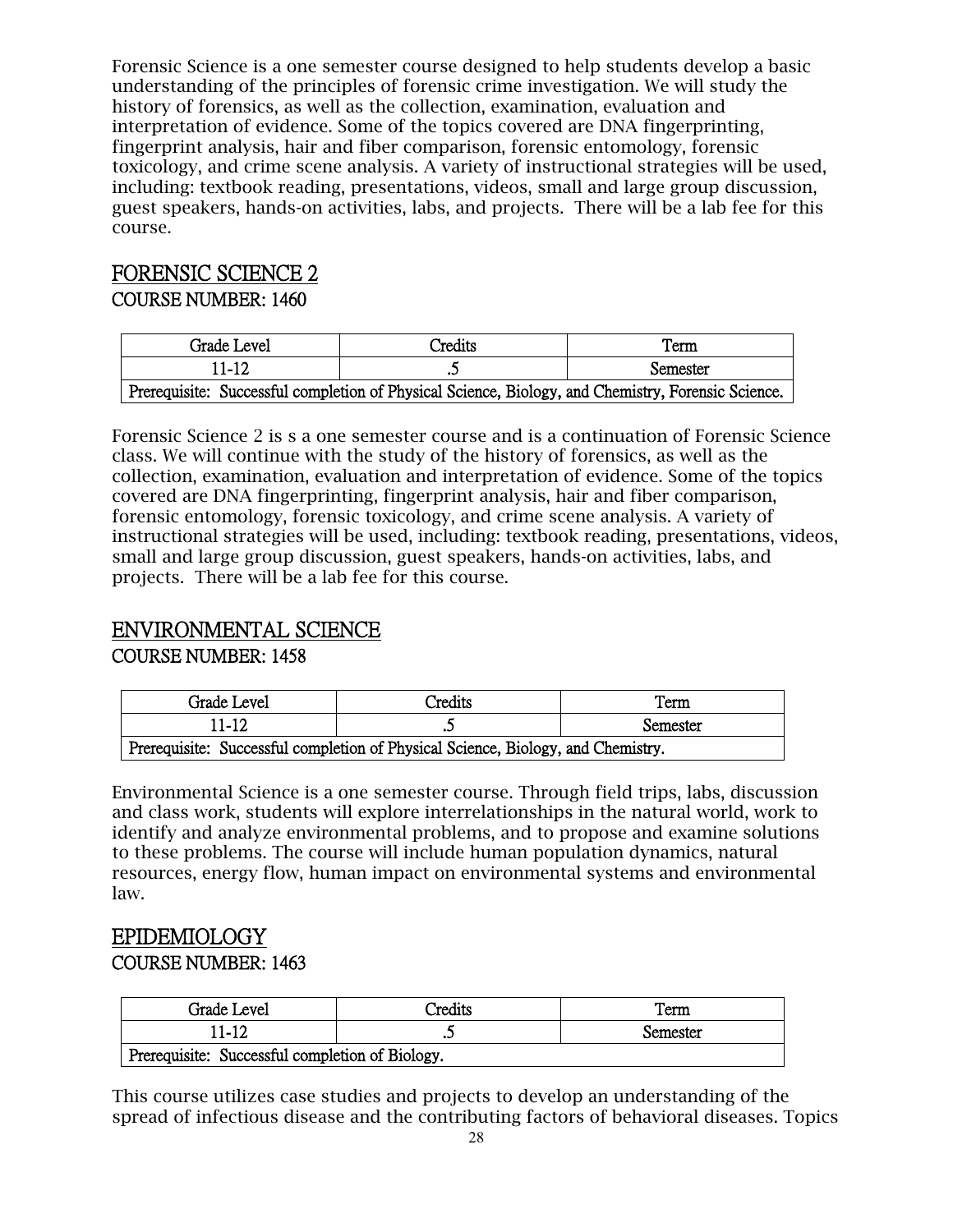include causation, correlation, measurement of disease rates, epidemic investigation, cohort studies, clinical trials, current events and some statistical analysis.



## SPANISH I COURSE NUMBERS: First Semester 1570 Second Semester 1571

| Grade Level                                            | Credits | Term             |
|--------------------------------------------------------|---------|------------------|
| 9-12                                                   |         | <b>Full Year</b> |
| Prerequisite: Grade of C or better in English grammar. |         |                  |

Spanish I will be an introduction to the fundamentals of the sound system, structural patterns and vocabulary of the Spanish language. Early emphasis is on recognition, reproduction and comprehension of the sounds of the language with subsequent introduction to reading and writing. The culture and way of life of Spanish-speaking countries are also incorporated into the program.

## SPANISH II

COURSE NUMBERS: First Semester 1573 Second Semester 1574

| Grade Level                                       | Credits | Term      |
|---------------------------------------------------|---------|-----------|
| 9-12                                              |         | Full Year |
| Prerequisite: Successful completion of Spanish I. |         |           |

A continuation of Spanish I with an introduction to more advanced structures. Past, future and conditional tenses are learned. The culture and way of life of Spanishspeaking countries continues to be incorporated into the program. The use of a Spanish reader, cloze procedures with authentic music and videos enhances the appreciation and understanding of the language.

## SPANISH III COURSE NUMBERS: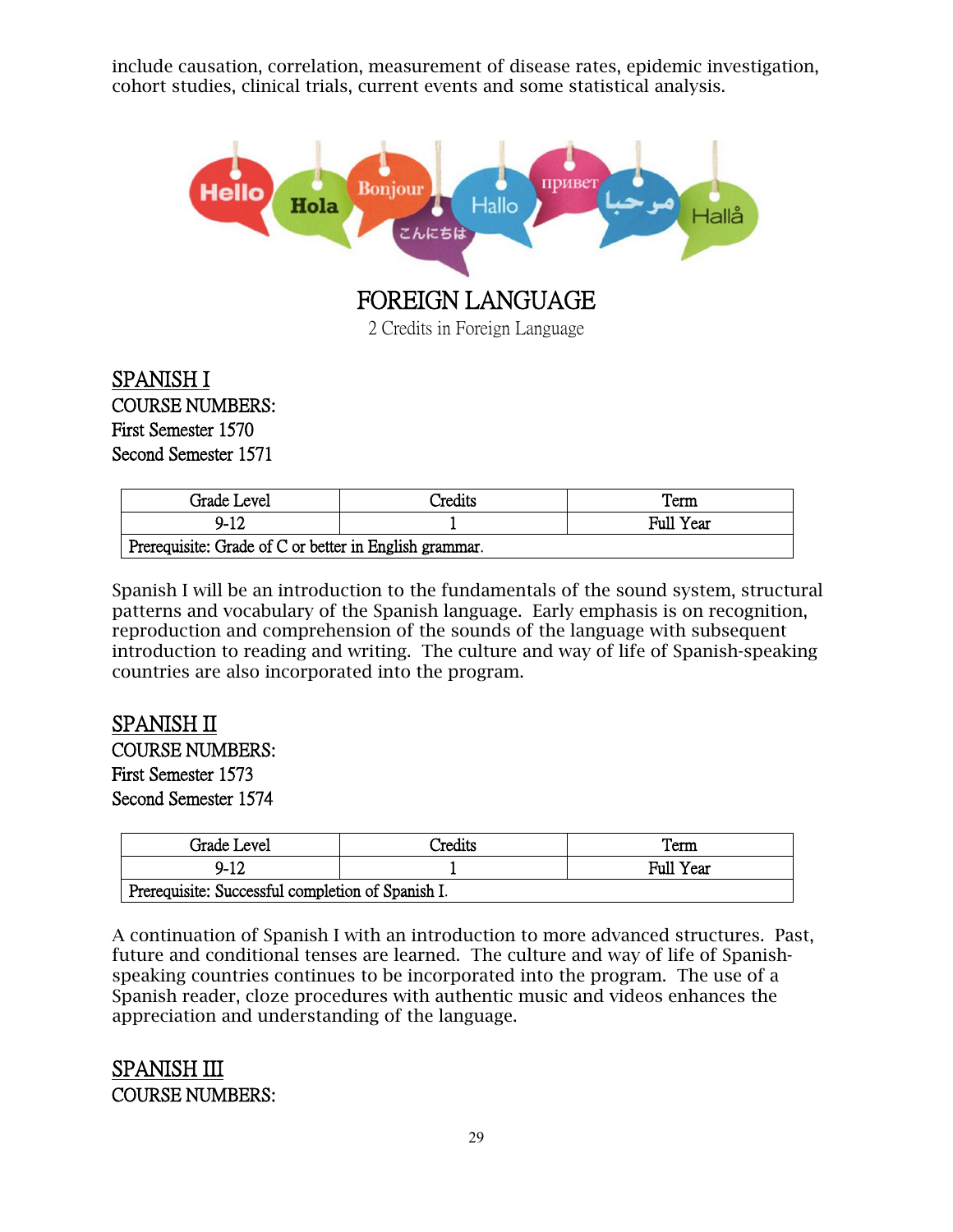| Grade Level                             | Credits | Term             |
|-----------------------------------------|---------|------------------|
| 10-12                                   |         | <b>Full Year</b> |
| Prerequisite: Spanish II or equivalent. |         |                  |

More vocabulary, advanced grammatical structures and verb tenses are taught. Students are introduced to Spanish literature. More emphasis is placed on reading, writing and listening. Spanish culture is further explored. The use of a Spanish reader, cloze procedures with authentic music and videos enhances the appreciation and understanding of the language.

#### SPANISH 4/AP SPANISH

COURSE NUMBERS: First Semester Spanish 4: 1583 First Semester AP Spanish: 1597 Second Semester Spanish 4: 1584 Second Semester AP Spanish: 1598

| Grade Level                              | <b>Predits</b> | Term      |
|------------------------------------------|----------------|-----------|
| 11-12                                    |                | Full Year |
| Prerequisite: Spanish III or equivalent. |                |           |

All students entering AP Spanish must have passed successfully the first three years of Spanish or the equivalent thereof. The focus of the fourth year will be again on speaking, with more specific grammatical concepts will be introduced throughout the year, and a thorough review of all verb tenses from the previous year plus the subjunctive and imperfect subjunctive. Students will be engaged in original narratives, essays and skits. We will also be reading a lot and studying the culture through the readings that we do. A variety of activities will be utilized throughout the year to enhance the student's experience. This class is designed to prepare students for higher level foreign language courses with expectations similar to those found in universities. This course is comparable to a fourth semester Spanish class at the college level and involves rigorous course work with the common expectation that students will use the second language to communicate, explain, question and analyze.

#### Philosophy of the Course

Spanish is offered to help students develop proficiency in listening, speaking, reading and writing in the target language. The material will be presented only in Spanish so that the students become accustomed to listening, speaking and interacting in the target language. One can greatly increase their marketability in the modern job market while increasing their global awareness and communication skills.

LATIN I COURSE NUMBERS: First Semester 1511 Second Semester 1517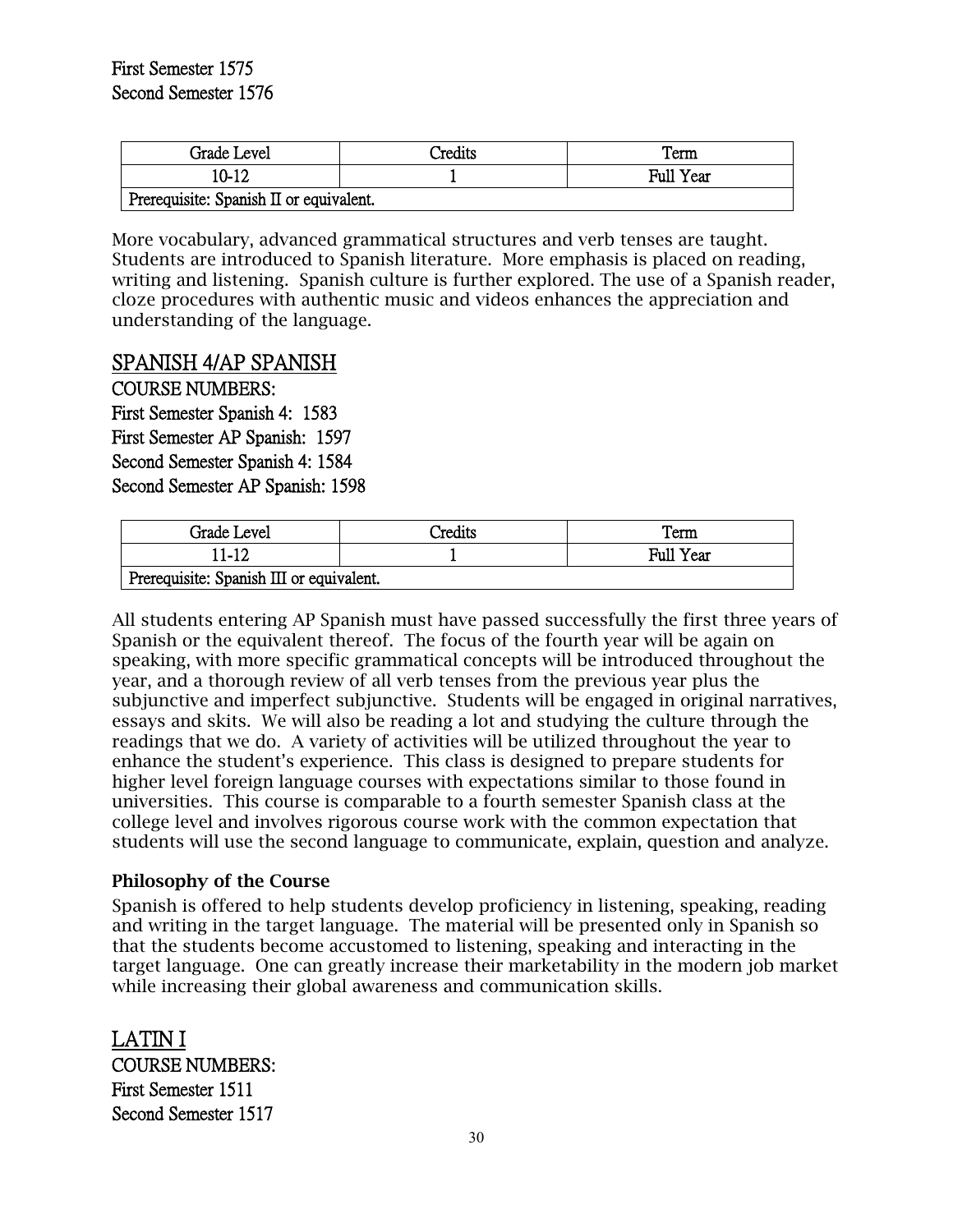| Grade Level                        | `redits | Term      |
|------------------------------------|---------|-----------|
| $9 - 12$                           |         | Full Year |
| Study Time Needed: 1 hour per week |         |           |

This course will lead students in a discovery of the Latin language and classical Roman culture through reading proficiency. We will focus on reading novellas, fables, mythology, and creating stories of our own to explore and practice the language and culture of Rome. Students will also explore the Latin influences on the English language, using cognates as a vocabulary-building tool.

## LATIN II COURSE NUMBERS: First Semester 1676 Second Semester 1677

| Grade Level                                     | Credits | Term      |
|-------------------------------------------------|---------|-----------|
| 10-12                                           |         | Full Year |
| Prerequisites: Successful completion of Latin I |         |           |
| Study Time Needed: 1 hour per week              |         |           |

This course will continue where Latin 1 stopped in leading students in a discovery of the Latin language and classical Roman culture through reading proficiency. We will focus on reading novellas, fables, mythology, and creating stories of our own to explore and practice the language and culture of Rome. There will be a further focus on learning grammatical structures in order to communicate in spoken and written Latin. Students will also explore the Latin influences on the English language, using cognates as a vocabulary-building tool.

#### LATIN III COURSE NUMBERS: First Semester 1687 Second Semester 1688

| Grade Level                                      | Credits | Term      |
|--------------------------------------------------|---------|-----------|
| $11 - 12$                                        |         | Full Year |
| Prerequisites: Successful completion of Latin II |         |           |
| Study Time Needed: $1.5 - 2$ hours per week      |         |           |

Latin 3 builds on the skills and knowledge acquired in Latin 2. Students will continue to acquire vocabulary and grammatical structures and learn to communicate more fluently in speaking and writing. We will read and discuss texts by some of the most famous figures from the classic and late antiquity periods, including Julius Caesar, the poets Martial and Catullus, St. Jerome, and St. Augustine. We will learn to see and appreciate the strength and beauty of these authors' use of the Latin language and examine their ideas through the lens of a Christian anthropology. Various mini-units throughout the year will also spotlight specific areas of ancient Roman history and culture.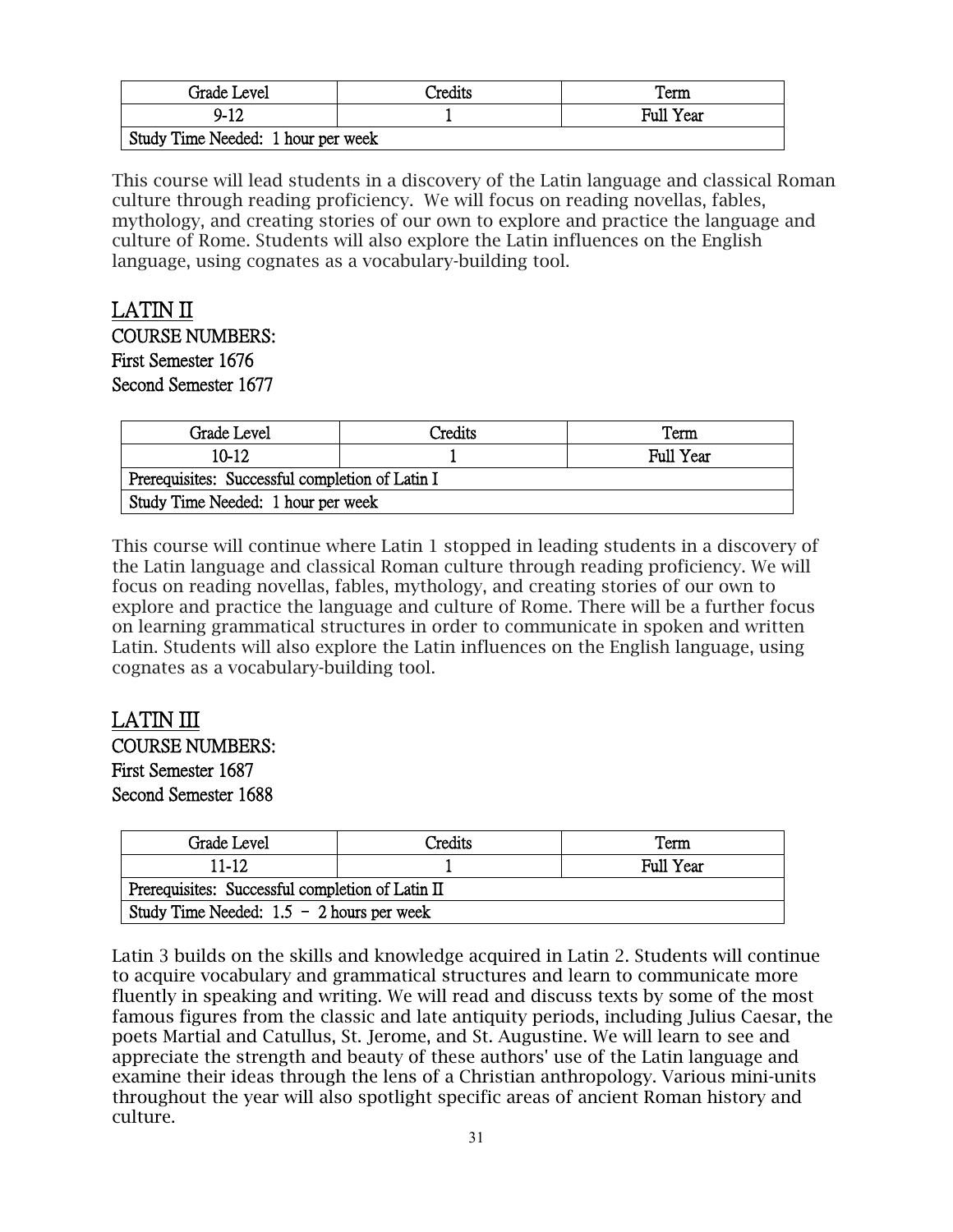## HONORS LATIN III COURSE NUMBERS: First Semester 1986 Second Semester 1987

| Grade Level                                      | Credits | Term             |
|--------------------------------------------------|---------|------------------|
| 11-12                                            |         | <b>Full Year</b> |
| Prerequisites: Successful completion of Latin II |         |                  |
| Study Time Needed: $1.5 - 2$ hours per week      |         |                  |

Honors Latin 3 builds on the skills and knowledge acquired in Latin 2. Students will continue to acquire vocabulary and grammatical structures and learn to communicate more fluently in speaking and writing. We will read and discuss texts by some of the most famous figures from the classic and late antiquity periods, including Julius Caesar, the poets Martial and Catullus, St. Jerome, and St. Augustine. We will learn to see and appreciate the strength and beauty of these authors' use of the Latin language and examine their ideas through the lens of a Christian anthropology. Various miniunits throughout the year will also spotlight specific areas of ancient Roman history and culture. Honors students will be expected to complete more projects, demonstrate a more advanced mastery of vocabulary and grammar, and analyze texts at a higher level.



.5 Credit in Visual or Performing Arts

## SYMPHONY BAND

COURSE NUMBERS: First Semester 1500 Second Semester 1502

| Grade Level                                                                | <b>Predits</b> | Term             |
|----------------------------------------------------------------------------|----------------|------------------|
| 9-12                                                                       |                | <b>Full Year</b> |
| Prerequisite: Middle School participation or perform an entrance audition. |                |                  |

Band is a yearlong course with an emphasis in both marching and concert performing. Marching instruction averages about twelve weeks at the beginning of the school year and will introduce and refine the fundamental skills necessary to march and play. Marching curriculum consists of proper forward, backward and side marching, roll step, facing, horn angles, spacing, 8-5 and adjusted step marching, parade rest, attention, verbal commands and responses in addition to basic group discipline and esprit de corps.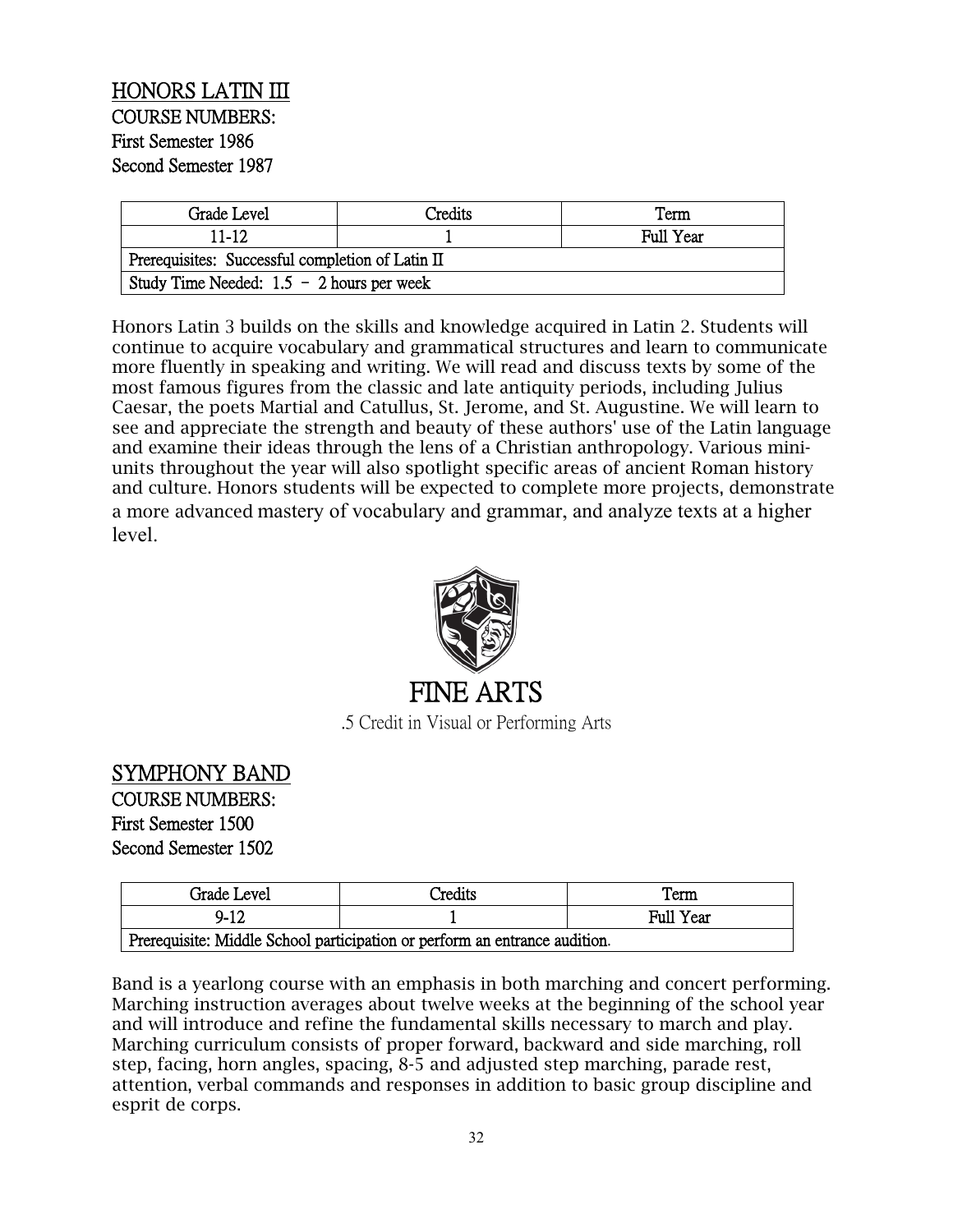Concert instruction begins in late October as the marching season is winding down. The concert curriculum seeks to develop comprehensive musicianship by advancing concepts of mature sound production, tone, rhythm, harmony, dynamics, intonation, knowledge of musical terms, articulations, phrasing, musical interpretation, and proper application of time and key signatures. An emphasis is placed on each student being able to play and understand the 5 common band keys.

The band marches in the Cherry Festival Parade in July as well as at ALL home football games and some post season playoff games (both at home and away). There are also pre-school obligations in the summer to prepare for the parade and football halftime shows. Concert performances occur in December, February, and May. The band also performs at graduation in June. All performances throughout the year occur outside of class time and are required.

Students who take two full years of band may waive the physical education requirement.

#### COLOR GUARD COURSE NUMBER 1501

| Grade Level           | `redits              | Term                  |
|-----------------------|----------------------|-----------------------|
| $9 - 12$              | $\ddot{\phantom{0}}$ | <b>First Semester</b> |
| Prerequisite: Tryout. |                      |                       |

This group is a part of the Marching Band and coincides with all of the requirements of the Marching Band. Auditions are required for this group and will be held in the spring, prior to the summer break. Grades will be assigned and given credit for, just the same as for the Band members.

Those auditioning who also play an instrument will fall into Concert Band rehearsals along with the rest of the band. Those members who do not play an instrument at the end of marching band will have two options: to be an aid for the band director or be enrolled into a study hall for the class period.

## DEI CANTANTI (0 HOUR)

COURSE NUMBERS: First Semester 1518 Second Semester 1519

| frade.<br>evel                       | redits:               | 1 cm                              |
|--------------------------------------|-----------------------|-----------------------------------|
| ч-<br>$\overline{\phantom{a}}$<br>-- | $\sim$ or $\sim$<br>ت | <b>Full Year</b><br>Semester or ' |

This course will teach the fundamentals of singing, such as breathing techniques, diction, vocal projection, sight-reading and music interpretation. Learn to sing choral music of the renaissance period through to the contemporary styles of today. This is a ZERO hour class which will be held before school hours. This class meets two or three days per week. Members will be expected to participate in evening concerts, weekly and all school mass, Baccalaureate Mass as well as the Choral Festival.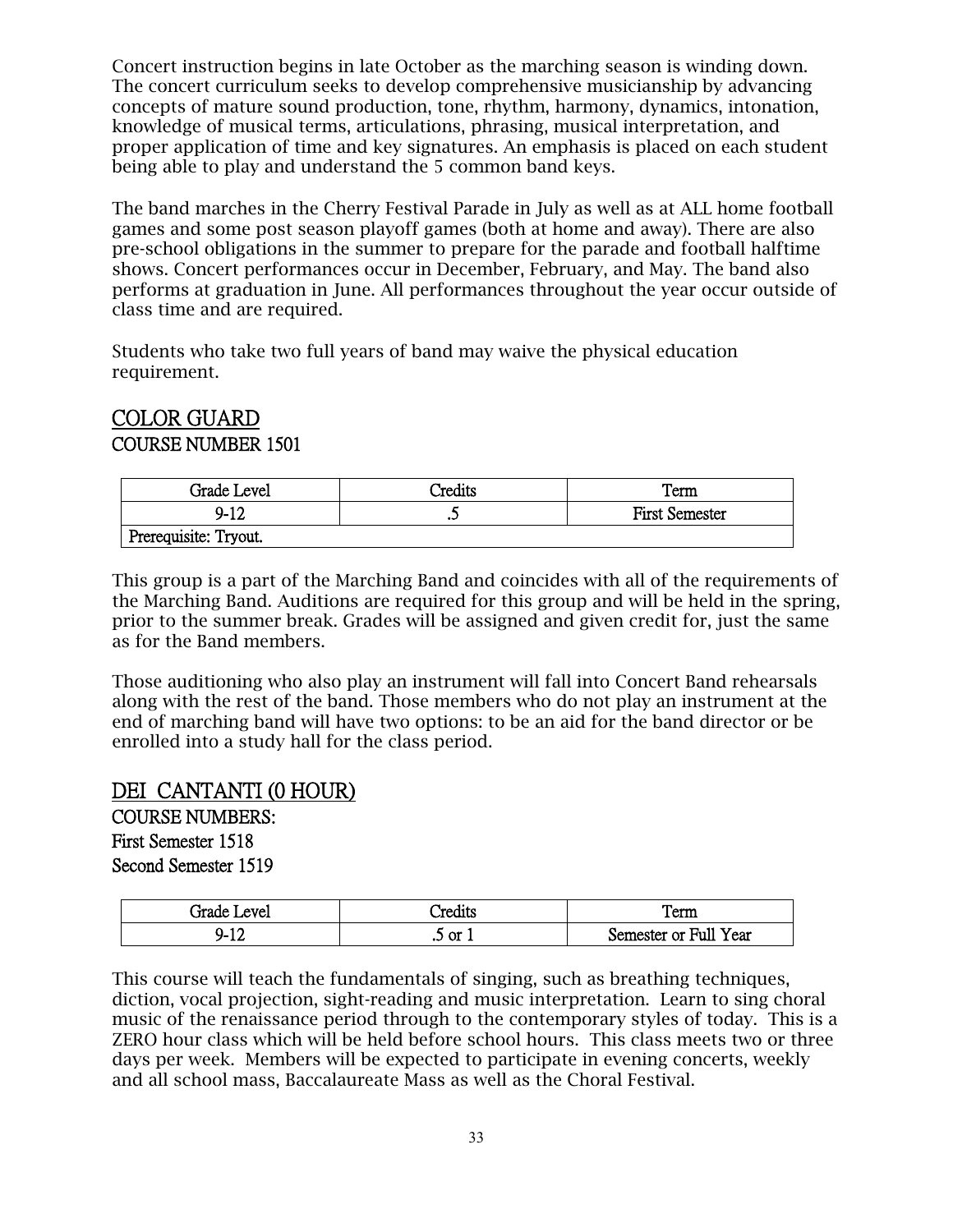#### SELECT ENSEMBLE (O HOUR) COURSE NUMBERS: First Semester 1943 Second Semester 1944

| .irade<br>evel | `red1te<br>лим                           | rerm                           |
|----------------|------------------------------------------|--------------------------------|
| 10<br>ч.<br>∸∸ | $\sim$ or $\sim$<br>$\ddot{\phantom{0}}$ | Full Yo<br>Year<br>Semester or |

Fall Auditions. Select Ensemble members are also members of Dei Cantanti and meet for practice two additional days per week. If the student has been in Dei Cantanti for two years, he/she can elect to participate only in Select Ensemble as junior and senior choir members.

## JAZZ BAND

#### COURSE NUMBERS: 1634

| د ام ممد"<br>AVA    | $\rightarrow$<br>امحمدا<br> | --<br>. erm<br>Term      |
|---------------------|-----------------------------|--------------------------|
| $\sim$<br>ч-<br>∸⊥∠ | پ                           | <b>Amester</b><br>ື<br>~ |

Jazz band is one part a jazz appreciation class and one part a performing combo. Students who take this class will both study the various genres of jazz and perform them. If you are a proficient drummer, mallet percussionist, pianist, high brass player, flautist, saxophonist, or clarinetist who wants to broaden his or her musical horizons, has some experience in improvisation, and wants to learn how to use a Fake Book, this class is for you! PLEASE stop by and talk with Mr. Jurkiewicz prior to signing up.



## THE ART DEPARTMENT

The Art Department strives to develop an appreciation and awareness for the beauty that surrounds us in the world. Students are instructed in the skills and disciplines necessary to create a fine work of art. The goals of the art department are to make the students more aware of their hidden potentials and gifts, to challenge their creativity, and to help them convey their feelings and thoughts through the visual media.

Students who are interested in the arts should begin in their freshman year so that they have full opportunity to develop their creative potential. Each semester course is based on a sequential building of skills and techniques; thus prerequisites must be followed.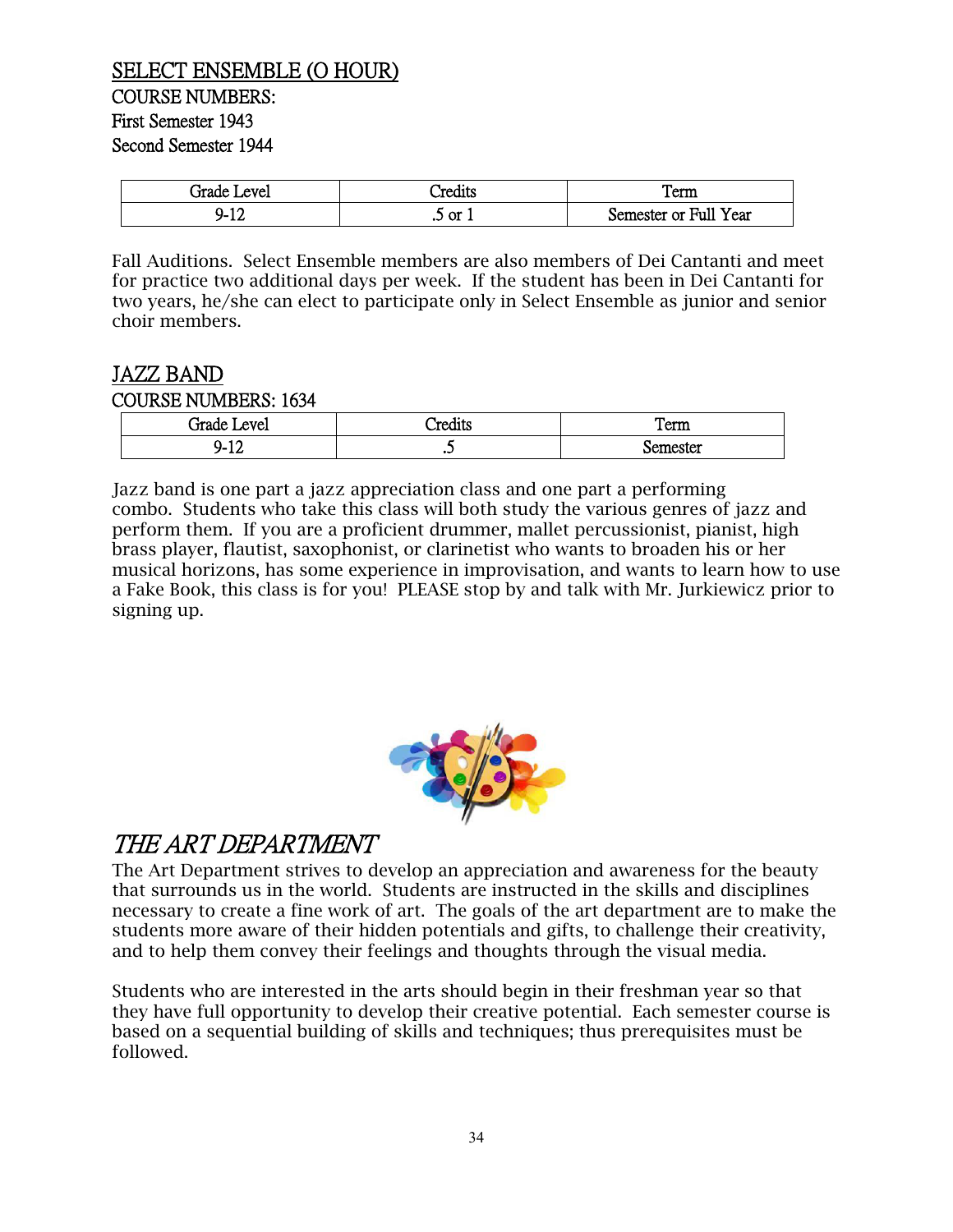## SCULPTURE/METALS & JEWELRY COURSE NUMBER: 1619

## ADVANCED SCULPTURE/METALS & JEWELRY COURSE NUMBER: 1678

| <del>i</del> rade<br>AVA<br>۷۷. | ---<br>11W           | $\sim$<br>∡сцщ                     |
|---------------------------------|----------------------|------------------------------------|
| $\sim$<br>ч-<br>∸∸              | $\ddot{\phantom{0}}$ | <b>ACTAT</b><br><b>UCSW</b><br>. . |

This course will consist of learning and utilizing the three main construction techniques: coil, slab, and molded form construction. Students will learn how to create pieces thrown on the pottery wheel; learn various surface decoration techniques, and traditional glazing. Students will focus on both historical pottery forms as well as contemporary ceramics.

This course also covers basic techniques and concepts of metalsmithing such as cutting, sawing, drilling, riveting, filing, and casting. Students will learn both cold and heat joining fabrication techniques to create a variety of projects including: key chains, necklaces, earrings, pins, and rings. Students will also be introduced to small scale casting as well as bending and forming techniques. All projects incorporate principles of design and place an emphasis on craftsmanship and personal expression. Materials for required work will be provided. Students may supply their own sterling silver or other optional materials such as beads, chains, and cords.

## DIGITAL PHOTOGRAPHY

COURSE NUMBER: 1668

## ADVANCED DIGITAL PHOTOGRAPHY

COURSE NUMBER 1672 Class Fee: \$10.00

| Grade<br>evel<br>LANUL | . .<br>'rodite<br>۔ دہریں | _<br>Term |
|------------------------|---------------------------|-----------|
| 10<br>∽<br>14          | ر. .                      | *^^*^**   |

This course is designed for students interested in learning the fundamentals of digital photography and digital graphics. Students learn the origin of photography and its relationship to the other arts along with various functionalities of a camera. Students will learn the fundamentals of digital photography, composition, digital editing, and the history of photography. This course is a mixture of photography, technical instruction, and discussion of student work. Digital cameras will be provided for student use while enrolled in this class. Students will be expected to spend approximately one hour every week outside of class time on a photographic assignment, but editing/uploading will be completed during class time. Additionally, in class work will include class discussions, photo exercises, and photo shoots.

## 2D ART (Drawing & Painting)

COURSE NUMBER: 1674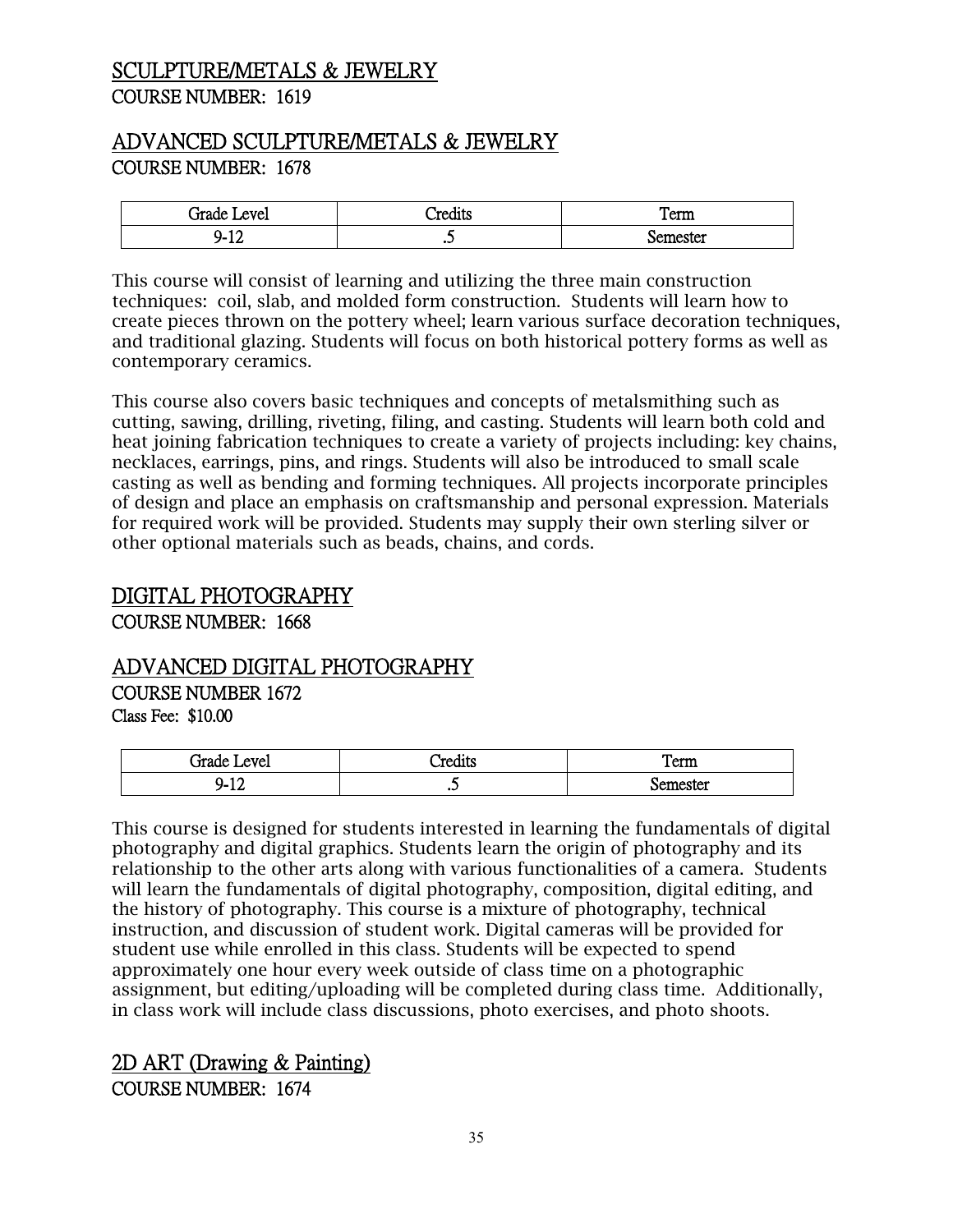## ADVANCED 2D ART (Drawing & Painting) COURSE NUMBER: 1675

| irade<br>evel  | $\bullet$<br>^≏יי<br>$\sim$ - Culto | Term     |
|----------------|-------------------------------------|----------|
| 10<br>ч.<br>-- | $\ddot{\phantom{0}}$                | iemester |

Students will develop an understanding of the elements and principles of art and design. The course will primarily be devoted to developing basic observation drawing skills, creating depth on a two-dimensional surface, and learning the skills of portrait drawing. Students will study a variety of painting styles and techniques using water color, acrylics, tempera, and mixed media. Students will also learn how to successfully view and critique historical art works as well as art of the  $20<sup>th</sup>$  century. An advanced level of this course is available with instructor approval.



## CULINARY ARTS COURSE NUMBER: 1549

| -<br>ام میں '<br>evel<br>-211 | <br>י היי            | Term    |
|-------------------------------|----------------------|---------|
| -17<br>ч.<br>∸∸               | ت<br>$\cdot$ $\cdot$ | amactar |

This course explores the world of cooking and it gives students the opportunity to develop skills to be used in a future career or daily life. Students will learn where our food comes from, how to follow a recipe, the importance of being safe and sanitary, and strategies in buying food. Culinary Arts is a hands-on course where the student will learn cooking techniques from grilling to baking bread. Skills gained will give the student the ability to create meals efficiently while understanding and being able to control the ingredients used, leading to a healthy future!



 THEATER ARTS COURSE NUMBER: 1940

| ام ممك<br>evel<br>эле<br>⋯ | . .<br>'ror<br>.<br>aits       | _<br>Term    |
|----------------------------|--------------------------------|--------------|
| . .<br>ч.<br>--            | سە<br>$\overline{\phantom{a}}$ | тд<br>⋯<br>. |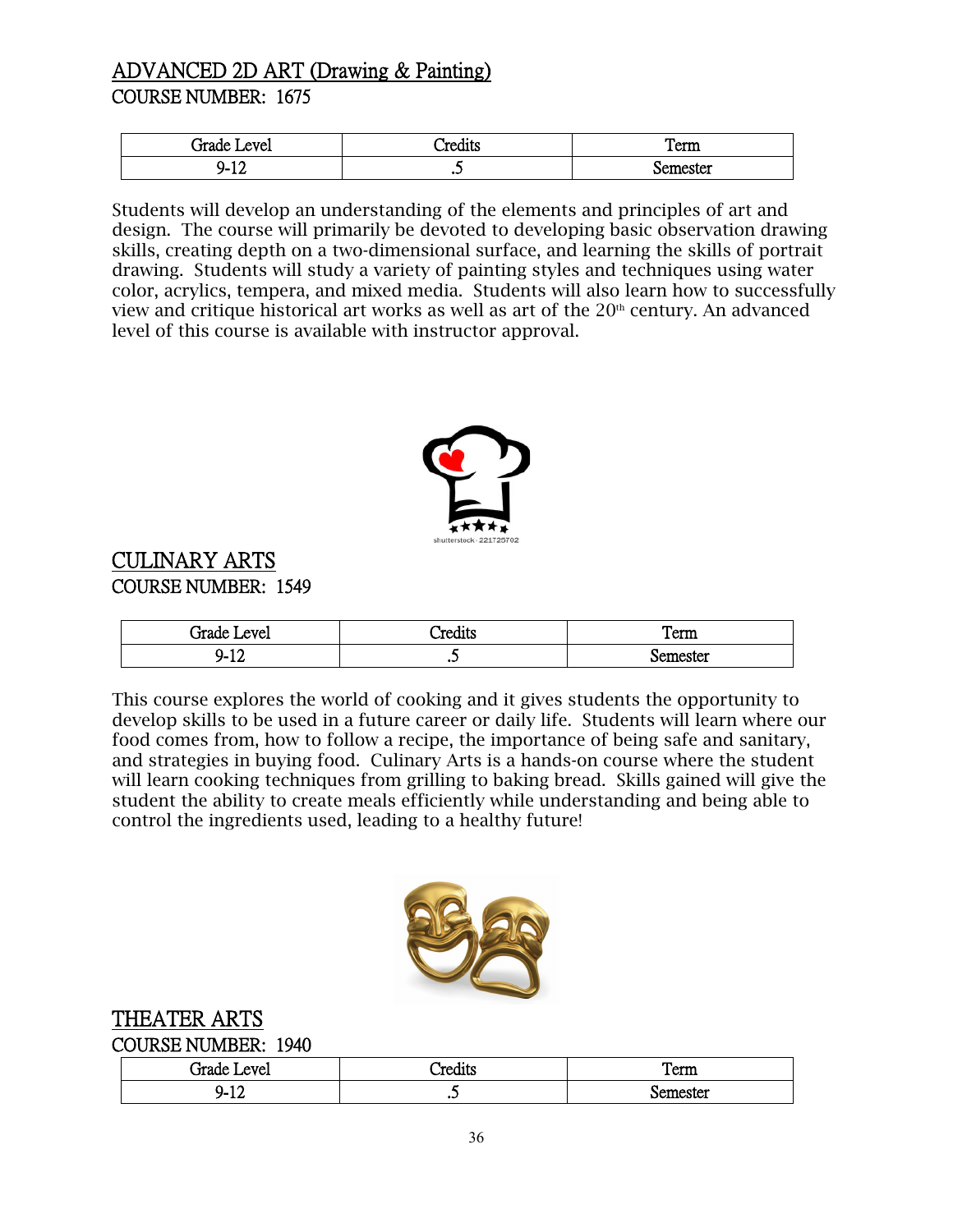In this course students will learn about current philosophies, principles and techniques of creative drama. Through the use of play, imagination, improvisation, theater exercises and curriculum building students will develop their individual and group collaborative and creative skills. Skills presented in this class are applicable to classroom teaching, arts integration, leadership, team building and creative writing.

## ADVANCED THEATER ARTS

#### COURSE NUMBER: 1952

| -<br>Grade<br>ATP<br>ᄼ | $\blacksquare$<br>ה היי<br>مس | П<br>1 erm    |
|------------------------|-------------------------------|---------------|
| $\sim$<br>∽-<br>--     |                               | 'Amactar<br>ຼ |

Welcome to advanced drama! Students in this accelerated drama course will demonstrate their artistic perception and creative expression while expanding their understanding of the historical, cultural context and aesthetic values of theater. They will expand the connections, relationships, and applications of theater to other forms with a focus on the importance of professionalism in the workforce. This course will build off the foundation of first semester and further their acting experience through collaborative project-based assignments that explore many different forms of theater, both traditional and experimental.



## TEST PREPARATION

## ACT PREP

COURSE NUMBER

| _irade J<br>Level | redits' | rerm                 |
|-------------------|---------|----------------------|
| 10-.<br>ᅶ         |         | week sessions<br>- - |

This class is designed to make students aware of and comfortable with the features and format of the ACT college entrance exam. The class is run during most study halls, at lunch or after school. Each session meets 5 days a week for 5 weeks. Students will learn test-taking strategies and time-management skills. They will review all of the math formulas, English grammar rules, scientific methods and models, and reading comprehension strategies.

## ACADEMIC RESOURCE

COURSE NUMBERS: First Semester 1918 Second Semester 1919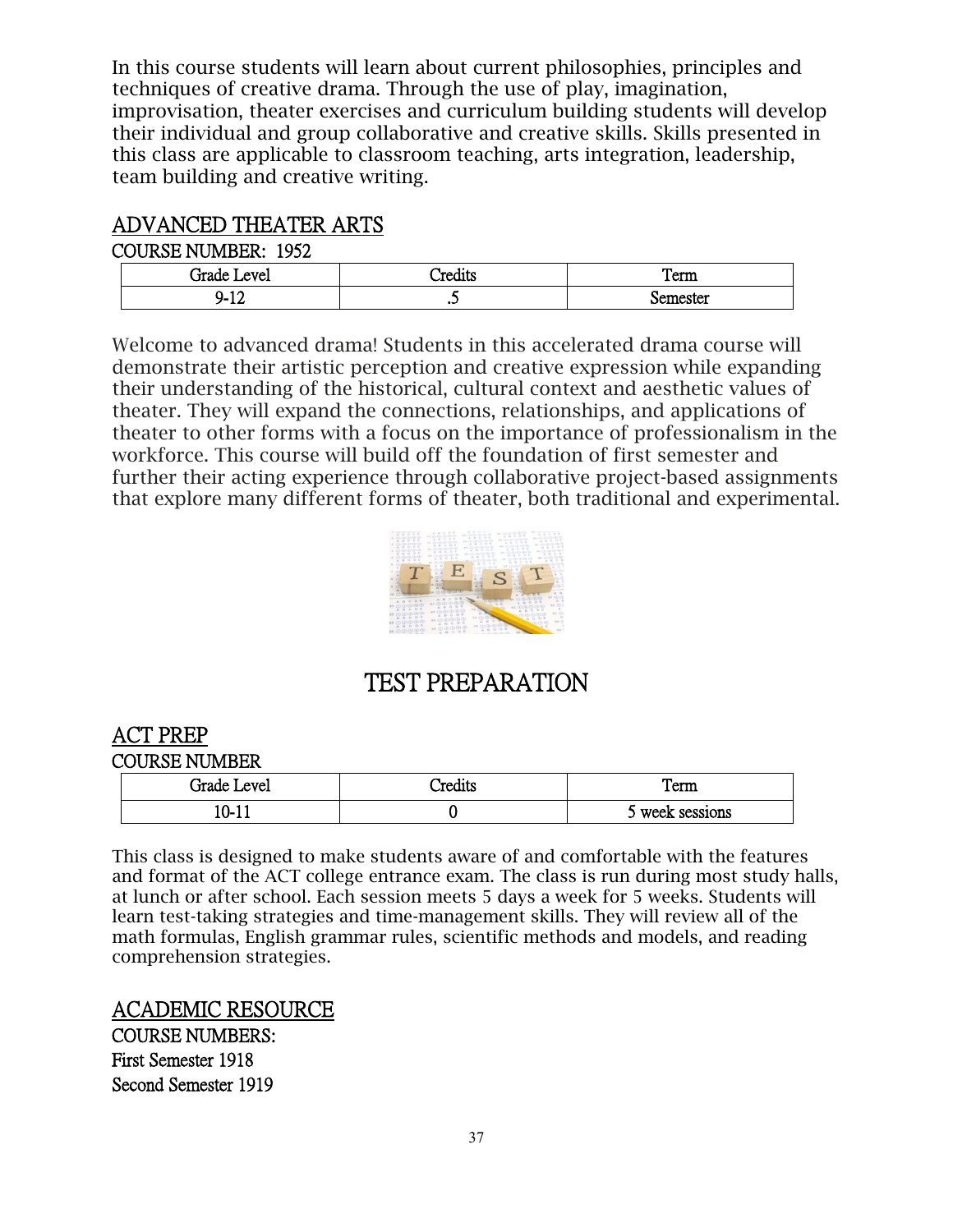| -<br>-<br>evel<br>irade.  | $\cdots$<br>'rodita<br>шь | Term    |
|---------------------------|---------------------------|---------|
| $\sim$<br>ч.<br><b>TT</b> |                           | emester |

This class is designed to give students additional study time throughout the school day. Academic Resource is to be used as a study hall class period and it is monitored by a teacher. Teachers will use this time to monitor the progress of your child and will provide strategies to encourage academic success. No credits are granted for this class and it will not impact GPA. Students who elect Academic Resource should expect to remain in the class and work quietly during the duration of class time.



AP COMPUTER SCIENCE PRINCIPLES COURSE NUMBER: First Semester 1934 Second Semester 1935

| Grade Level                                                                                  | Credits | Term |
|----------------------------------------------------------------------------------------------|---------|------|
| 10-12                                                                                        |         | Year |
| Prerequisite: Success in Algebra I; previous programming experience, such as an introductory |         |      |
| course in programming (Block Code, Java); basic understanding of networks.                   |         |      |

AP Computer Science Principles is designed to be equivalent to a first semester introductory college computing course. Students will develop computational thinking skills vital for success across all disciplines, such as using computational tools to analyze and study data and working with large data sets to analyze, visualize, and draw conclusions from trends. The course engages students in the creative aspects of the field by allowing them to develop computational artifacts based on their interests. Students will also develop effective communication and collaboration skills by working individually and collaboratively to solve problems and will discuss and write about the impacts these solutions could have on their community, society, and the world.



TEACHER ASSISTANT COURSE NUMBERS: First Semester 1640 Second Semester 1641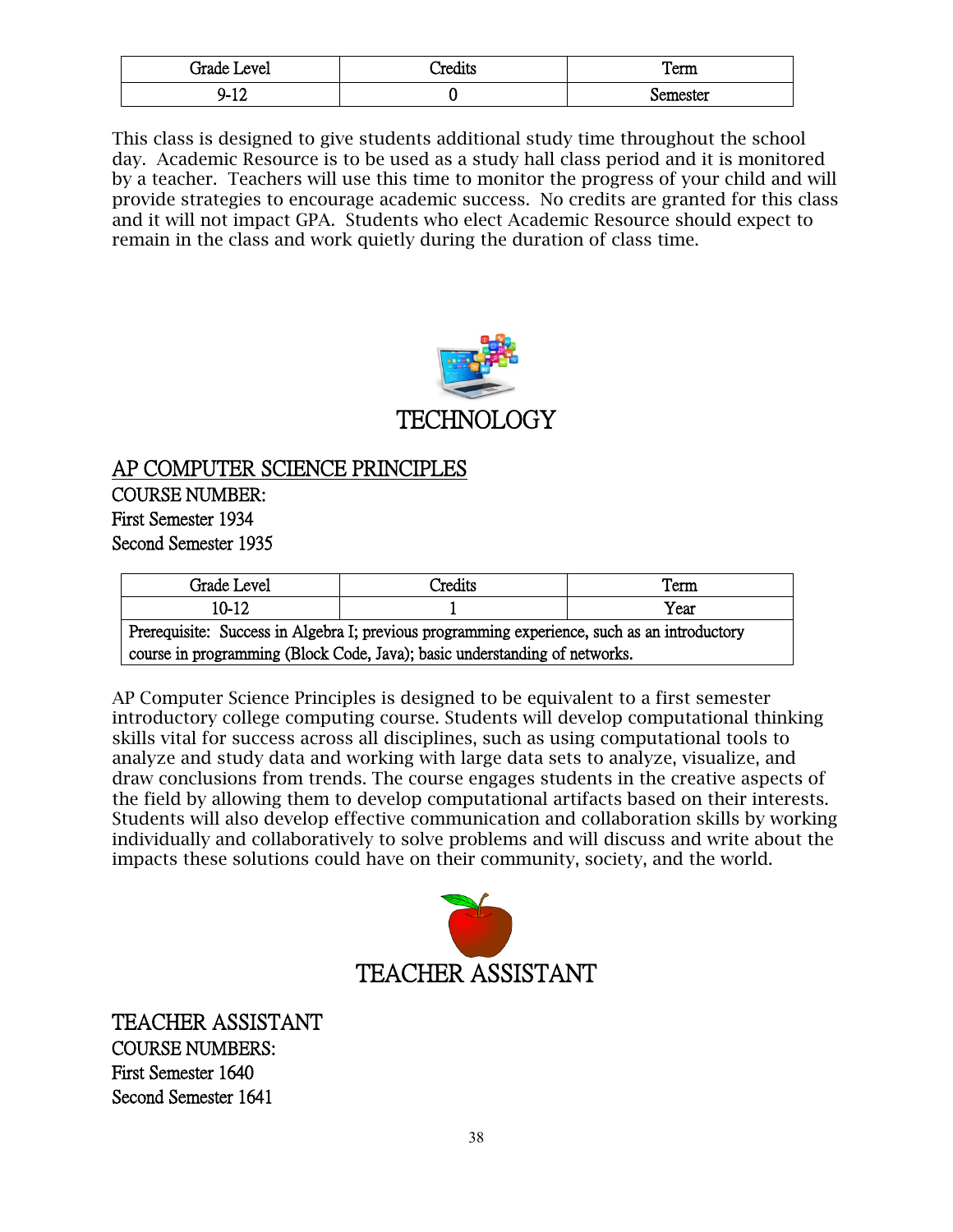| Grade Level      | <sup>-</sup> redits | Term     |
|------------------|---------------------|----------|
| $.1 - 12$        | سه                  | Semester |
| l Credit Maximum |                     |          |

Teacher Assistant is designed to give students an opportunity to work with a high school teacher during a class period. Their duties may include, but are not limited to: photocopying, grading papers, creating bulletin boards, computer work, and helping in daily classroom activities. Students will be expected to remain with this teacher during the entire hour. A student may receive .5 credit for each semester (1 credit maximum) and this will not reflect a letter grade. Students must obtain teacher permission prior to scheduling this class – each teacher may have only 3 teacher assistants per semester.



#### EXERCISE AND HEALTH SCIENCE COURSE NUMBER 1662 -1663

#### EXERCISE AND HEALTH SCIENCE (0 HOUR) COURSE NUMBER 1655-1656

| امصد<br>evel<br>Jidde i<br>∼ | red.<br>دىنىد | <b>COMMAND</b><br>TAITT     |
|------------------------------|---------------|-----------------------------|
| 10<br>⊣-<br>ᅩ                | $\cdot$       | emecter<br>.ner<br>÷<br>ww. |

Students will learn lessons for a lifetime that include nutrition, weight training, plyometrics, flexibility and cardiovascular fitness. The course will also incorporate elements of physics, anatomy and physiology and kinesiology. Students will develop an understanding and appreciation for the human body as well as how to stay healthy and fit for a lifetime.

The course is geared to all students, including those with little or no athletic experience. Emphasis is on strengthening the entire body. Proper weightlifting techniques, weight room safety and total body strength will be emphasized. There is a ZERO hour option for this class, three days per week before school hours, if you would like to take this class during zero hour, please make that notation on your course selection sheet. This class meets three days per week starting at 6:45 a.m.